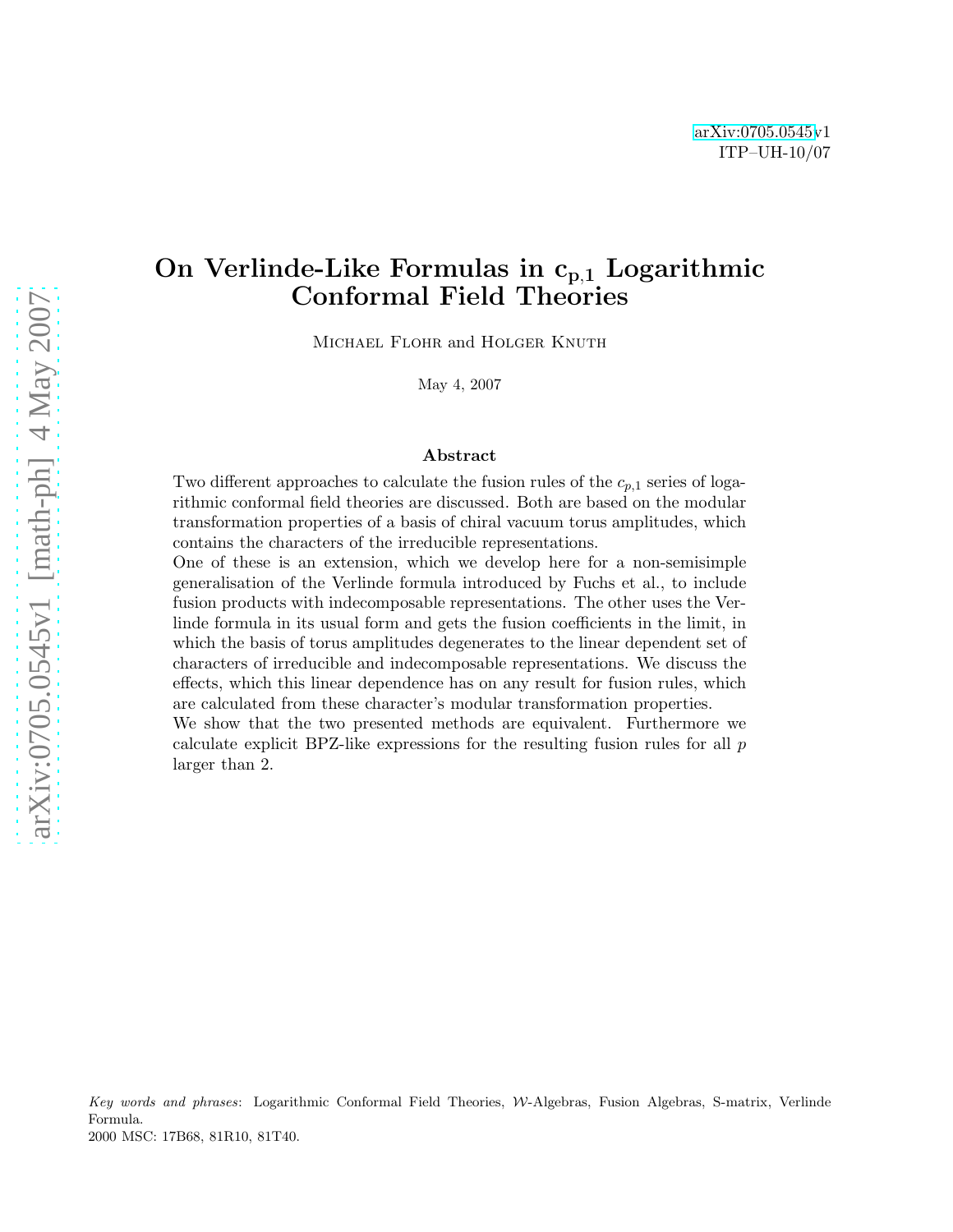#### 1. Introduction

The connection between the modular transformation properties of the characters in rational conformal field theories (RCFTs) and the fusion algebra of their chiral symmetry algebra is one of the keystones, which have led to our deep mathematical understanding of these compared to other nontrivial quantum field theories. Since its eponymous proposal in 1988 by E. Verlinde [\[Ver88\]](#page-38-0) the Verlinde-formula provided an enormous simplification to the calculation of the fusion rules. Its proof, however, was first found in the version, in which it is known in algebraic geometry, by Faltings in 1994 [\[Fal94\]](#page-37-0). Here it calculates the dimension of the space of holomorphic sections of certain line bundles over a given moduli space.

The rigorous connection between these two fields is developed in a research program describing the vertex operator algebras associated with these models by Huang, Lepowsky and others. In this context a proof for the Verlinde formula was finished only recently – via [\[Hua05a\]](#page-38-1) – in [\[Hua04\]](#page-38-2) (also cf. [\[Hua05b\]](#page-38-3)).

In this paper we will investigate the fusion rules of the  $c_{p,1}$  models, which saw the light of day in a series of papers starting with Gurarie's [\[Gur93\]](#page-38-4) giving the  $c_{2,1} = -2$  model as the simplest example for logarithmic conformal field theories. The latter were proposed by Saleur in [\[Sal92\]](#page-38-5) for the description of two-dimensional polymers. Since then much work has been done to develop these models at first especially for  $c = -2$  (e.g. [\[GK96b,](#page-38-6) [Kau95,](#page-38-7) [Kau00\]](#page-38-8)), but also for general p (e.g. [\[GK96a,](#page-38-9) [Flo96,](#page-37-1) [Flo97\]](#page-37-2)), as reviewed also in [\[Flo03,](#page-37-3) [Gab03\]](#page-38-10). Recently some results yet only existing for  $c = -2$  could be generalised to all  $p \geq 2$ , as in [\[CF06\]](#page-37-4) or [\[FGK07\]](#page-37-5). Also the study of the vertex operator algebras relevant for these models has advanced remarkably lately (cf. [\[AM07\]](#page-37-6)). Feigin et al. have investigated the connections of such  $c_{p,1}$  models to quantum groups via a Kazhdan-Lusztig Correspondence (cf. [\[FGST06a,](#page-37-7) [FGST06b\]](#page-37-8)).

The  $c_{p,1}$  models are also well known to be rational in the weak sense, that their primary fields fall into finitely many blocks with respect to an extended symmetry algebra. They are found to be governed by extensions of the Virasoro algebra at  $c = c_{p,1}$  by triplets of fields with integer conformal weight (cf. [\[Kau91\]](#page-38-11)), the triplet W-algebras  $W(2,(2p-1)^{\otimes 3})$ , which are their maximally extended local chiral symmetry algebras. However, these algebras have reducible but indecomposable representations, which we from now on just call indecomposable representations in contrast to the irreducible ones. So these models are logarithmic conformal field theories (LCFTs) and have a non-semisimple representation category of their vertex algebra. They are not subject to the mentioned proof of the Verlinde formula, for which the conformal field theories has to be rational in the strong sense, where the semisimplicity of the representation category is required. We will refer to this definition of rationality, when we talk about RCFTs.

The fusion product representations are defined by the action of the modes of the meromorphic fields on the product of fields given by a comultiplication formula as reviewed in [\[Gab00\]](#page-37-9) (also cf. [\[MS89,](#page-38-12) [Gab94a,](#page-37-10) [Gab94b\]](#page-37-11)). For the  $c_{p,1}$  models one needs the fusion rules of all possible pairs of indecomposable and irreducible representations of either the Virasoro algebra or the triplet  $W$ -algebra. For the Virasoro algebra these are infinitely many fusion products, which have been calculated for the cases of  $p = 2$ ,  $p = 3$  and partially for higher p by Gaberdiel and Kausch in [\[GK96a\]](#page-38-9). But they all to decompose into finitely many terms. Many fusion products of two irreducible representations decompose into indecomposable representations. Gaberdiel and Kausch's calculation for the triplet algebra for  $p = 2$  presented in [\[GK96b\]](#page-38-6) has proven that the  $c_{2,1} = -2$  model is rational in the slightly stronger sense compared to the mentioned weak sense, in which the fusion products are also required to decompose into finitely many direct summands. Furthermore fusion rules for other logarithmic conformal field theories have been calculated in [\[EF06\]](#page-37-12) and for logarithmic minimal lattice models in [\[PRZ06,](#page-38-13) [PR07\]](#page-38-14).

More parallels to RCFTs have been found: The partition functions of the  $c_{p,1}$  models could be calculated in terms of the characters of irreducible representations and further forms associated to indecomposable ones (cf. [\[Flo96,](#page-37-1) [Flo97\]](#page-37-2)). The latter are not their characters, as these characters are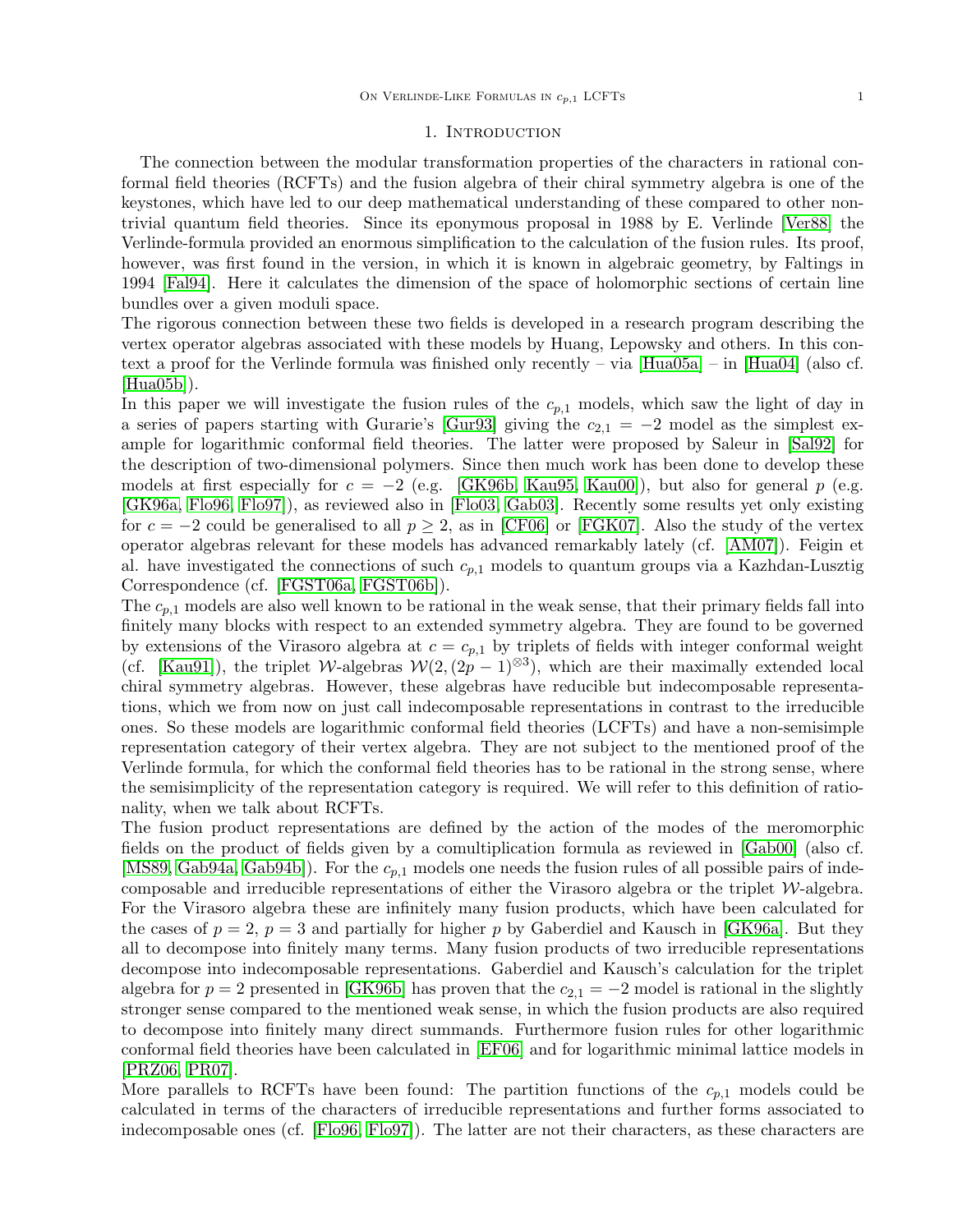linearly dependent with the ones of the irreducible representations. This is also the major problem, when one tries to calculate a S-matrix to appear in the Verlinde formula. In the RCFT case it gives the transformation of the characters of irreducible representations under one of the generators of the modular group  $SL(2,\mathbb{Z})$ ,  $\tau \to -1/\tau$ , which we call S (and the other generator  $\mathcal{T}$ ). The characters are also referred to as the canonical basis of the vacuum torus amplitudes. For the  $c_{p,1}$  models we do not have this canonical basis to calculate the S-matrix, as the indecomposable representation have to be taken care of. But in [\[Flo97\]](#page-37-2) the forms already representing the indecomposable representations in the partition function are used just for this purpose. These forms depend on a parameter, which we call  $\alpha$  throughout this paper, and become the characters of indecomposable representations in the limit  $\alpha \to 0$ . An adaption of the Verlinde formula is found there, in which this limit has to be taken: the limit-Verlinde formula. It gives the correct fusion rules, as far as they are known from [\[GK96a,](#page-38-9) [GK96b\]](#page-38-6), after a manual replacement of combinations of irreducible representation by indecomposable representations, which can not be distinguished by methods based on the modular transformation properties of characters.

In [\[FG06\]](#page-37-13) it has been shown for the case  $p = 2$ , that the set of forms used to calculate the S-matrix here also is a basis of the chiral vacuum torus amplitudes. Also strong arguments are presented there in favour of this to be true for all values of  $p$ . Furthermore the  $C_2$ -cofiniteness of the corresponding conformal vertex algebras has been shown first for  $p = 2$  (cf. [\[Abe05\]](#page-37-14)) and then in general (cf. [\[CF06\]](#page-37-4)). This is part of the definition of a rational conformal vertex algebra as given in [\[Fuc06\]](#page-37-15).

This latter paper details the argumentation leading to an alternative "generalised" Verlinde formula for the  $c_{p,1}$  models for fusion products of two irreducible representations, which has been presented by Fuchs et al. in [\[FHST04\]](#page-37-16). While in the case of RCFTs the matrices  $N_I$  containing the fusion coefficients are diagonalised simultaneously by the S-matrix, they are block diagonalised simultaneously here by the S-matrix of this method, which is found by the construction of an  $SL(2,\mathbb{Z})$  representation with the help of an automorphy factor. The result is a fusion algebra, which is closed within the irreducible representations. This fusion algebra again only corresponds to the results of Gaberdiel and Kausch through the same replacements as for the limit-Verlinde formula.

In section [2](#page-3-0) the previous work on the limit-Verlinde formula will be reviewed and complemented. Especially the arguments for the needed manual replacements are detailed in section [2](#page-3-0) and the explicit form of the S-matrix used in this Verlinde formula is given for general  $p$ . In the appendix we further supplement our discussion. Appendix [A](#page-28-0) makes clear that the choice, which one has on the forms representing the indecomposable representations, has no influence on the results of this method whatsoever. Appendix [B](#page-29-0) explicitly gives the fusion rules for  $p = 2$  and  $p = 3$  before and after the replacements. This is complemented by a demonstration through a few examples, how these replacements come about, in appendix [B.1.](#page-29-1)

In section [3](#page-7-0) we develop an extension of Fuchs et al.'s work yielding a block diagonalisation method, which also incorporates the indecomposable representations. The correct extension of the S-matrix simultaneously block diagonalising the – now also larger – fusion coefficient matrices for both irreducible and indecomposable representations is found in a few steps starting from the mentioned automorphy factor. We also use the known fusion rules for  $p = 2$  to accomplish this, as it is detailed in appendix [C.](#page-31-0)

In section [4](#page-15-0) we proof that this extended block diagonalisation method reduces to its archetype by simply projecting on the components associated to the irreducible representations.

In section [5](#page-17-0) we show that our extended block diagonalisation method gives the same results as the limit-Verlinde formula for all  $p \geq 2$ , which amounts to equivalence of both approaches. Together with section [4](#page-15-0) we thus find that all three methods – the small and extended block diagonalisation method and the limit-Verlinde formula – compute the same fusion rules for products of two irreducible representations.

Finally in section [6](#page-21-0) we proof explicit expressions for the decompositions of the fusion products for general  $p$  in BPZ-like form following from our "generalised" Verlinde-formulas. Indeed, the fusion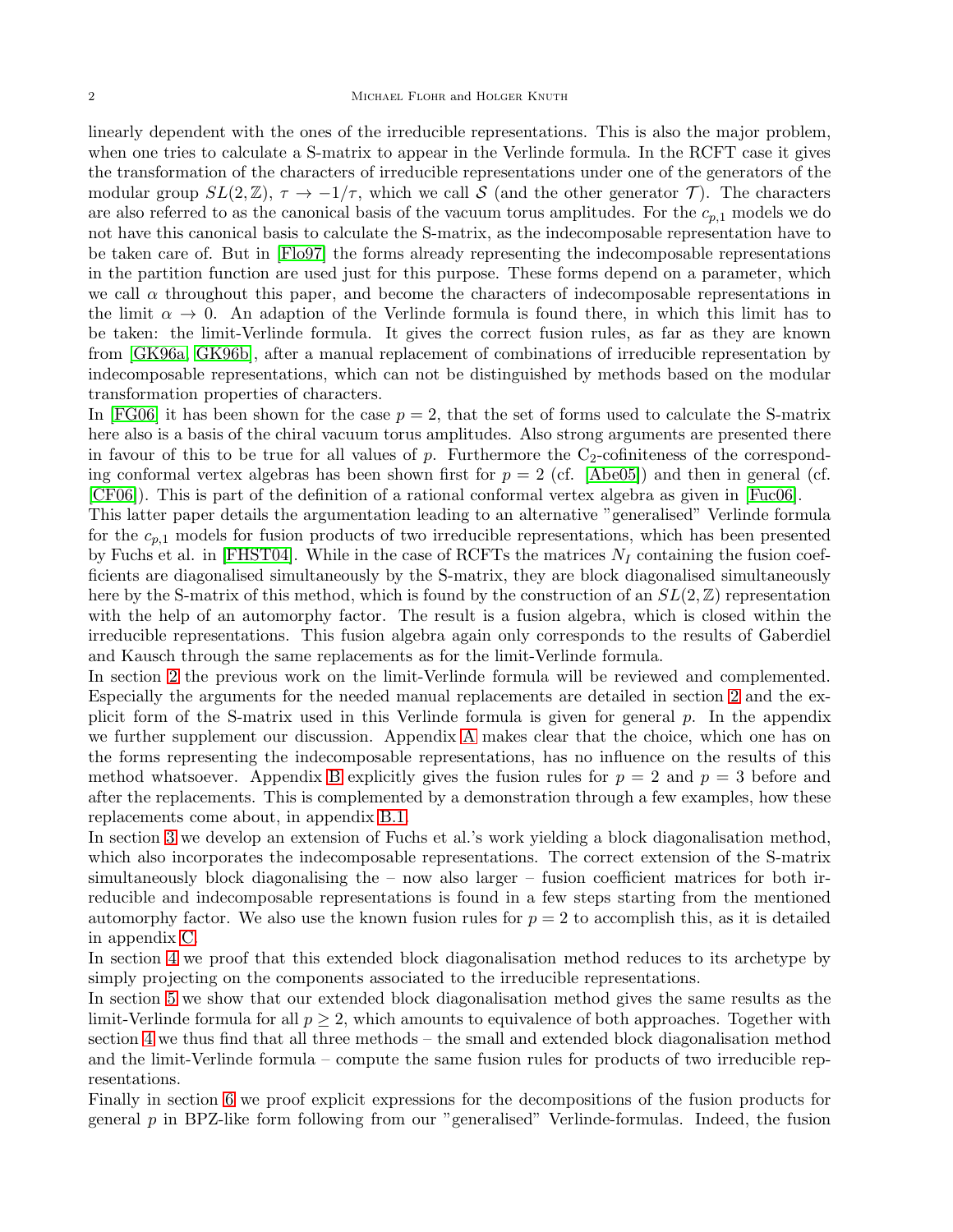rules have the usual form for CFTs, as it was already seen in the paper [\[BPZ84\]](#page-37-17) of Belavin and Polyakov and Zamolodchikov, which has laid the headstone of the whole field of conformal field theories. We also apply the replacement rules we have found to these expressions and find for the products of irreducible representations the formula proposed by Gaberdiel and Kausch in [\[GK96a\]](#page-38-9). More details on this work can be found in the diploma thesis of HK [\[Knu06\]](#page-38-15).

# 2. The Limit-Verlinde Formula

<span id="page-3-0"></span>The proposal for calculating the fusion rules given as "case III" in earlier work of MF ([\[Flo97\]](#page-37-2)) is reviewed and supplemented in this section. As we already mentioned in the introduction, it is based on a S-matrix calculated from a set of forms consisting of the characters of irreducible representations of the triplet W-algebra,  $W(2,(2p-1)^{\otimes 3})$ , and further  $(p-1)$  forms, which depend on a parameter  $\alpha$  and with which the set closes under modular transformations  $\gamma \in SL(2,\mathbb{Z})$ . In the limit  $\alpha \to 0$ it becomes the linear dependent set of characters of irreducible and indecomposable representations. It is a basis of chiral vacuum torus amplitudes (cf. [\[FG06\]](#page-37-13)). Its specific choice, which we will use in this section, is detailed in appendix [A.](#page-28-0) We also discuss there that the freedom of choice, which we have for the mentioned additional forms, has no influence on the outcome for the fusion rules. We will refer to this set as our chosen basis of vacuum torus amplitudes. Our goal is to calculate the S-matrix,  $S_{p,\alpha}$ , which gives the transformation  $\tau \to -1/\tau$  of the elements of this basis, defined by

<span id="page-3-1"></span>(2.1) 
$$
\chi_p(\alpha)\left(-\frac{1}{\tau}\right) = \mathbf{S}_{p,\alpha}\chi_p(\alpha)(\tau).
$$

Here the components of the vector  $\chi_p(\alpha)$  are the chosen basis elements.  $S_{p,\alpha}$  will then be used in an adapted Verlinde formula to calculate the fusion coefficients.

We label the irreducible and indecomposable representations of  $\mathcal{W}(2,(2p-1)^{\otimes 3})$  by the conformal weights of their highest weight states given in square brackets. These weights are given by the Kac formula for conformal weights of primary fields in minimal models, which also gives the ones of the  $c_{p,1}$  models in an extended Kac table  $h_{r,s}$  with  $0 < r < 3$  and  $0 < s < 3p$ . With the second line of the Kac table being redundant to the first we label the irreducible representations by  $[h_{1,\sigma}]$  with  $0 < \sigma \le p$  or  $2p \le \sigma < 3p$  and the indecomposable representations  $\left[\widetilde{h_{1,\sigma}}\right]$  with  $p < \sigma < 2p$ , where the tilde marks their reducibility. We select a sequence of elements of our basis of vacuum torus amplitudes defining the vector

<span id="page-3-2"></span>(2.2) 
$$
\mathbf{x}_p^t(\alpha) = (\chi_{0,p}^+, \chi_{p,p}^-, \chi_{p-1,p}^+, \chi_{p-1,p}^-, \tilde{\chi}_{p-1,p}(\alpha), \chi_{p-2,p}^+, \chi_{p-2,p}^-, \tilde{\chi}_{p-2,p}(\alpha), \dots, \chi_{1,p}^+, \chi_{1,p}^-, \tilde{\chi}_{1,p}(\alpha)).
$$

For the characters,  $\chi^+$ ,  $\chi^-$ , this corresponds to the sequence chosen in [\[FHST04\]](#page-37-16). They are linear combinations of Riemann-Jacobi Θ-functions,  $\Theta_{\lambda,p}$ , and affine Θ-functions,  $(\partial \Theta)_{\lambda,p}$ , divided by the Dedekind  $\eta$ -functions, except for the two projective irreducible modules, which are proportional to a Riemann-Jacobi Θ-functions divided by the Dedekind  $η$ -functions (cf. [\[Flo97\]](#page-37-2)). The additional  $(p-1)$  chiral vacuum torus amplitudes,  $\tilde{\chi}(\alpha)$ , contain each one of the forms

$$
(\nabla \Theta)_{\lambda,p} = i\tau(\partial \Theta)_{\lambda,k} = \frac{1}{2\pi} \log(q) (\partial \Theta)_{\lambda,k}
$$

instead of the affine Θ-function. With the vector

$$
\Theta_p^t = \frac{1}{\eta} \Big( \Theta_{0,p}, \Theta_{1,p}, \dots \Theta_{p,p}, (\partial \Theta)_{1,p}, (\partial \Theta)_{2,p}, \dots (\partial \Theta)_{p-1,p},
$$

$$
-(\nabla \Theta)_{1,p}, -(\nabla \Theta)_{2,p}, \dots, -(\nabla \Theta)_{p-1,p} \Big)
$$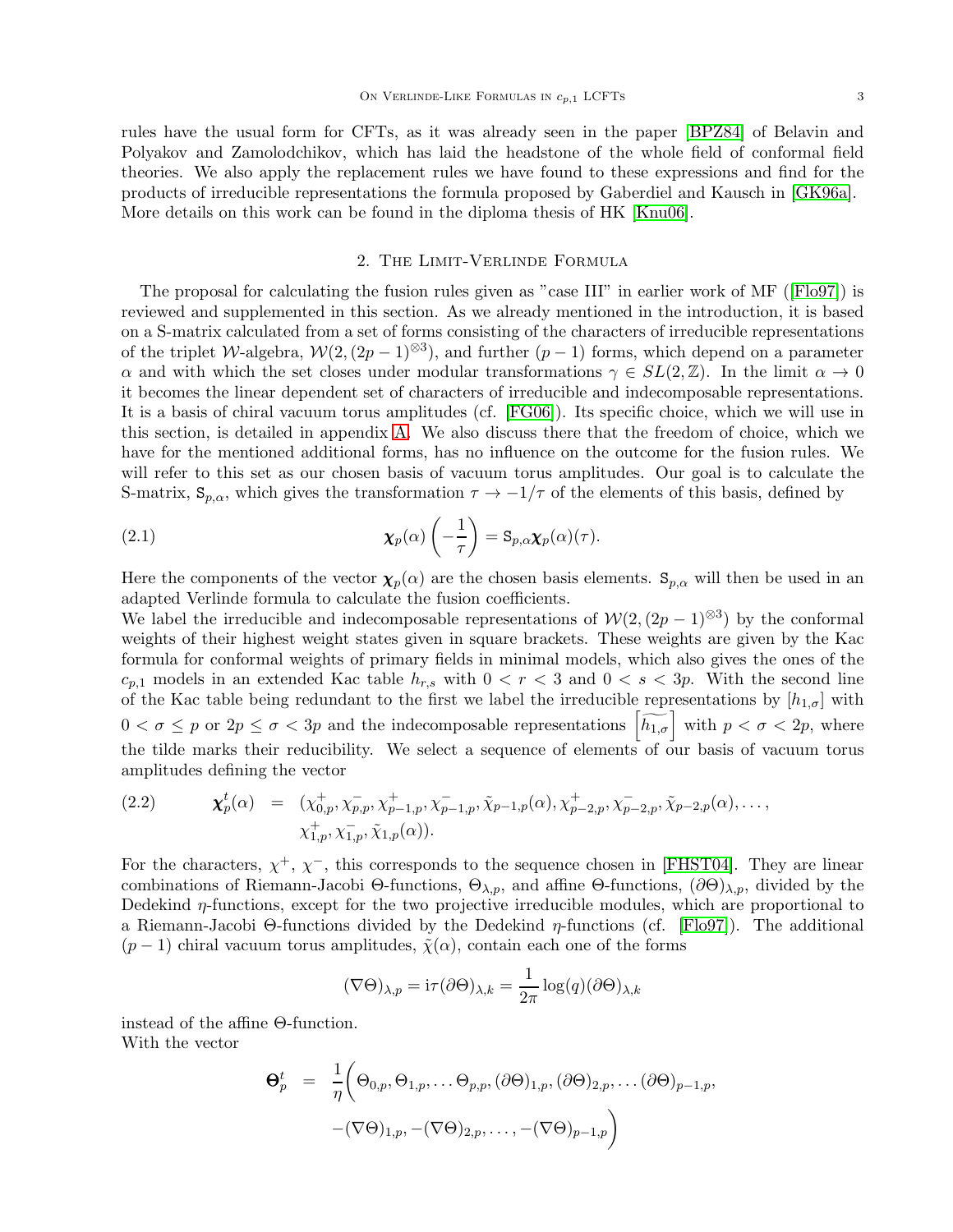we can express the vector  $\chi_p(\alpha)$  by the multiplication of the matrix B of coefficients in the linear combinations and the vector of Θ-functions:

$$
\chi_p(\alpha) = B\Theta_p
$$

The matrix  $B$  has only few non-zero components:

(2.4)  
\n
$$
B_{1,1} = 1, \t B_{2,p} = 1,
$$
\n
$$
B_{3s,p-s} = \frac{s}{p}, \t B_{3s,2p-s+1} = \frac{1}{p},
$$
\n
$$
B_{3s+1,p-s} = \frac{p-s}{p}, \t B_{3s+1,2p-s+1} = -\frac{1}{p},
$$
\n
$$
B_{3s+2,p-s} = 2, \t B_{3s+2,2p+s} = i\alpha
$$

for  $0 < s < p$ . The last line encodes the choice for the forms  $\tilde{\chi}(\alpha)$  discussed in appendix [A.](#page-28-0) The modular transformation properties of the Θ-functions are known and the transformation  $\tau \rightarrow$  $-1/\tau$  of the vector  $\Theta_p$  is given by the matrix G defined by

<span id="page-4-1"></span><span id="page-4-0"></span>
$$
\boldsymbol{\Theta}_p\left(-\frac{1}{\tau}\right) = \mathfrak{S}_{p,\alpha} \boldsymbol{\Theta}_p(\tau)
$$

This matrix has three non-zero blocks with the components

$$
\mathfrak{S}_{ij} = \frac{1}{1 + \delta_{j,1} + \delta_{j,p+1}} \sqrt{\frac{2}{p}} \cos\left(\frac{\pi(i-1)(j-1)}{p}\right) \qquad \forall 0 < i, j \leq p+1,
$$
  

$$
\mathfrak{S}_{(2p+k)(p+l+1)} = i\sqrt{\frac{2}{p}} \sin\left(\frac{\pi k l}{p}\right) \qquad \forall 0 < k, l < p,
$$
  

$$
\mathfrak{S}_{(p+n+1)(2p+m)} = -i\sqrt{\frac{2}{p}} \sin\left(\frac{\pi n m}{p}\right) \qquad \forall 0 < n, m < p.
$$

So finally together with equations [\(2.3\)](#page-4-0) and [\(2.1\)](#page-3-1) the S-matrix,  $S_{p,\alpha}$ , is equal to the matrix product  $B\mathfrak{S}B^{-1}$ . This leads to a block structure with one 2 × 2 block,  $S(p)_{0,0}$ , and each  $(p-1)$  2 × 3 and  $3 \times 2$  blocks,  $S(p)_{0,l}$  and  $S(p)_{s,0}$ , respectively. These blocks do not depend on  $\alpha$ . The rest of the matrix is filled with  $3 \times 3$  blocks  $S(p, \alpha)_{s,l}$ . The indices s and l always take values between 1 and  $p-1$ , inclusively, and  $p \geq 2$ . We get:

(2.5) 
$$
\mathbf{S}_{p,\alpha} = \begin{pmatrix} S(p)_{0,0} & S(p)_{0,1} & \dots & S(p)_{0,p-1} \\ S(p)_{1,0} & S(p,\alpha)_{1,1} & \dots & S(p,\alpha)_{1,p-1} \\ \vdots & \vdots & \ddots & \vdots \\ S(p)_{p-1,0} & S(p,\alpha)_{p-1,1} & \dots & S(p,\alpha)_{p-1,p-1} \end{pmatrix}
$$

with

<span id="page-4-2"></span>
$$
S(p)_{0,0} = \frac{1}{\sqrt{2p}} \begin{pmatrix} 1 & 1 \ 1 & (-1)^p \end{pmatrix} ,
$$
  
\n
$$
S(p)_{0,l} = \frac{2}{\sqrt{2p}} \begin{pmatrix} 1 & 1 & 0 \ (-1)^{p-l} & (-1)^{p-l} & 0 \end{pmatrix} ,
$$
  
\n
$$
S(p)_{s,0} = \frac{1}{\sqrt{2p}} \begin{pmatrix} \frac{s}{p} & (-1)^{p+s} \ \frac{p-s}{p} & (-1)^{p+s} \ 2 & 2(-1)^{p+s} \end{pmatrix} ,
$$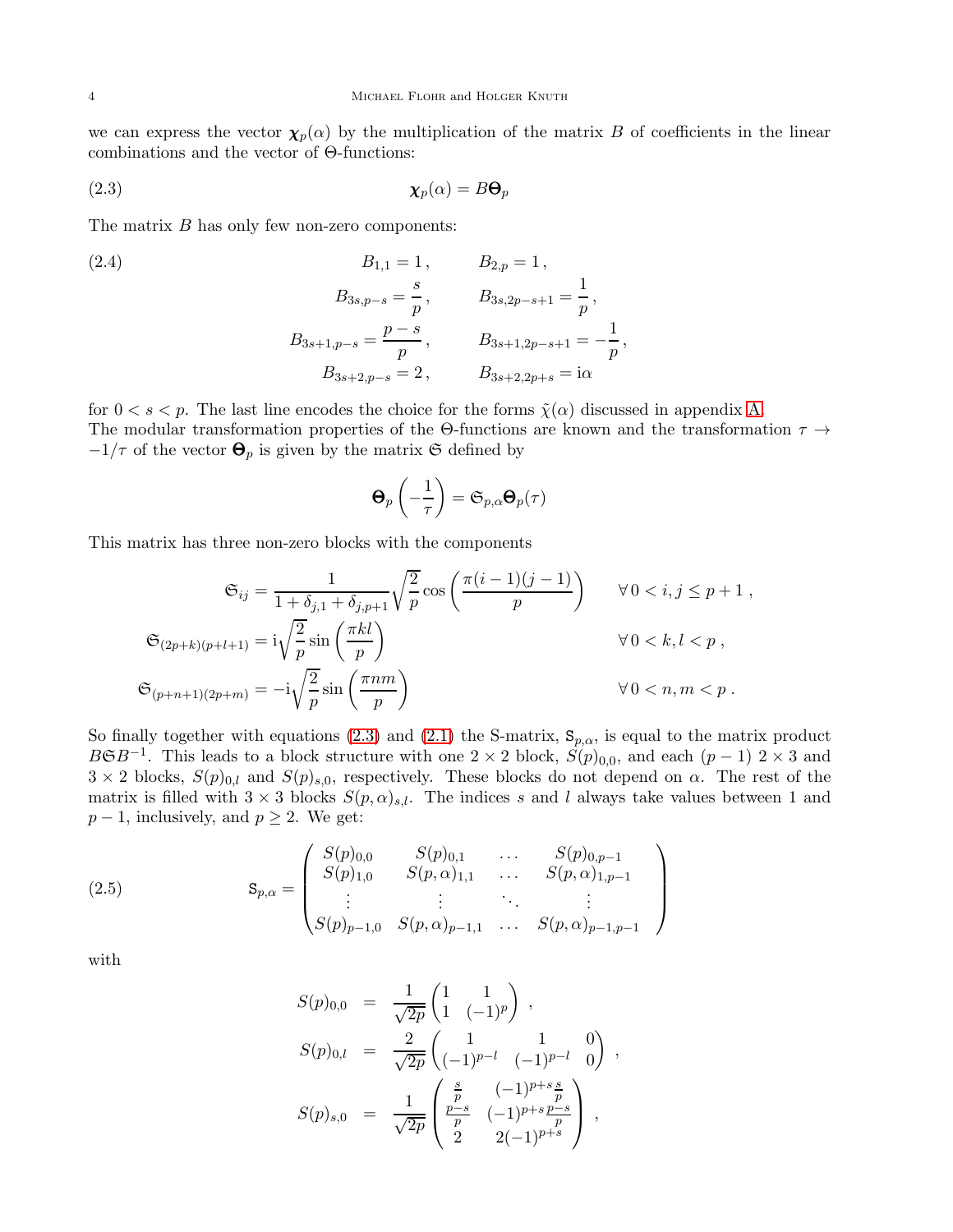$$
S(p, \alpha)_{s,l} = \frac{2}{\sqrt{2p}}(-1)^{p+l+s} \times \left\{ \begin{array}{lcl} \frac{s}{p} \mathfrak{c}_{sl} + \frac{2}{p} \frac{1}{\alpha} \mathfrak{s}_{sl} & \frac{s}{p} \mathfrak{c}_{sl} + \frac{2}{p} \frac{1}{\alpha} \mathfrak{s}_{sl} & -\frac{1}{p\alpha} \mathfrak{s}_{sl} \\ \frac{p-s}{p} \mathfrak{c}_{sl} - \frac{2}{p} \frac{1}{\alpha} \mathfrak{s}_{sl} & \frac{p-s}{p} \mathfrak{c}_{sl} - \frac{2}{p} \frac{1}{\alpha} \mathfrak{s}_{sl} & \frac{1}{p\alpha} \mathfrak{s}_{sl} \\ 2\mathfrak{c}_{sl} - \alpha(p-l)\mathfrak{s}_{sl} & 2\mathfrak{c}_{sl} + \alpha l \mathfrak{s}_{sl} & 0 \end{array} \right.
$$

with the abbreviations  $\mathfrak{c}_{sl} = \cos\left(\pi \frac{sl}{n}\right)$ p ) and  $\mathfrak{s}_{sl} = \sin\left(\pi \frac{sl}{n}\right)$ p .

This matrix fulfils  $S_{p,\alpha}^2 = \mathbb{1}$ , but is not symmetric. For  $\alpha \to 0$  the forms  $\tilde{\chi}_{\lambda,p}(\alpha)$  pass into the characters of the indecomposable representations. So they are linearly dependent with the characters of the irreducible representations in this limit. Consequently some of the entries of  $S_{p,\alpha}$  diverge in this case.

For completeness the matrix  $T_{p,\alpha}$  for the transformation  $\tau \to \tau + 1$  is given here. It is defined as (2.6)  $\chi_p(\alpha)(\tau + 1) = \mathbb{T}_{p,\alpha}\chi_p(\alpha)(\tau)$ 

and is calculated to be

<span id="page-5-0"></span>
$$
T_{p,\alpha}(\tau) = T(p)_{0,0} \oplus \bigoplus_{s=1}^{p-1} T(p,\alpha)_{s,s} ,
$$
  

$$
T(p)_{0,0} = \begin{pmatrix} e^{-i\frac{\pi}{12}} & 0 \\ 0 & e^{-i\pi(\frac{p}{2}-\frac{1}{12})} \end{pmatrix} ,
$$
  

$$
T(p,\alpha)_{s,s} = \begin{pmatrix} \mathfrak{t}_s & 0 & 0 \\ 0 & \mathfrak{t}_s & 0 \\ i\alpha(p-s) \mathfrak{t}_s & -i\alpha s \mathfrak{t}_s & \mathfrak{t}_s \end{pmatrix}
$$

with

<span id="page-5-4"></span><span id="page-5-3"></span>
$$
\mathfrak{t}_s = e^{-\mathrm{i}\pi \left( \frac{(p-s)^2}{2p} - \frac{1}{12} \right)}.
$$

The matrices  $S_{p,\alpha}$  and  $T_{p,\alpha}$  describe the action of the generators S and T of the modular group  $SL(2,\mathbb{Z})$  on  $\chi_p(\alpha)(\tau)$ . So with equations [\(2.1\)](#page-3-1) and [\(2.6\)](#page-5-0) any element  $\gamma \in SL(2,\mathbb{Z})$  can be represented as a matrix  $G_{p,\alpha}(\gamma)$ , which is a product only containing copies of  $S_{p,\alpha}$  and  $T_{p,\alpha}$ , such that

(2.7) 
$$
\chi_p(\alpha) (\gamma \tau) = G_{p,\alpha}(\gamma) \chi_p(\alpha) (\tau)
$$

As the action of  $SL(2,\mathbb{Z})$  on functions on  $\mathbb{C}$  is linear<sup>[1](#page-5-1)</sup>, we directly have for two elements  $\gamma, \gamma' \in \mathbb{C}$  $SL(2,\mathbb{Z})$ , that

(2.8) 
$$
\mathbf{G}_{p,\alpha}(\gamma\gamma') = \mathbf{G}_{p,\alpha}(\gamma)\mathbf{G}_{p,\alpha}(\gamma')
$$

It follows that  $S_{p,\alpha}$  and  $T_{p,\alpha}$  generate a representation of  $SL(2,\mathbb{Z})$ , namely  $G_{p,\alpha}(\gamma)$ , for a fixed  $\alpha \neq 0$ . We can also immediately see that like the generators of  $SL(2,\mathbb{Z})$  also  $S_{p,\alpha}$  and  $T_{p,\alpha}$  have to fulfil the conditions  $S_{p,\alpha}^2 = \mathbb{1}$  and  $(S_{p,\alpha}T_{p,\alpha})^3 = \mathbb{1}$ . As an easy check one can calculate these products for any p, which we did for up to  $p = 6$ .

The matrix  $S_{p,\alpha}$  is now plugged into the Verlinde formula as known for rational conformal field theories. This, of course, leads to an object  $N_{ij}{}^k(\alpha)$ , which depends on  $\alpha$ . But here the limit of  $\alpha \to 0$ exists, as we will proof for all  $p$  along with our outcome of the comparison of this approach with the block diagonalisation method in section [5.](#page-17-0) We define the coefficients  $N_{ij}{}^k$  to be exactly this limit and get the limit-Verlinde formula:

(2.9) 
$$
N_{ij}^{k} = \lim_{\alpha \to 0} N_{ij}^{k}(\alpha) = \lim_{\alpha \to 0} \left( \sum_{r=1}^{3p} \frac{(S_{p,\alpha})_{jr}(S_{p,\alpha})_{ir}(S_{p,\alpha})_{r}^{k}}{(S_{p,\alpha})_{3,r}} \right)
$$

 $\setminus$ 

 $\vert$ 

<span id="page-5-2"></span><span id="page-5-1"></span><sup>&</sup>lt;sup>1</sup>The action of  $SL(2, \mathbb{Z})$  on a function  $f : \mathbb{C} \to \mathbb{C}$  shall be defined as the composition  $f \circ \gamma$  with  $\gamma \in SL(2, \mathbb{Z})$ .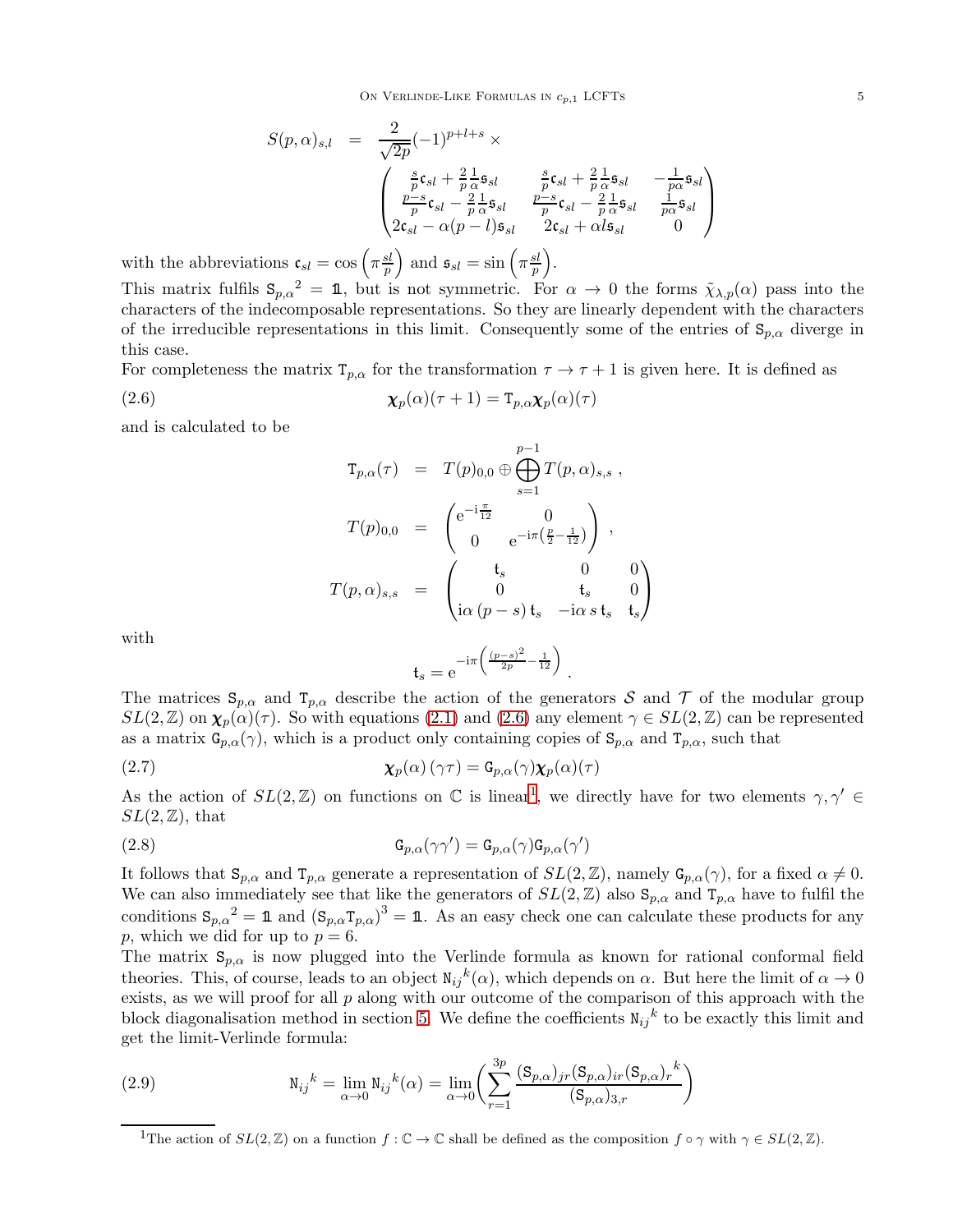Note that the third component of the vector  $\chi_p(\alpha)(\tau)$  is the character of the vacuum representation. In contrast to the semisimple case of RCFTs with symmetric S-matrix, the indices of  $S_{p,\alpha}$  in the Verlinde formula have to be kept as in this formula. Especially the third line of  $S_{p,\alpha}$  – rather than the column – has to be taken for the denominator of the  $\alpha$ -Verlinde formula. This is due to a convention of left-multiplication of  $\mathbf{S}_{p,\alpha}$  with  $\chi_p(\alpha)(\tau)$  in eq. [\(2.1\)](#page-3-1), which we have chosen quite naturally. At first sight the results for  $N_{ij}{}^k$  for  $p = 2$  and  $p = 3$ , which are given in the appendix in tables [1](#page-29-2) and [3,](#page-30-0) differ quite much from the fusion coefficients calculated in [\[GK96b\]](#page-38-6) and [\[GK96a\]](#page-38-9). However, we have to note that any fusion rules we get using eq. [\(2.9\)](#page-5-2) by itself, can only be taken as true on the level of

characters, not representations, because the calculation is based only on the modular transformation properties of the characters. Here we have the problem, that, as soon as we take the limit  $\alpha \to 0$ , the functions  $\tilde{\chi}_{\lambda,p}(\alpha)$  become the characters of the indecomposable representations, which are a linear combination of characters of irreducible representations. To be precise the relation between the characters of the irreducible representations,  $\chi^+_{\lambda,p}$  and  $\chi^-_{\lambda,p}$ , and those of the indecomposable representations,  $\chi_{\lambda,p}^{\mathcal{R}}$ , is

<span id="page-6-0"></span>(2.10) 
$$
2\chi^+_{\lambda,p} + 2\chi^-_{\lambda,p} = \frac{2}{\eta(\tau)}\Theta_{\lambda,p} = \chi^{\mathcal{R}}_{\lambda,p}
$$

for  $0 < \lambda < p$ .

So the method presented here can not distinguish the indecomposable representation from these linear combination of irreducible representations in the decomposition of the fusion product in the first place.

Indeed, for many fusion products there are components  $N_{ij}{}^k$  corresponding to these linear combinations, while in [\[GK96b\]](#page-38-6) and [\[GK96a\]](#page-38-9) the corresponding indecomposable representation have been found to be the correct result.

There is another problem that occurs in fusion products of indecomposable representations with some other representation: For one and the same fusion product  $N_{ij}{}^k$  encodes both the linear combinations mentioned above and the corresponding indecomposable representations, which then have a negative integer coefficients. These problems are illustrated in the case of  $p = 3$  in appendix [B.1.](#page-29-1)

Without clear rules for these replacements the value of the results would be lost. Fortunately the triplet algebra,  $\mathcal{W}(2,(2p-1)^{\otimes 3})$ , has a rescaled  $\mathfrak{su}(2)$  subalgebra, which is formed by the zero modes of the fields  $W^{(a)}$  extending the Virasoro algebra to  $\mathcal{W}(2,(2p-1)^{\otimes 3}$ . We know that fusion products of irreducible representations can only decompose into irreducible representations, which have the correct  $\mathfrak{su}(2)$  quantum number j with respect to this subalgebra and any indecomposable representations, because they have no unique  $\mathfrak{su}(2)$  quantum numbers.

This rules out all the combinations of both singlets and doublets, with respect to  $j$ , in the decomposition. The two irreducible representations having the characters on the left hand side of equation [\(2.10\)](#page-6-0), which gives our "translation" to the correct fusion rules, are exactly a singlet and a doublet and thus forbidden. This justifies the permanent replacement in all fusion products of two irreducible representations, in which the mentioned combinations appear.

The products with indecomposable representations are a bigger problem because the argument of  $\mathfrak{su}(2)$  quantum numbers can not be applied, when the representation does not have unique quantum numbers. Here a practical argument is given by the negative coefficients. These should be mended, which seems to be possible for all  $p$  as well.

There are quite a few fusion products still left out, in which a replacement should be made, but where we have no argument except the result. For example, for  $p = 3$  there are 7 fusion products of this kind left (cf. table [3](#page-30-0) in app. [B\)](#page-29-0). But there is also no argument, why exactly these should be exceptions.

All in all we can surely say that the following rules are well-founded. There are no indications of deviations whatsoever: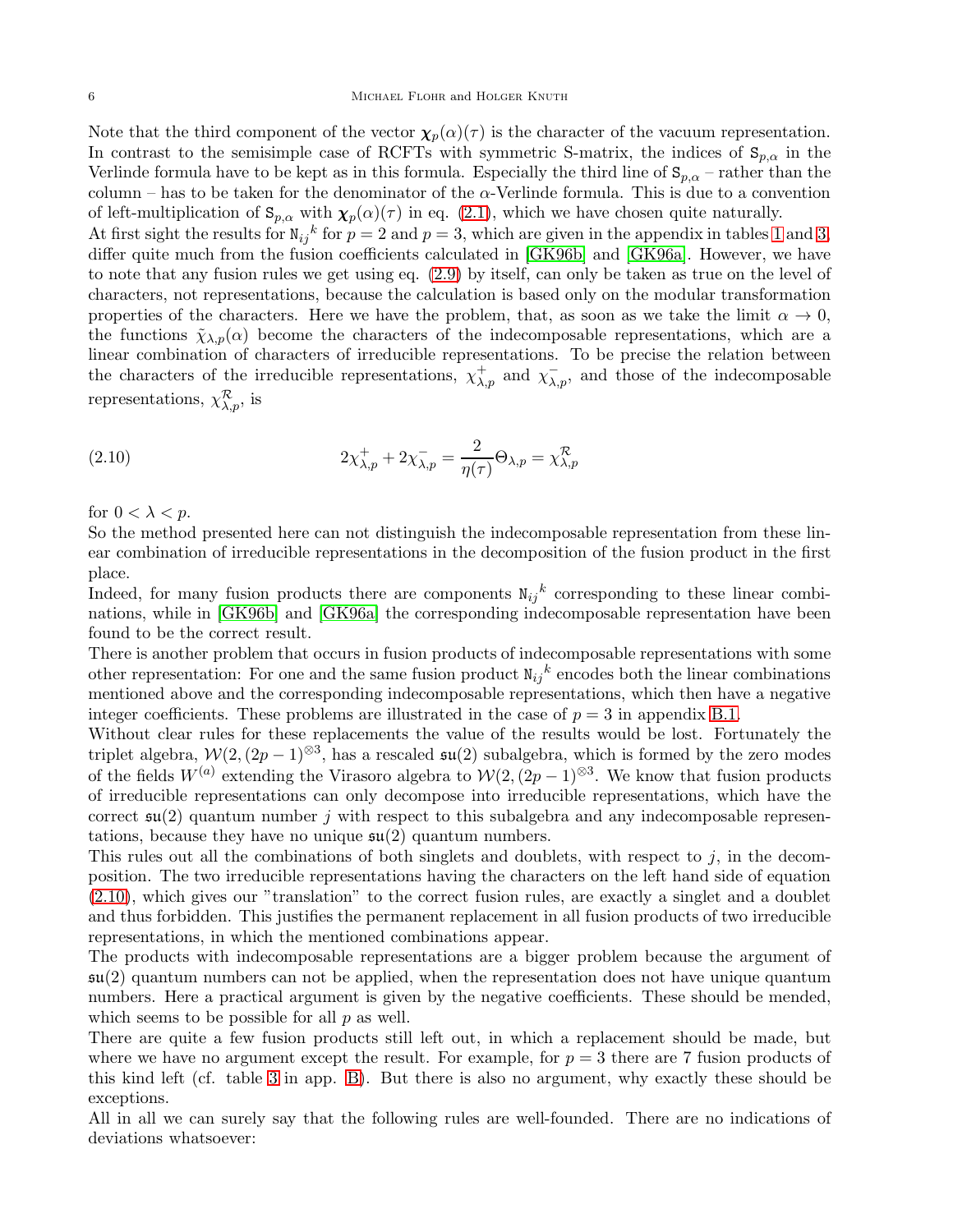• Replace the left hand side of the following "equation" by the indecomposable representation on the right hand side, whenever it appears:

(2.11) 
$$
2[h_{1,p-\lambda}] + 2[h_{1,3p-\lambda}] = \widetilde{h_{1,p+\lambda}} \qquad \lambda = 1...p-1.
$$

<span id="page-7-1"></span>• If two coefficients appear now for the same indecomposable representation in one fusion rule, add them.

If there is a negative coefficient of an indecomposable representation in the decomposition of the fusion product, it has to be compensated by a higher positive multiplicity from the first rule to make sense. We checked this up to  $p = 6$ .

Finally the following conjecture summarises this method.

**Conjecture:** The structure constants,  $N_{ij}^k$ , of the fusion algebra of the  $c_{p,1}$  series are calculated by equation [\(2.9\)](#page-5-2) for all  $i = 1 \dots (3p - 1)$  and

• for all  $(j, k) \in \{1, 2\} \times \{1, ..., 3p - 1\}$  and all  $(j, k) \in \{3, ..., 3p - 1\} \times \{1, 2\}$  as  $\mathcal{N}_{ij}{}^k = N_{ij}{}^k$ 

.

• for all  $(j, k) \in \{3, 3p - 1\} \times \{k \in \{3, ..., 3p - 1\} | k \mod 3 = 0\}$  and  $\kappa = k, (k + 1)$  as

$$
\mathcal{N}_{ij}^{\kappa} = \begin{cases}\n0 & \text{if} \quad \mathbf{N}_{ij}{}^{k} = \mathbf{N}_{ij}{}^{(k+1)} ,\\ \mathbf{N}_{ij}{}^{\kappa} & \text{else}\n\end{cases},
$$
\n
$$
\mathcal{N}_{ij}{}^{(k+2)} = \begin{cases}\n\mathbf{N}_{ij}{}^{(k+2)} + \mathbf{N}_{ij}{}^{k}/2 & \text{if} \quad \mathbf{N}_{ij}{}^{k} = \mathbf{N}_{ij}{}^{(k+1)} ,\\
\mathbf{N}_{ij}{}^{(k+2)} & \text{else}\n\end{cases}
$$

Here we have stated the proposed connection between the fusion coefficients  $\mathcal{N}_{ij}{}^k$  and the pre-fusion coefficients  $N_{ij}^k$ , which enables us to compute the former for any p with little expenses. However, the limit in this procedure makes it hard to understand the cause, why this leads to the correct result. The situation looks surely a bit better after the work in [\[FG06\]](#page-37-13) gave us the new perspective on the functions  $\tilde{\chi}_{\lambda,p}(\alpha)$  as chiral vacuum torus amplitudes. But still one advantage of a different method, which we will discuss in the next section, is the absence of such a limit.

As mentioned above the ambiguities about the indecomposable representations are generic for methods based on modular transformation properties of characters. So there is virtually no hope to find a method using some kind of Verlinde formula, which does not exhibit them. But this is something we gladly cope with, as the limit-Verlinde formula reduces the amount of needed calculation to get the fusion rules for any particular  $p$  enormously.

# 3. Block Diagonalisation of the Fusion Rules

<span id="page-7-0"></span>In this section we present an extension of the approach of Fuchs et al., first published in [\[FHST04\]](#page-37-16), now including the indecomposable representations as well. First we want to mention a few key features already in the beginning. A limit like in the last section does not appear. This method is motivated by the statement that any non-semisimple, finitely generated, associative and commutative algebra, like the fusion algebra we look for here, is the direct sum of its radical and some semisimple algebra. As the key consequence a matrix  $P_p$  is found, which simultaneously block diagonalises the matrices  $N_{p,I}$  of pre-fusion coefficients in contrast to the case of RCFTs, where the fusion algebra of the Virasoro irreducible modules is semisimple and the S-matrix diagonalises the fusion coefficient matrices  $N_I$  simultaneously. We first find out, how the simultaneous block diagonalisation comes about and see that the matrix  $P_p$  is a matrix consisting of simultaneous eigenvectors of the matrices  $N_{p,I}$ . Afterwards we find a S-matrix  $S_p$  and the extension of all other matrices appearing in the original block diagonalisation approach in [\[FHST04\]](#page-37-16). While large parts of the argumentation in that paper were in a general setting for non-semisimple fusion algebras, we will restrict ourselves here to the case of the  $c_{p,1}$  models using the same notation.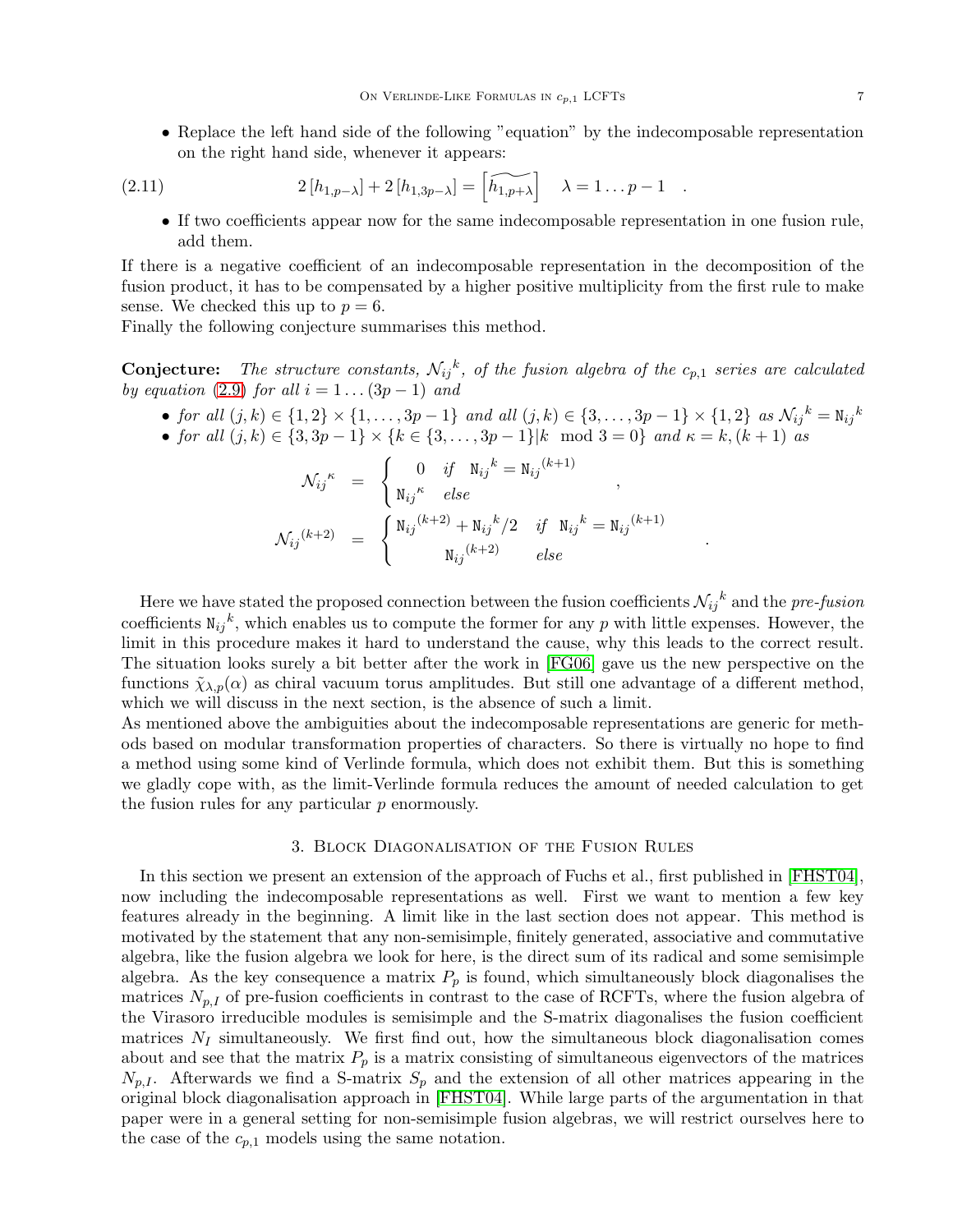3.1. Simultaneous Eigen Decomposition of the Fusion Coefficient Matrices. This subsection follows the argumentation of its archetype by Fuchs et al. ([\[FHST04\]](#page-37-16)) quite closely.

We want to block diagonalise the matrices of pre-fusion coefficients for the full pre-fusion algebra including indecomposable representations simultaneously. This pre-fusion algebra is defined in the familiar way:

<span id="page-8-0"></span>(3.1) 
$$
X_I X_J = \sum_{K=1}^{3p-1} (N_p)_{IJ}{}^K X_K.
$$

The basis  $X$  is now larger than in [\[FHST04\]](#page-37-16) and also contains the indecomposable representations. Its sequence is chosen to be the same as the one of the vector  $\chi_p(\alpha)$  (eq. [\(2.2\)](#page-3-2)).

We now change the basis in view of the direct sum of a semisimple algebra and a radical, which is equal to the pre-fusion algebra. The new one consists of the union of a set of primitive idempotents,  $e_A$  with  $A = 1 \dots p+1$ , in the semisimple algebra and a basis of the radical,  $w_A$  and  $w'_A$  with  $A = 3 \dots p+1$ . All the primitive idempotents  $e_A$  form a partition of the unit element of the semisimple algebra (and also the whole pre-fusion algebra):

(3.2) 
$$
\sum_{A=1}^{p+1} e_A = \mathbb{1},
$$

Each pair  $w_A$  and  $w'_A$  corresponds to an idempotent,  $e_A$ , with an image of dimension 3. There are two further primitive idempotents in the new basis with a one dimensional image  $(A = 1, 2)$ . The new basis, called  $Y$ , is taken in the following order:

<span id="page-8-3"></span><span id="page-8-1"></span>
$$
Y=(e_1,e_2,e_3,w_3,w'_3,e_4,w_4,w'_4,\ldots,e_{p+1},w_{p+1},w'_{p+1})
$$
.

The idempotents of the semisimple algebra and the basis of the radical relate to each other by

$$
e_A e_B = \delta_{A,B} e_B ,
$$

$$
(3.4) \t\t e_A w_C = \delta_{A,C} w_C ,
$$

$$
(3.5) \t\t e_A w'_C = \delta_{A,C} w'_C,
$$

$$
(3.6) \t w_C w_D = 0,
$$

$$
(3.7) \t\t w'_C w_D = 0 ,
$$

(3.8)  $w'_C w'_D = 0$ 

with  $0 < A, B \le p+1, 3 \le C, D \le p+1$  and  $\delta$  being the Kronecker delta. The change of basis is given by  $P_p$  defined by

<span id="page-8-2"></span>(3.9) 
$$
X_L = \sum_{J=1}^{3p-1} (P_p)_L{}^J Y_J.
$$

We will see in the following proposition and its proof that this matrix is the essential entity to be calculated, as the pre-fusion coefficients can be expressed in terms of its matrix elements only.

**Proposition:**  $P_p$  block diagonalises the matrices  $N_{p,I}$  simultaneously, i.e.

<span id="page-8-5"></span>(3.10) 
$$
N_{p,I} = P_p M_{p,I} P_p^{-1}
$$

with block diagonal matrices  $M_{p,I}$ ,  $0 < I \leq 3p - 1$ . The I-th row of  $P_p$ ,  $\pi_I$ , is related to the row corresponding to the vacuum representation,  $\pi_{\Omega}$ , by

<span id="page-8-4"></span>
$$
\pi_I = \pi_\Omega M_{p,I}
$$

for all  $0 < I \leq 3p - 1$ .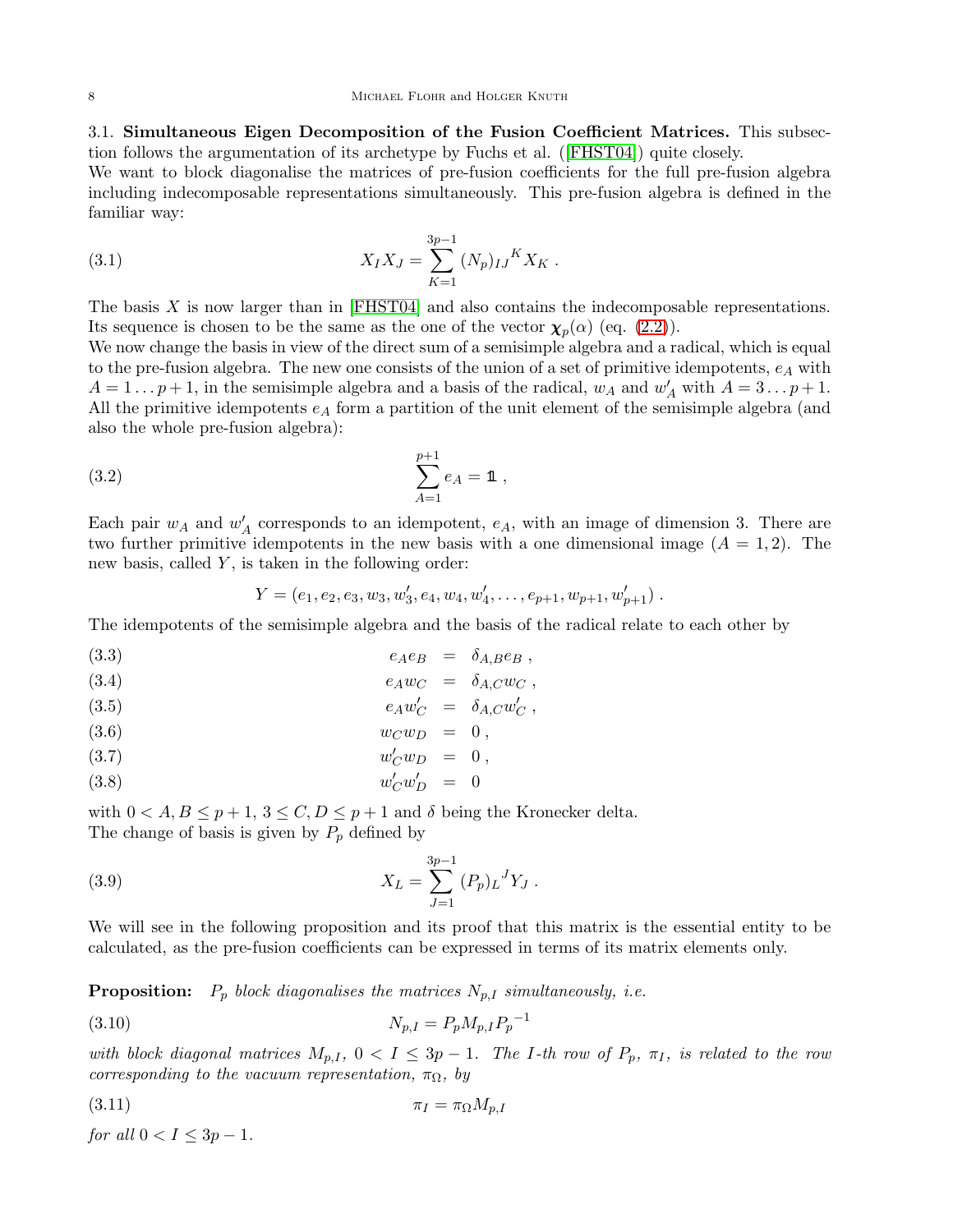Remark: We will proof these statements, as we calculate now an explicit expression for  $M_{p,I}$  in terms of matrix elements of  $P_p$ .

**Proof:** On the one hand we multiply equation [\(3.1\)](#page-8-0) by  $(P_p^{-1})_L^J$  and sum over J:

<span id="page-9-0"></span>XIY<sup>L</sup> = 3 X p−1 K,J,R,S=1 (P<sup>p</sup> −1 )L J (Np)IJ <sup>K</sup>(Pp)<sup>K</sup> S (P<sup>p</sup> −1 )S <sup>R</sup>X<sup>R</sup> = 3 X p−1 K,J,S=1 (P<sup>p</sup> −1 )L J (Np)IJ <sup>K</sup>(Pp)<sup>K</sup> S | {z } =:(Mp,I )<sup>L</sup> S (3.12) Y<sup>S</sup> .

Hence the matrices  $M_{p,I}$  give the decompositions of the products of  $X_I$  and  $Y_L$  into linear combinations of  $Y_S$  for  $I, L = 1...3p - 1$ .

On the other hand with the relations between the elements of the basis  $Y$  (eqs.  $(3.3)-(3.8)$  $(3.3)-(3.8)$ ) and equation [\(3.9\)](#page-8-2) one can calculate the product on the left hand side

(3.13) 
$$
X_I Y_A = \begin{cases} (P_p)_{IA} Y_A + (P_p)_{I(A+1)} Y_{A+1} + (P_p)_{I(A+2)} Y_{A+2} & \text{for } A = 3, 6, 9, ... \\ (P_p)_{I(A-1)} Y_A & \text{for } A = 4, 7, 10, ... \\ (P_p)_{I(A-2)} Y_A & \text{for } A = 5, 8, 11, ... \end{cases}
$$

So  $M_{p,I}$  is an upper-triangular block diagonal matrix with all but one  $3 \times 3$  blocks and reads

<span id="page-9-3"></span>(3.14)  
\n
$$
M_{p,I} = M_{p,I,0} \oplus \bigoplus_{n=1}^{p-1} M_{p,I,n} ,
$$
\n
$$
M_{p,I,0} = \begin{pmatrix} (P_p)_{I1} & 0 \\ 0 & (P_p)_{I2} \end{pmatrix} ,
$$
\n
$$
M_{p,I,n} = \begin{pmatrix} (P_p)_{I(3n)} & (P_p)_{I(3n+1)} & (P_p)_{I(3n+2)} \\ 0 & (P_p)_{I(3n)} & 0 \\ 0 & 0 & (P_p)_{I(3n)} \end{pmatrix} .
$$

Now we still need to show the second half of our proposition. The row  $\pi_{\Omega}$  of the matrix  $P_p$  is determined by the fact that the vacuum representation is the unit element of the fusion algebra. Thus eq.  $(3.2)$  tells us that the sum of all idempotents  $e_A$  is just the vacuum representation. Eq.  $(3.9)$  for the case of the vacuum,  $L = \Omega$ , reads

<span id="page-9-2"></span><span id="page-9-1"></span>
$$
X_{\Omega} = \sum_{K=1}^{3p-1} (\pi_{\Omega})^K Y_K.
$$

A comparison to eq.  $(3.2)$ , with the order of the basis Y kept in mind, yields

(3.15)  $\pi_{\Omega} = (1, 1, 1, 0, 0, 1, 0, 0, \ldots, 1, 0, 0)$ .

One can plug this into eq.  $(3.1)$  with  $X_J$  being the vacuum representation:

(3.16) 
$$
X_I = X_{\Omega} X_I = \sum_{K=1}^{3p-1} (\pi_{\Omega})^K Y_K X_I.
$$

Because of the commutativity of the algebra we can plug eq. [\(3.12\)](#page-9-0) into eq. [\(3.16\)](#page-9-1):

(3.17) 
$$
X_I = \sum_{K,L=1}^{3p-1} \underbrace{(\pi_{\Omega})^K (M_{p,I})_K}^{L} Y_L.
$$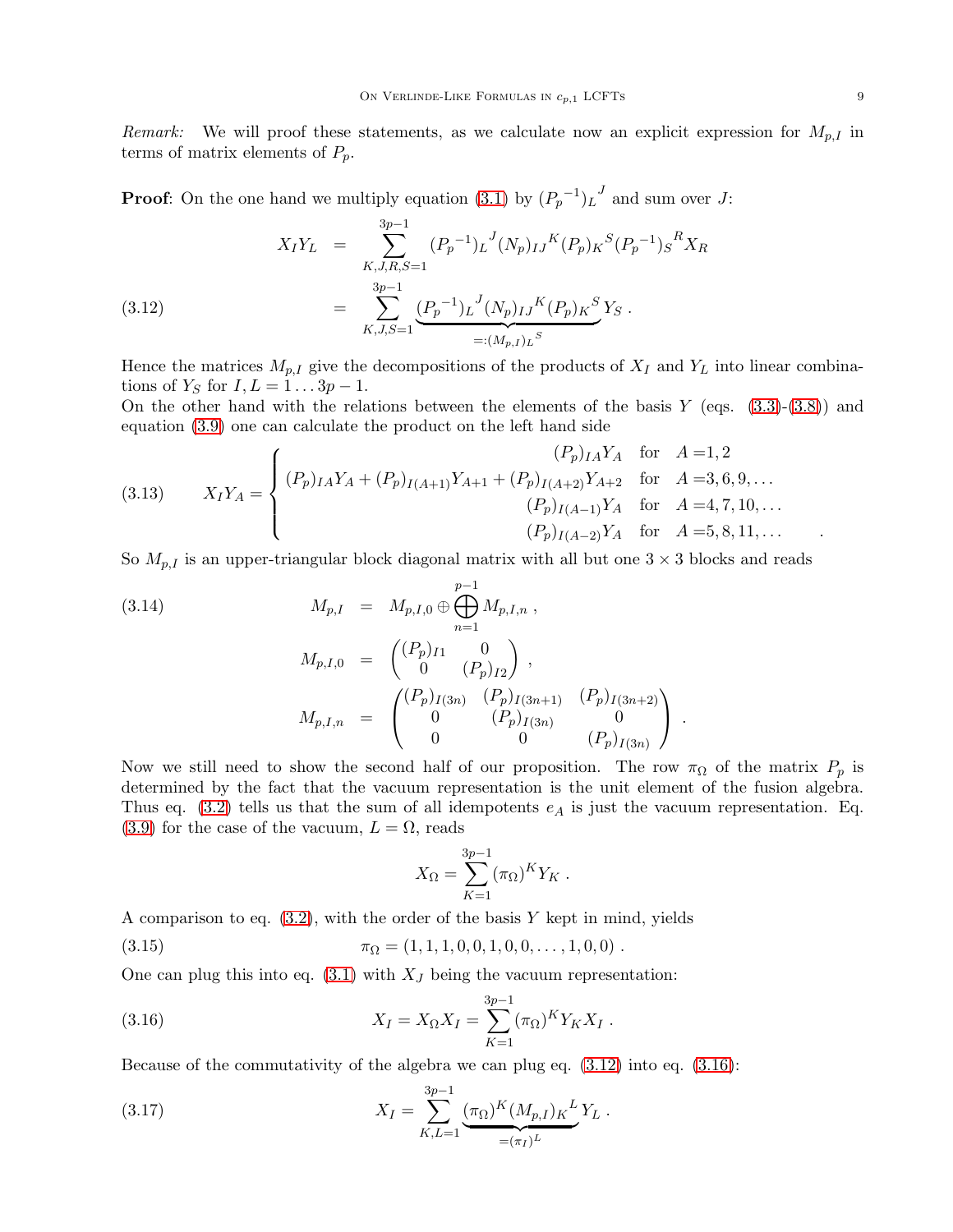Comparing with the definition of  $P_p$  (eq. [\(3.9\)](#page-8-2)) equation [\(3.11\)](#page-8-4) has been shown.

What is actually done here is a simultaneous eigen decomposition for the set of matrices  $N_{p,I}$ . This is possible, because they happen to be the structure constants of the algebra in equation [\(3.1\)](#page-8-0) and so are related to each other by the properties of this algebra like commutativity. This enters our proof, as we plug in  $(3.1)$  at one point and interchange elements of X.

The eigen decomposition is nicely encoded in eqns. [\(3.3\)](#page-8-1)-[\(3.8\)](#page-8-1). Using these relations we can write the structure constants  $(N_{p,I})_j^k$  in the form of eq. [\(3.10\)](#page-8-5) and calculate for a column  $p_J$  of  $P_p$  that

(3.18) 
$$
N_{p,IPJ} = P_p M_{p,I} P_p^{-1} p_J = P_p M_{p,I} e_J
$$

$$
= \begin{cases} ((P_p)_{IJ} p_{J-1} + (P_p)_{I(J-1)} p_J) & \text{for} \quad J = 4, 7, 10, ... \\ ((P_p)_{IJ} p_{J-2} + (P_p)_{I(J-2)} p_J) & \text{for} \quad J = 5, 8, 11, ... \\ (P_p)_{IJ} p_J & \text{else} \end{cases}
$$

where  $e_j$  is the J-th element of the canonical basis. Using this result one also finds

$$
(N_{p,I} - (P_p)_{I,J-1} \mathbf{1})^2 p_J = 0 \quad \text{for } J = 4, 7, 10, \dots ,
$$
  

$$
(N_{p,I} - (P_p)_{I,J-2} \mathbf{1})^2 p_J = 0 \quad \text{for } J = 5, 8, 11, \dots .
$$

Thus  $p_J$ ,  $p_{J+1}$  and  $p_{J+2}$  form a simultaneous three dimensional eigenspace with eigenvalues  $(P_p)_{IJ}$ of the respective matrices  $N_{p,I}$  for all  $0 < I < 3p - 1$  and  $J = 3, 6, 9 \ldots$ 

It also shows that the matrix  $P_p$  is a matrix consisting of simultaneous generalised eigenvectors of the matrices  $N_{p,I}$  for all  $0 < I < 3p$ .

<span id="page-10-4"></span>3.2. The Connection between  $S_{p,\alpha}$  and  $P_p$ . We now need to calculate the matrix  $P_p$  of simultaneous eigenvectors of the pre-fusion coefficient matrices  $N_{p,I}$ . The bottom of the line is that it is connected to the matrix  $S_{p,\alpha}$  from section [2](#page-3-0) in much the way the  $\tau$ -dependent S-matrix  $S_p(\tau)$ defined in [\[FHST04\]](#page-37-16) is connected to the corresponding matrix of simultaneous eigenvectors there.  $S_p(\tau)$  is given by the transformation of the characters of irreducible representations,  $\chi_{irr,p}(\tau)$  (de-fined by omitting the additional forms in eq. [2.2\)](#page-3-2), under  $\tau \to -1/\tau$  (explicitly given by eq. (3.4) in [\[FHST04\]](#page-37-16)). To be more precise the modular transformations of these characters are expressed in the form of  $\tau$ -dependent matrices,

<span id="page-10-1"></span>(3.19) 
$$
\chi_{irr,p}(\gamma \tau) = \mathbf{G}_p(\gamma, \tau) \chi_{irr,p}(\tau) ,
$$

and  $S_p(\tau) = G_p(\mathcal{S}, \tau)$ . The construction of an  $SL(2, \mathbb{Z})$  representation with the help of an automorphy factor  $j_p(\gamma, \tau)$  with  $\gamma \in SL(2, \mathbb{Z}),$ 

(3.20) 
$$
\rho(\gamma) = j_p(\gamma, \tau) \mathbf{G}_p(\gamma, \tau) ,
$$

leads to a  $\tau$ -independent S-matrix (cf. section 4.3 of [\[FHST04\]](#page-37-16)):

<span id="page-10-0"></span>(3.21) 
$$
\mathsf{S}(p) = j_p(\mathcal{S}, \tau) \mathbf{S}_p(\tau)
$$

Here we replace the automorphy factor by a conjugation with the matrix  $C_{irr,p}(\tau)$ , so that  $S(p)$  $C_{irr,p}(-1/\tau)S_p(\tau)C_{irr,p}^{-1}(\tau)$  and see that it corresponds to a matrix  $C_p(\alpha)$  in the same way as  $S_p(\tau)$ corresponds to  $S_{p,\alpha}$ . But this only partially determines the matrices  $C_p(\alpha)$ . Through a longer study of the case  $p = 2$ , which is described in appendix [C,](#page-31-0) we find the missing matrix entries and also get our  $\alpha$ -independent S-matrices

<span id="page-10-2"></span>(3.22) 
$$
S_p = C_p(\alpha) \mathbf{S}_{p,\alpha} C_p^{-1}(\alpha) ,
$$

which are directly related to the matrices  $P_p$  analogous to the situation in [\[FHST04\]](#page-37-16):

<span id="page-10-3"></span>
$$
(3.23) \t\t P_p = S_p K_p .
$$

The matrices  $K_p$  turn out to be a simple extension of the corresponding matrices in [\[FHST04\]](#page-37-16), which we can extend with ones on the diagonal and zeros for all the additional off-diagonal matrix elements. This can be seen following the argumentation of [\[FHST04\]](#page-37-16) once again. We expect  $K_p$  to have the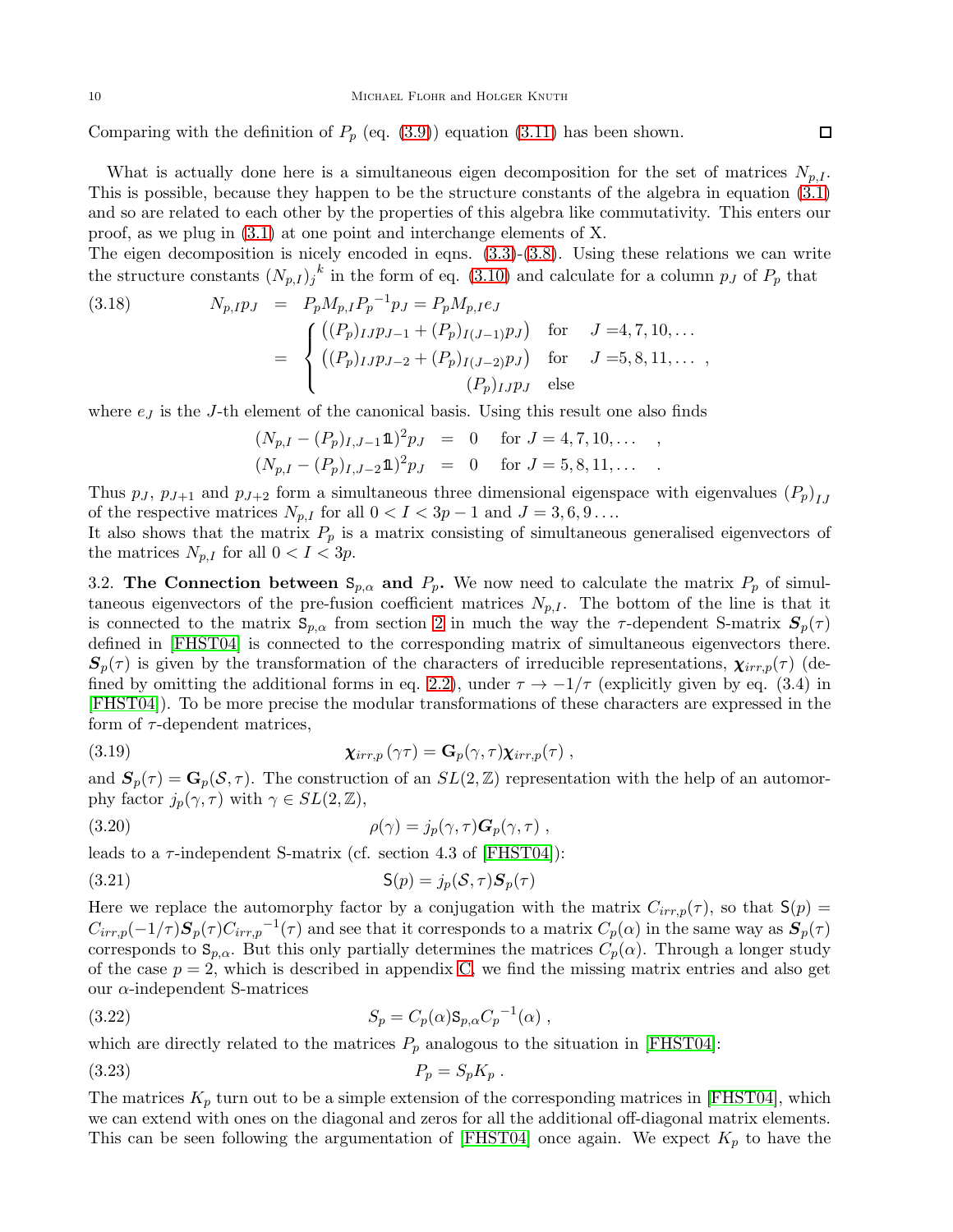corresponding block diagonal structure because  $S_p$  should block diagonalise the pre-fusion coefficient matrices.

As in [\[FHST04\]](#page-37-16) conditions on  $K_p$  result from the relation of the two known vacuum rows of  $S(p)$  (eq.  $(3.31)$ ) and  $P_p$  (eq.  $(3.15)$ ), which  $K_p$  has to connect. Now the matrix elements,  $(S(p)_{1,j})_{1,3}$ , of the vacuum row are zero. Thus any element of the third row of a block of  $K_p$  is multiplied by zero and does not contribute to the vacuum row of  $P_p$ . However, this way the other elements are restricted in the same way as in [\[FHST04\]](#page-37-16).

We set the additional third column in the first two rows of each block to zero. This gives us the correct result for the vacuum row of  $P_p$  and also is compatible with our goal to be able to reduce the whole extended method back to its archetype for products of irreducible representations by projection on the  $2p$  components of our basis, which represent the irreducible representations, as we see in the next section. This provides us also with a reason to use the same normalisation for the four matrix elements of each  $3 \times 3$  block, which this projection leaves behind, and take the determinant of this  $2 \times 2$  block equal to one. But we also ask the  $3 \times 3$  blocks to have determinant one, which fixes the third diagonal element of each block to be one. We are left with

<span id="page-11-2"></span>
$$
(3.24) \t K_p = (K_p)_0 \oplus \bigoplus_{s=1}^{p-1} (K_p)_s
$$

$$
(K_p)_0 := \begin{pmatrix} \frac{1}{(S_p)_\Omega^1} & 0\\ 0 & \frac{1}{(S_p)_\Omega^2} \end{pmatrix}
$$

$$
(K_{irr,p})_s := \begin{pmatrix} \frac{1}{(S_p)_\Omega^{2s+1} - (S_p)_\Omega^{2s+2}} & -(S_p)_\Omega^{2s+2} & 0\\ \frac{-1}{(S_p)_\Omega^{2s+1} - (S_p)_\Omega^{2s+2}} & \frac{1}{(S_p)_\Omega^{2s+1}} & 0\\ k^{(s)}_1 & k^{(s)}_2 & 1 \end{pmatrix}
$$

Two matrix elements per block,  $k^{(s)}_1$  and  $k^{(s)}_2$ , are left open, which we set to zero, so that the third row of each block is  $(0, 0, 1)$ .

3.2.1. A Replacement for the Automorphy Factor for  $\gamma = S$ . Concerning the conformal field theory we only know that the matrix  $S(p)$  (eq. [\(3.21\)](#page-10-0)) is the one corresponding to the S-transformation,  $\tau \to -\frac{1}{\tau}$ , which results from the construction of a representation of the modular group,  $SL(2,\mathbb{Z})$ , from the modular transformation properties of the characters of the irreducible representations. To accomplish this an automorphy factor is needed. But an additional interpretation giving a more direct connection to physically relevant quantities or properties would be favourable. This has been the motivation to find a matrix  $C_{irr,p}(\tau)$ , which almost conjugates<sup>[2](#page-11-0)</sup> – we need a small alteration due to the  $\tau$  dependence of  $C_{irr,p}(\tau)$  – the two matrices  $S_p(\tau)$  and  $S(p)$  and replaces the automorphy factor. In this way we see  $S(p)$  as the matrix giving the S-transformation of  $\tau$ -dependent linear combinations,  $\chi'_{irr,p}(\tau)$ , of characters,  $\chi_{irr,p}(\tau)$ , of irreducible representations given by  $C_{irr,p}(\tau)$ :

<span id="page-11-1"></span>(3.25) 
$$
\chi'_{irr,p}(\tau) = C_{irr,p}(\tau) \chi_{irr,p}(\tau).
$$

<span id="page-11-0"></span><sup>&</sup>lt;sup>2</sup>Conjugation is always meant in a group theoretical sense – not complex conjugate or suchlike. We say, a matrix  $M$ conjugates two (similar) matrices  $N_1$  and  $N_2$ , if  $N_1 = MN_2M^{-1}$ .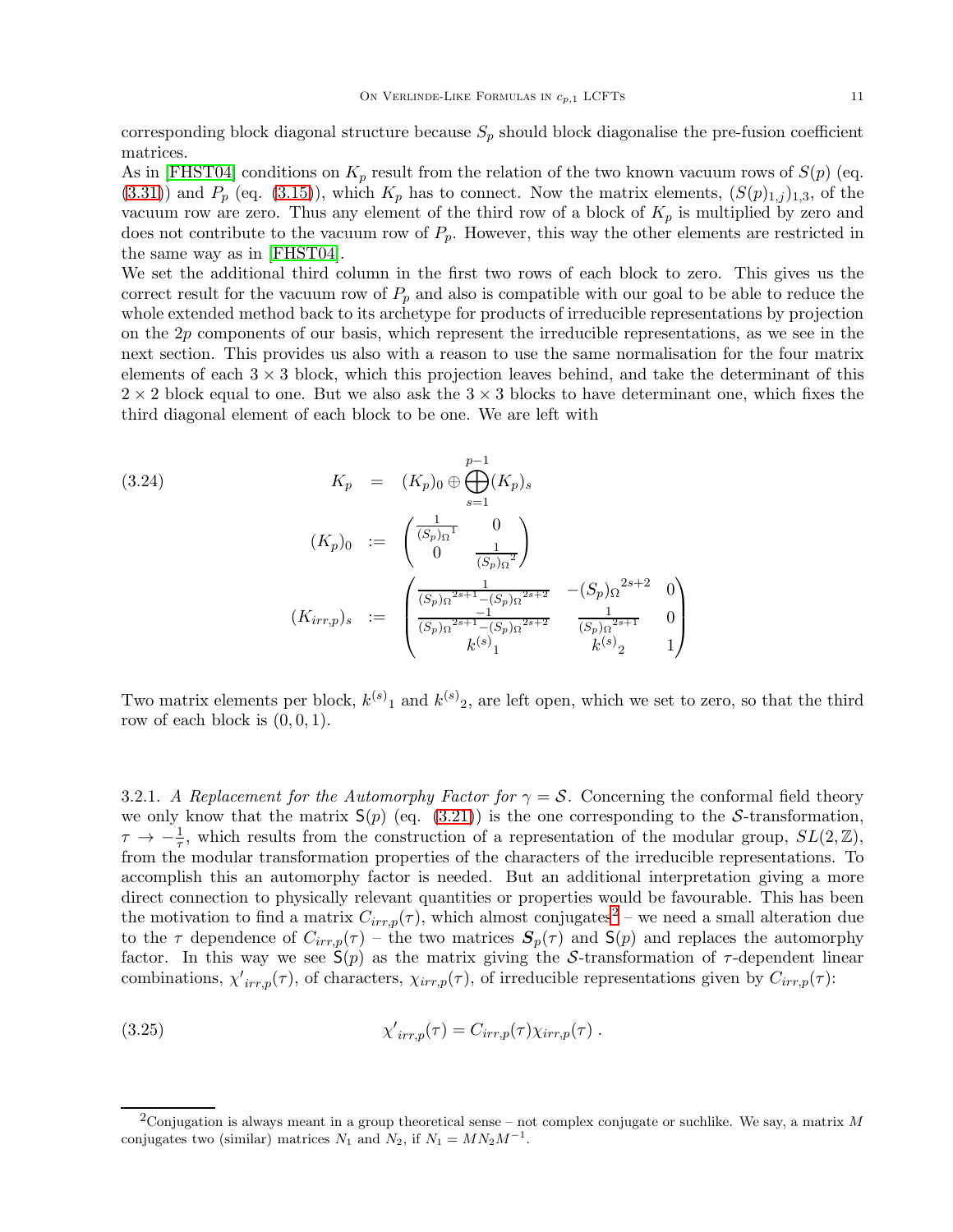With equation [\(3.19\)](#page-10-1) one gets the S-transformation of  $\chi'_{irr,p}(\tau)$ :

$$
\chi'_{irr,p}\left(-\frac{1}{\tau}\right) = C_{irr,p}\left(-\frac{1}{\tau}\right)\chi_{irr,p}\left(-\frac{1}{\tau}\right)
$$
  
\n
$$
= C_{irr,p}\left(-\frac{1}{\tau}\right)S_p(\tau)C_{irr,p}^{-1}(\tau)C_{irr,p}(\tau)\chi_{irr,p}(\tau)
$$
  
\n
$$
= \underbrace{C_{irr,p}\left(-\frac{1}{\tau}\right)S_p(\tau)C_{irr,p}^{-1}(\tau)}_{=:S_p(\tau)}
$$

 ${\bf S'}_p(\tau)$  is now set to be equal to  ${\bf S}(p)$ . So the matrix  $C_{irr,p}(\tau)$  we are looking for should relate  ${\bf S}(p)$ and  $S_p(\tau)$  through

<span id="page-12-0"></span>(3.26) 
$$
S(p) = C_{irr,p} \left(-\frac{1}{\tau}\right) S_p(\tau) C_{irr,p}^{-1}(\tau).
$$

The detailed calculations leading to  $C_{irr,p}(\tau)$  are contained in the thesis of HK [\[Knu06\]](#page-38-15). Here we just state the result, which we have verified calculating  $S(p)$  block by block with eq. [\(3.26\)](#page-12-0) and

<span id="page-12-1"></span>
$$
C_{irr,p}(\tau) = \mathbb{1}_{2 \times 2} \oplus \bigoplus_{s=1}^{p-1} (C_{irr,p})_s(\tau) ,
$$
  
(3.27)  

$$
(C_{irr,p})_s(\tau) = \begin{pmatrix} \frac{s+p}{2p} - i\frac{p-s}{2p}\tau & \frac{s}{2p} + i\frac{s}{2p}\tau \\ \frac{p-s}{2p} + i\frac{p-s}{2p}\tau & \frac{2p-s}{2p} - i\frac{s}{2p}\tau \end{pmatrix} .
$$

This matrix only replaces the factor  $j_p(\gamma, \tau)$  for the case of  $\gamma = S$ . Because  $j_p(\gamma, \tau)$  depends on γ, the matrix replacing it for other  $\gamma \neq S$  is different from  $C_{irr,p}(\tau)$ . Hence other elements of the representation  $\rho(\gamma)$  are not given by the transformation  $\gamma$  of the same linear combination of characters,  $\chi'_{irr,p}(\tau)$ . In other words the interpretation, it yields for  $S(p)$ , does not hold for the whole representation  $\rho(\gamma)$ . Consequently the matrix  $C_{irr,p}(\tau)$  is of little importance for the original method of Fuchs et al.. It only gives us the new perspective explained just before eq. [\(3.25\)](#page-11-1).

However, for the extension of this method to indecomposable representations this matrix is very helpful to find the matrix  $C_p$  connecting the larger S-matrix,  $S_p$ , taking the place of  $S(p)$  to the α-dependent S-matrix  $\mathbf{S}_{p,\alpha}$  from section [2.](#page-3-0) We have seen in section [2](#page-3-0) that  $\mathbf{S}_{p,\alpha}$  belongs to a  $SL(2,\mathbb{Z})$ representation  $G_{p,\alpha}(\gamma)$  (eq. [2.8\)](#page-5-3). This representation gives the modular transformation properties of a set of forms  $\chi_p(\alpha)(\tau)$  without any automorphy factor (eq. [2.7\)](#page-5-4). So we get with the product  $C_p \mathsf{G}_{p,\alpha}(\gamma) C_p^{-1}$  another representation of the modular group, which also needs no automorphy factor – or said in another way, its automorphy factor is the unit matrix. Thus we can interpret this new representation as the one, which gives directly the modular transformation properties of the set of linear combinations  $C_p \chi_p(\alpha)(\tau)$ .

<span id="page-12-3"></span>3.2.2. Substitution of  $\tau$ -Dependent Linear Combinations. We now start to compare the two methods described in this section and section [2.](#page-3-0) Some character identities will help to transfer the  $\tau$ -dependent matrices  $S_p(\tau)$  and  $C_{irr,p}(\tau)$  into  $\alpha$ -dependent matrices. This will reveal the connection between  $S_p(\tau)$  and  $S_{p,\alpha}$ . We will also use the  $\alpha$ -dependent pendant of  $C_{irr,p}(\tau)$ , which we call  $C_p'(\alpha)$ , to find  $C_p$  later on.

**Lemma:** The characters  $\chi^+_{p-s,p}$  and  $\chi^-_{p-s,p}$  given by the matrix elements of B in eq. [\(2.4\)](#page-4-1) (the 2nd and 3rd row, respectively) and the forms from eq. [\(A.4\)](#page-28-1) fulfil the equation

<span id="page-12-2"></span>(3.28) 
$$
i(s-p)\tau\chi^+_{p-s,p} + is\tau\chi^-_{p-s,p} = -\frac{1}{\alpha}\tilde{\chi}_{p-s,p}(\alpha) + \frac{2}{\alpha}\chi^+_{p-s,p} + \frac{2}{\alpha}\chi^-_{p-s,p}.
$$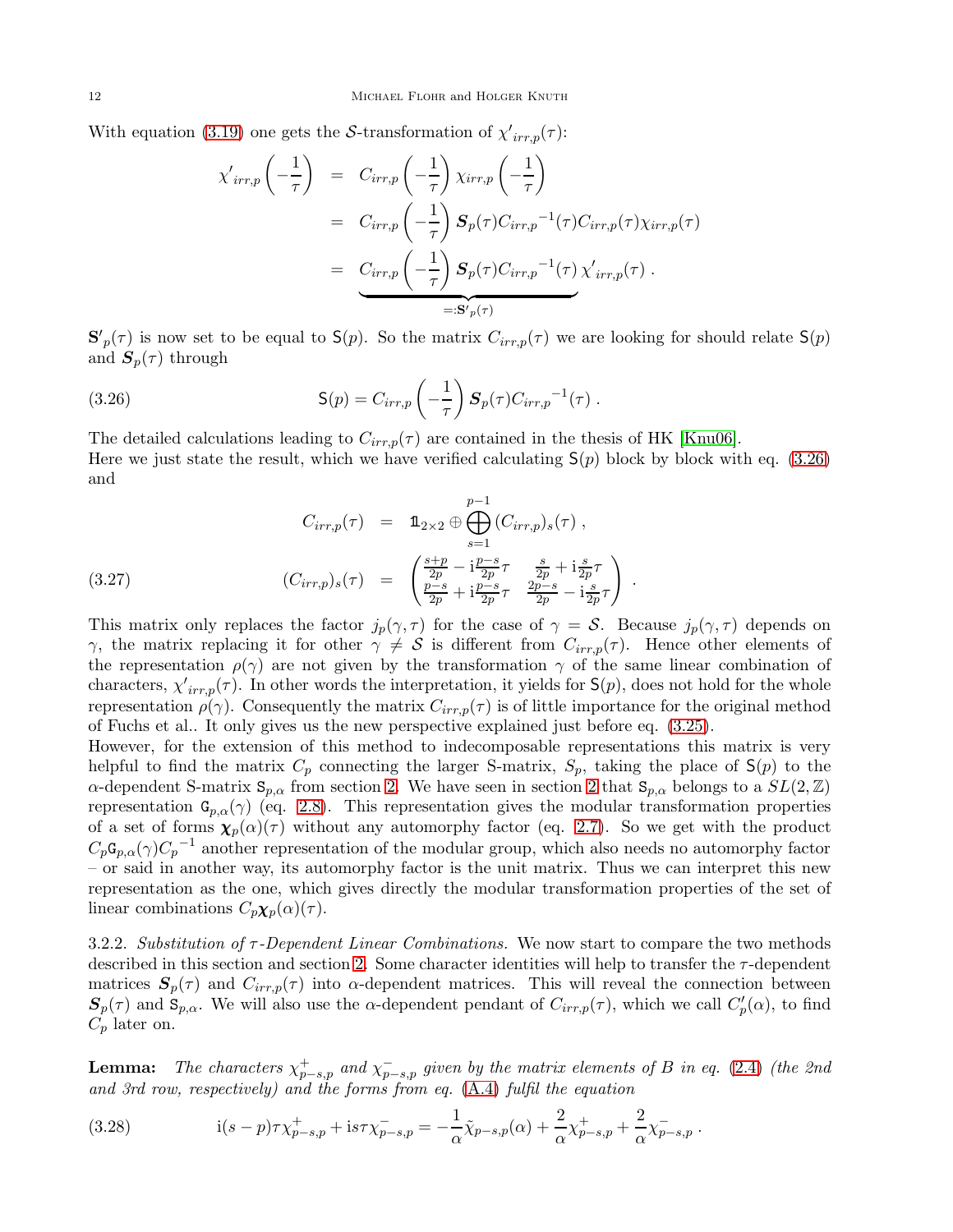*Remark:* For the two matrices  $S_p(\tau)$  (eq. [\(3.19\)](#page-10-1) with  $\gamma = S$ ) and  $C_{irr,p}(\tau)$  (eq. [\(3.27\)](#page-12-1)) one observes the following: The only difference in the parts linear in  $\tau$  of the pairs of matrix elements in the same row, of which one is multiplied by  $\chi^+_{p-s,p}$  and the other with  $\chi^-_{p-s,p}$  in eqns. [\(3.19\)](#page-10-1) and [\(3.25\)](#page-11-1), is a factor of  $(s-p)$  in the first and s in the second matrix element. So for  $0 < s < p$  the constellation given on the left hand side of equation  $(3.28)$  appears in the  $\tau$ -dependent linear combination of characters all the time. We want to replace this by the right hand side using  $2p \times (3p-1)$  matrices, which are multiplied now by the vector  $\chi_p(\alpha)$  (eq. [\(2.2\)](#page-3-2)) instead of  $\chi_{irr,p}(\tau)$ , but give the same result.

**Proof:** We plug in the characters from equations [\(2.3\)](#page-4-0) and [\(2.4\)](#page-4-1) and find that the factors match in precisely the way to let the dependence on  $\Theta_{p-s,p}$  and on s drop out.

$$
i(s-p)\tau \left(\frac{1}{p\eta} \left[s\Theta_{p-s,p} + (\partial \Theta)_{p-s,p}\right]\right) + is\tau \left(\frac{1}{p\eta} \left[(p-s)\Theta_{p-s,p} - (\partial \Theta)_{p-s,p}\right]\right)
$$
  
=  $-i\tau \frac{1}{\eta} (\partial \Theta)_{p-s,p} = -\frac{1}{\eta} (\nabla \Theta)_{p-s,p}.$ 

Equation [\(A.4\)](#page-28-1) guides the way to insert a zero (one of two we need to insert here):

$$
-\frac{\alpha}{\alpha\eta}(\nabla\Theta)_{p-s,p} - \frac{1}{\alpha\eta}2\Theta_{p-s,p} + \frac{1}{\alpha\eta}2\Theta_{p-s,p}
$$
  
=  $-\frac{1}{\alpha}\tilde{\chi}_{p-s,p}(\alpha) + \frac{2}{\alpha}\frac{1}{p\eta}s\Theta_{p-s,p} + \frac{2}{\alpha}\frac{1}{p\eta}(\partial\Theta)_{p-s,p} + \frac{2}{\alpha}\frac{1}{p\eta}(p-s)\Theta_{p-s,p} - \frac{2}{\alpha}\frac{1}{p\eta}(\partial\Theta)_{p-s,p}$   
=  $-\frac{1}{\alpha}\tilde{\chi}_{p-s,p}(\alpha) + \frac{2}{\alpha}\chi_{p-s,p}^+ + \frac{2}{\alpha}\chi_{p-s,p}^-.$ 

We start with the matrix  $S_p(\tau)$  and write down its partner  $2p \times (3p-1)$  matrix. A column must be inserted for each form  $\tilde{\chi}_{s,p}(\alpha)$  after the columns multiplied by  $\chi_{s,p}^+$  and  $\chi_{s,p}^-$  for  $0 < s < p$ . In the elements in the latter two columns the respective factors  $i(s - p)\tau$  and  $i s\tau$  are both replaced by  $2/\alpha$ . The added column has to contain  $-1/\alpha$ . This way we do the following changes for the blocks of  $S_p(\tau)$ :

$$
\begin{pmatrix}\n\frac{s}{p}\mathfrak{c}_{sl} - \mathrm{i}\tau \frac{p-j}{p}\mathfrak{s}_{sl} & \frac{s}{p}\mathfrak{c}_{sl} + \mathrm{i}\tau \frac{j}{p}\mathfrak{s}_{sl} \\
\frac{p-s}{p}\mathfrak{c}_{sl} + \mathrm{i}\tau \frac{p-j}{p}\mathfrak{s}_{sl} & \frac{p-s}{p}\mathfrak{c}_{sl} - \mathrm{i}\tau \frac{j}{p}\mathfrak{s}_{sl}\n\end{pmatrix} \rightarrow \begin{pmatrix}\n\frac{s}{p}\mathfrak{c}_{sl} + \frac{2}{p}\frac{1}{\alpha}\mathfrak{s}_{sl} & \frac{s}{p}\mathfrak{c}_{sl} + \frac{2}{p}\frac{1}{\alpha}\mathfrak{s}_{sl} & -\frac{1}{p\alpha}\mathfrak{s}_{sl} \\
\frac{p-s}{p}\mathfrak{c}_{sl} - \frac{2}{p}\frac{1}{\alpha}\mathfrak{s}_{sl} & \frac{p-s}{p}\mathfrak{c}_{sl} - \frac{2}{p}\frac{1}{\alpha}\mathfrak{s}_{sl} & \frac{1}{p\alpha}\mathfrak{s}_{sl}\n\end{pmatrix}
$$

The first two rows of the added columns are zero because these rows do not depend on  $\tau$ . We see that the matrix we get is just a composition of the  $\alpha$ -dependent S-matrix , $S_{p,\alpha}$ , and a subsequent projection onto the components of  $\chi_p(\alpha)$  belonging to irreducible representations, as it is expected to be (cf. [\(2.5\)](#page-4-2)).

More interesting is the application to the matrix  $C_{irr,p}(\tau)$ .  $2 \times 2$  blocks on the diagonal get replaced by  $2 \times 3$  blocks arranged in a diagonal way, i.e. the whole matrix, called  $C_p'$ , is the direct sum of a  $2 \times 2$  unit matrix and these blocks.

<span id="page-13-0"></span>
$$
\begin{pmatrix}\n\frac{s+p}{2p} - i\frac{p-s}{2p}\tau & \frac{s}{2p} + i\frac{s}{2p}\tau \\
\frac{p-s}{2p} + i\frac{p-s}{2p}\tau & \frac{2p-s}{2p} - i\frac{s}{2p}\tau\n\end{pmatrix}\n\rightarrow\n\frac{\begin{pmatrix}\ns+p}{2p} + \frac{1}{2p\alpha} & \frac{s}{2p} + \frac{1}{2p\alpha} & -\frac{1}{2p\alpha} \\
\frac{p-s}{2p} - \frac{1}{2p\alpha} & \frac{2p-s}{2p} - \frac{1}{2p\alpha} & \frac{1}{2p\alpha}\n\end{pmatrix},
$$
\n(3.29)\n
$$
C'_p(\alpha) = \mathbb{1}_{2 \times 2} \oplus \bigoplus_{s=1}^{p-1} (C'_p)_s(\alpha).
$$

Now the matrix  $C_p'(\alpha)$  encodes the  $\tau$ -dependent linear combinations of characters given by  $C_{irr,p}$ , for which  $S_p$  gives their S-transformation, as  $\tau$ -independent linear combinations of these characters and the forms  $\tilde{\chi}_{s,p}(\alpha)$ . Furthermore we use these linear combinations also in our extended block

.

 $\Box$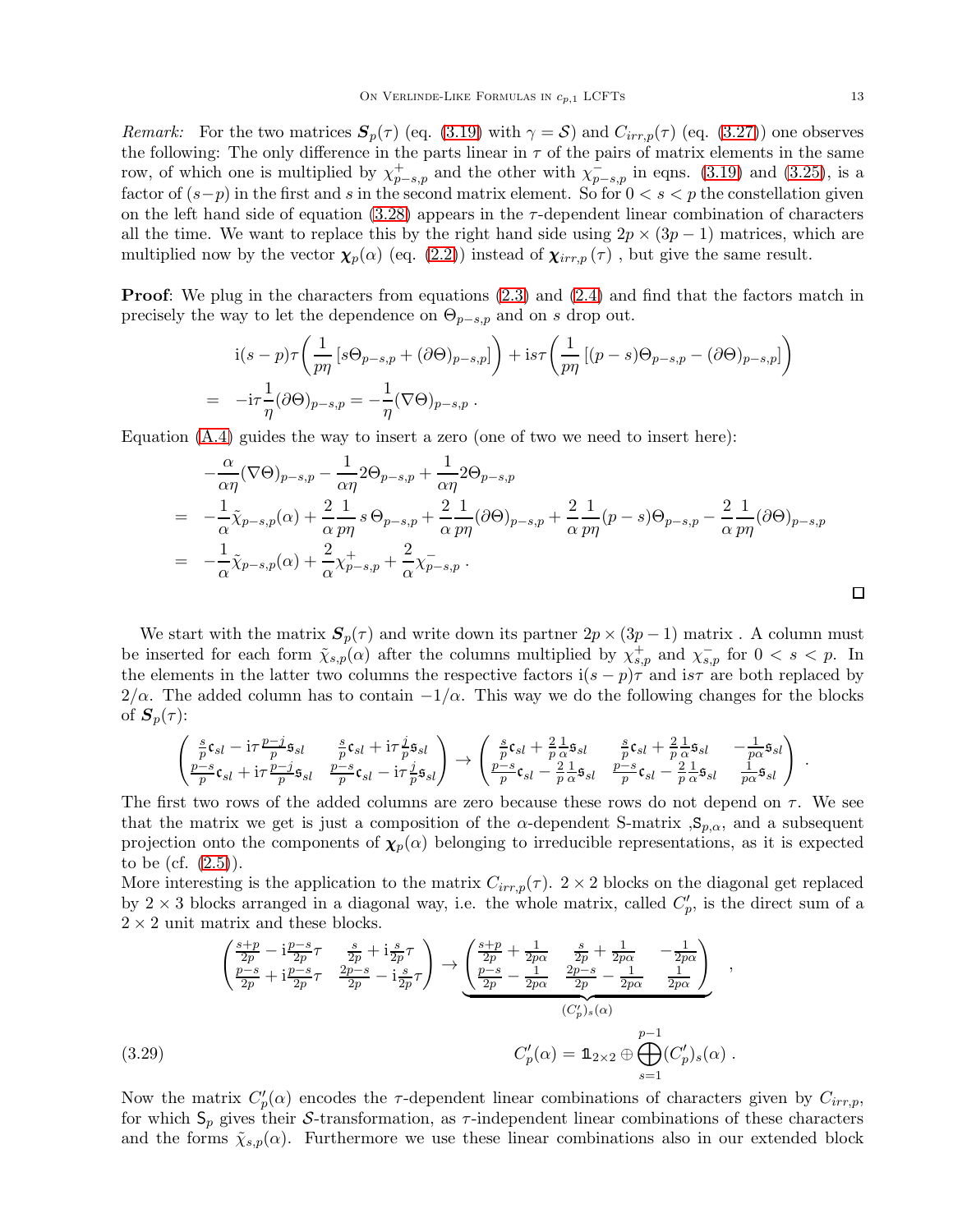diagonalisation method, as we demand the matrices  $C_p$  to contain the matrix  $C_p'(\alpha)$  in the rows corresponding to the irreducible representations.

3.2.3. Calculation of  $P_p$ . For the calculation of  $P_p$  we need the matrices  $S_p$  and  $K_p$ . From the considerations for  $p = 2$  and  $p = 3$  in appendix [C](#page-31-0) we can directly do the step to arbitrary p. The following generalisation from  $C_2(\alpha)$  (eq. [C.16\)](#page-36-0) and  $C_3(\alpha)$  (eq. [C.17\)](#page-36-1) suggests itself:

(3.30) 
$$
C_p(\alpha) = \mathbf{1}_{2 \times 2} \oplus \bigoplus_{s=1}^{p-1} C_{p,s}(\alpha) ,
$$

$$
C_{p,s}(\alpha) = \begin{pmatrix} \frac{p+s}{2p} + \frac{1}{p\alpha} & \frac{s}{2p} + \frac{1}{p\alpha} & -\frac{1}{2p\alpha} \\ \frac{p-s}{2p} - \frac{1}{p\alpha} & \frac{2p-s}{2p} - \frac{1}{p\alpha} & \frac{1}{2p\alpha} \\ \frac{p+s}{p} + \frac{2}{p\alpha} & \frac{2p+s}{p} + \frac{2}{p\alpha} & -\frac{1}{p\alpha} \end{pmatrix} .
$$

Its inverse is

<span id="page-14-2"></span>
$$
C_p^{-1}(\alpha) = \mathbb{1}_{2 \times 2} \oplus \bigoplus_{s=1}^{p-1} C_{p,s}^{-1}(\alpha) ,
$$
  

$$
C_{p,s}^{-1}(\alpha) = \begin{pmatrix} 2 & 1 & -\frac{1}{2} \\ -1 & 0 & \frac{1}{2} \\ s\alpha + 2 & (p+s)\alpha + 2 & -\frac{p}{2}\alpha \end{pmatrix} .
$$

We now calculate the  $\alpha$ -independent S-matrix,  $S_p$ , block by block using eq. [\(3.22\)](#page-10-2). With the blocks of  $S_{p,\alpha}$  (eq. [\(2.5\)](#page-4-2)) we have to determine the following expressions:

$$
S(p)_{0,l}C_{p,l}^{-1}(\alpha)
$$
,  
\n $C_{p,s}(\alpha)S(p)_{s,0}$ ,  
\n $C_{p,s}(\alpha)S(p,\alpha)_{s,l}C_{p,l}^{-1}(\alpha)$ .

The block  $S(p)_{0,0}$  is not touched at all.  $S(p)_{0,l}$  and  $S(p)_{s,0}$ , for  $0 < s, l < p$ , are also not changed by the multiplication. And the last product gives

<span id="page-14-0"></span>(3.31) 
$$
S(p)_{s,l} = C_{p,s}(\alpha)S(p,\alpha)_{s,l}C_{p,l}^{-1}(\alpha) = \frac{2}{\sqrt{2p}}(-1)^{p+l+s} \times \left(\begin{array}{c} \frac{s}{p} \cos(\pi \frac{sl}{p}) + \frac{p-l}{p} \sin(\pi \frac{sl}{p}) & \frac{s}{p} \cos(\pi \frac{sl}{p}) - \frac{l}{p} \sin(\pi \frac{sl}{p}) & 0\\ \frac{p-s}{p} \cos(\pi \frac{sl}{p}) - \frac{p-l}{p} \sin(\pi \frac{sl}{p}) & \frac{p-s}{p} \cos(\pi \frac{sl}{p}) + \frac{l}{p} \sin(\pi \frac{sl}{p}) & 0\\ 2 \cos(\pi \frac{sl}{p}) + 2 \sin(\pi \frac{sl}{p}) & 2 \cos(\pi \frac{sl}{p}) + 2 \sin(\pi \frac{sl}{p}) & -\sin(\pi \frac{sl}{p}) \end{array}\right).
$$

We plug the matrix elements of  $S_p$  into our result for  $K_p$  in eq. [\(3.24\)](#page-11-2) (we have set  $k^{(s)}_1 = k^{(s)}_2 = 0$ ):

<span id="page-14-1"></span>(3.32) 
$$
K_p = K_{p,I} \oplus \bigoplus_{l=1}^{p-1} K_{p,l} ,
$$

$$
K_{p,0} = \begin{pmatrix} \sqrt{2p^3} & 0 \\ 0 & (-1)^{p+1} \sqrt{2p^3} \end{pmatrix} ,
$$

$$
K_{p,l} = \begin{pmatrix} (-1)^{p+l+1} \sqrt{\frac{p}{2}} \mathfrak{s}_{1l} & (-1)^{p+l} \sqrt{\frac{2}{p^3}} (\mathfrak{c}_{1l} - l \mathfrak{s}_{1l}) & 0 \\ (-1)^{p+l} \sqrt{\frac{p}{2}} \mathfrak{s}_{1l} & (-1)^{p+l+1} \sqrt{\frac{2}{p^3}} (\mathfrak{c}_{1l} + (p-l) \mathfrak{s}_{1l}) & 0 \\ 0 & 0 & 1 \end{pmatrix} .
$$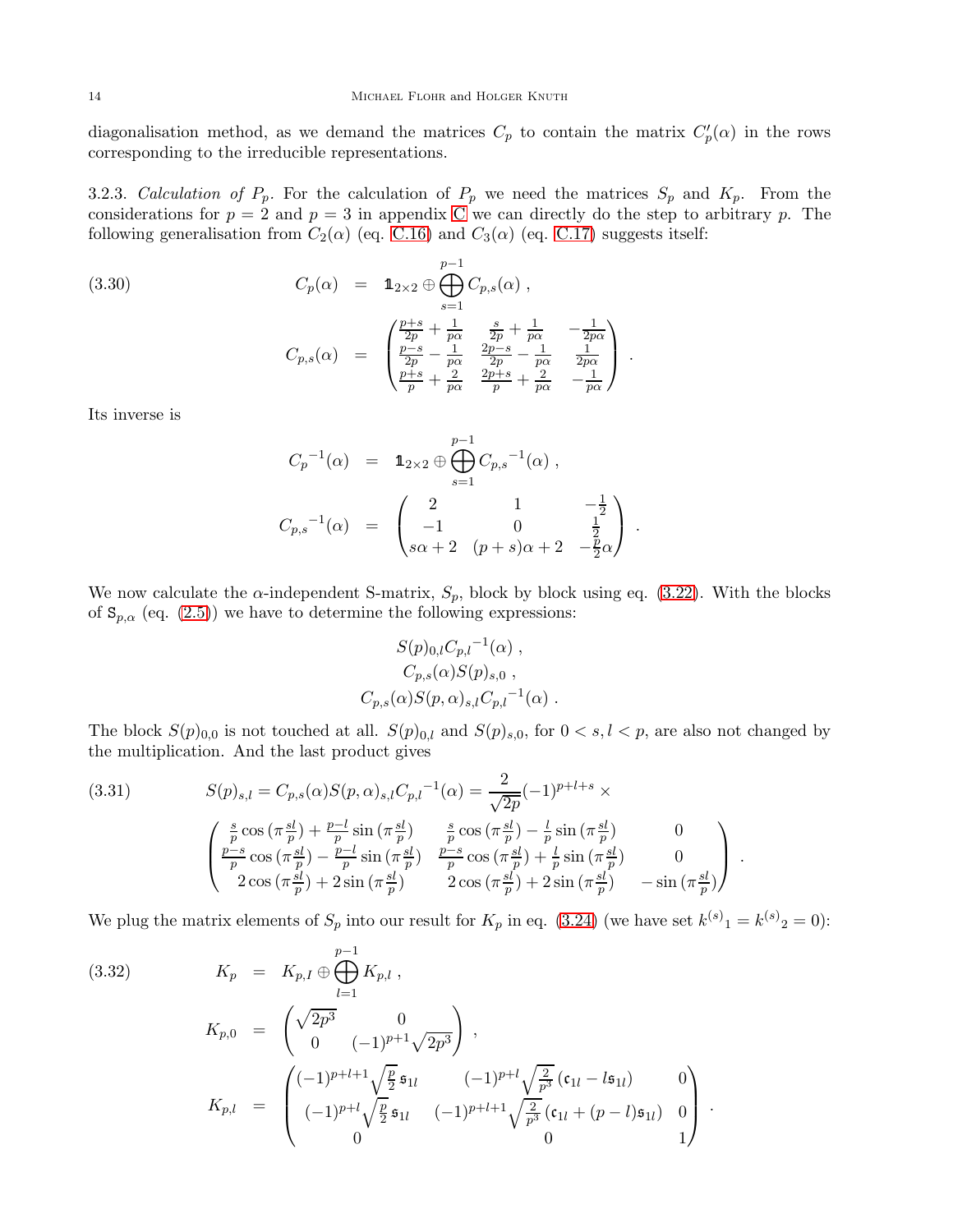The matrices  $K_p$  and  $S_p$  determine  $P_p$  through equation [\(3.23\)](#page-10-3). Explicitly we get for  $P_p$ :

<span id="page-15-1"></span>
$$
(3.33) \t P_p = \begin{pmatrix} P(p)_{0,0} & P(p)_{0,1} & \dots & P(p)_{0,p-1} \\ P(p)_{1,0} & P(p)_{1,1} & \dots & P(p)_{1,p-1} \\ \vdots & \vdots & \ddots & \vdots \\ P(p)_{p-1,0} & P(p)_{p-1,1} & \dots & P(p)_{p-1,p-1} \end{pmatrix},
$$
  
\n
$$
P(p)_{0,0} = \frac{1}{\sqrt{2p}} \begin{pmatrix} p & (-1)^{p+1}p \\ p & -p \end{pmatrix},
$$
  
\n
$$
P(p)_{0,l} = \frac{2}{\sqrt{2p}} \begin{pmatrix} 0 & (-1)^{p+l+1} \frac{2}{p} \mathfrak{s}_{1l} & 0 \\ 0 & -\frac{2}{p} \mathfrak{s}_{1l} & 0 \end{pmatrix}
$$
  
\n
$$
P(p)_{s,0} = \frac{1}{\sqrt{2p}} \begin{pmatrix} s & (-1)^{s+1}s \\ p-s & (-1)^{s+1}p & s \\ 2p & 2(-1)^{s+1}p \end{pmatrix},
$$
  
\n
$$
P(p,\alpha)_{s,l} = \begin{pmatrix} (-1)^{s+1} \frac{\mathfrak{s}_{sl}}{\mathfrak{s}_{1l}} & (-1)^{s+1} \frac{2}{p^2} (s\mathfrak{c}_{sl}\mathfrak{s}_{1l} - \mathfrak{s}_{sl}\mathfrak{c}_{1l}) & 0 \\ (-1)^{s} \frac{\mathfrak{s}_{sl}}{\mathfrak{s}_{1l}} & (-1)^{s+1} \frac{2}{p^2} ((p-s)\mathfrak{c}_{sl}\mathfrak{s}_{1l} + \mathfrak{s}_{sl}\mathfrak{c}_{1l}) & 0 \\ 0 & (-1)^{s+1} \frac{4}{p} (\mathfrak{c}_{sl} + \mathfrak{s}_{sl}) \mathfrak{s}_{1l} & (-1)^{p+s+l+1} \sqrt{\frac{2}{p}} \mathfrak{s}_{sl} \end{pmatrix}.
$$

If we plug equation  $(3.23)$  into eq.  $(3.10)$  the pre-fusion coefficients are given by the "generalised" Verlinde formula:

<span id="page-15-2"></span>(3.34) 
$$
N_{p,I} = S_p K_p M_{p,I} (K_p)^{-1} S_p .
$$

We have now all ingredients to carry through calculations for any value of  $p$  in our extension of the method of Fuchs et. al..  $P_p$  is also in the general case invertible because with the invertible matrix  $S_{p,\alpha}$  also  $S_p$  has to be invertible and  $K_p$  has been constructed as a full rank matrix.

# <span id="page-15-0"></span>4. Projection of The Extended Block Diagonalisation Method on Irreducible **REPRESENTATIONS**

This extension to indecomposable representations reduces in every step by simple projection on the first two rows and columns of every  $2 \times 3$ ,  $3 \times 2$  and  $3 \times 3$  block to the original work of Fuchs et al.. This is also shown in this section in line with the proof that the results for the pre-fusion rules of irreducible times irreducible representations are the same in the small and the extended version. For this task we change the sequence of the representations from the groups of three  $-$  two irreducible and one indecomposable representations – to the following one:

(4.1) 
$$
\begin{bmatrix} h_{1,p} \end{bmatrix}, \begin{bmatrix} h_{1,2p} \end{bmatrix}, \begin{bmatrix} h_{1,1} \end{bmatrix}, \begin{bmatrix} h_{1,2p+1} \end{bmatrix}, \begin{bmatrix} h_{1,2} \end{bmatrix}, \begin{bmatrix} h_{1,2p+2} \end{bmatrix}, \ldots, \begin{bmatrix} h_{1,p-1} \end{bmatrix}, \begin{bmatrix} h_{1,3p-1} \end{bmatrix}, \begin{bmatrix} h_{1,p+1} \end{bmatrix}, \begin{bmatrix} h_{1,p+2} \end{bmatrix}, \ldots, \begin{bmatrix} h_{1,2p-1} \end{bmatrix}
$$

with the indecomposable representations all put to the end. This leads to the permutation of both rows and columns in the matrices  $S_p$ ,  $K_p$ ,  $P_p$ ,  $M_{p,I}$  and finally  $N_{p,I}$ . Also the sequence of the latter two groups of matrices is changed, as the index  $I$  is affected by the same permutation. The reason is the form all these matrices take after the permutation. All the zeros, which we inserted in some matrices and consequently appeared in other matrices are grouped together with the indecomposable representations in the last columns.

We introduce the following notation, which tells us that a matrix has some form without specifying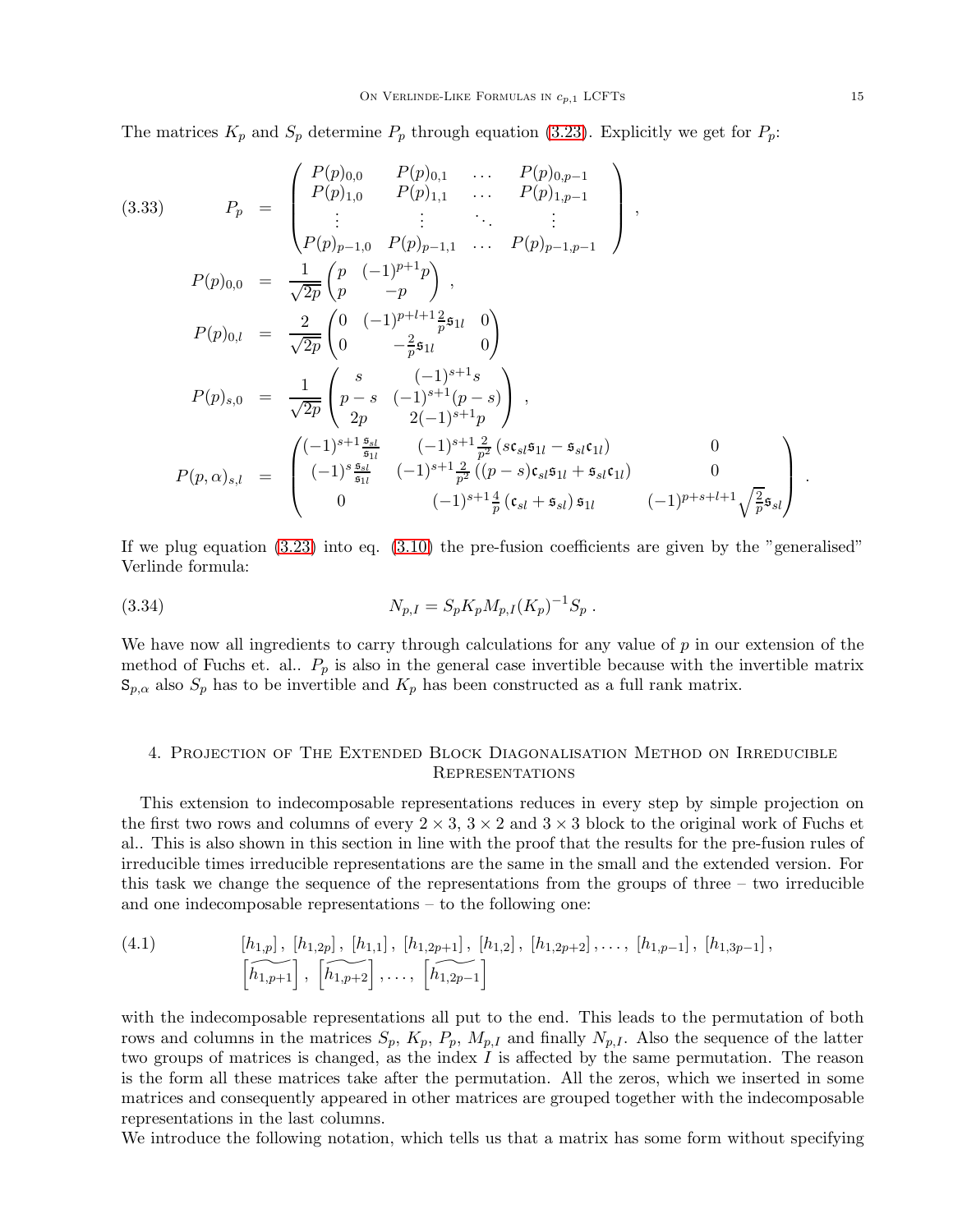all matrix elements or the size of the matrix. The matrix  $S_p$  has now the form (cf. eq. [\(3.31\)](#page-14-0)):



This states that the box on the upper left contains exactly the matrix  $S(p)$  (eq. [\(3.21\)](#page-10-0)), the box at the bottom contains the other a priori non-zero elements of  $S_p$  and on the upper right all matrix elements are zero. With this notation we give the statement, which we want to proof.

**Proposition:** The pre-fusion coefficients matrices,  $N_{p,I}$ , each contain the coefficients of the "small" pre-fusion algebra,  $N_{irr,p,I}$ , calculated in [\[FHST04\]](#page-37-16) for  $0 < I \leq 2p$  in the following form:



<span id="page-16-1"></span>Remark: We call the matrices, which appear in the "small" block diagonalisation method (cf. [\[FHST04\]](#page-37-16)) and correspond to  $K_p$ ,  $P_p$ ,  $M_{p,I}$  and  $N_{p,I}$  as defined for the extended one,  $K_{irr,p}$ ,  $P_{irr,p}$ ,  $M_{irr,p,I}$  and  $N_{irr,p,I}$ , respectively.

**Proof:** The only coefficients of the matrix  $K_p$ , which are different from zero and do not come from the matrix  $K_{irr,p}$ , are the additional diagonal matrix elements. The permutation of rows and columns leaves them on the diagonal and assembles them in a block, which is equal to the unit matrix in  $p-1$ dimensions (cf. eq.  $(3.24)$ ):

$$
K_p = \left(\begin{array}{ccc} & & & \\ & K_{irr,p} & & 0 \\ & & & \\ & & & \\ 0 & & & \mathbb{1} \end{array}\right)
$$

.

The matrix P consequently looks like

<span id="page-16-0"></span>(4.3) 
$$
P_p = S_p K_p = \begin{pmatrix} P_{irr,p} & 0 \\ 0 & 0 \end{pmatrix}.
$$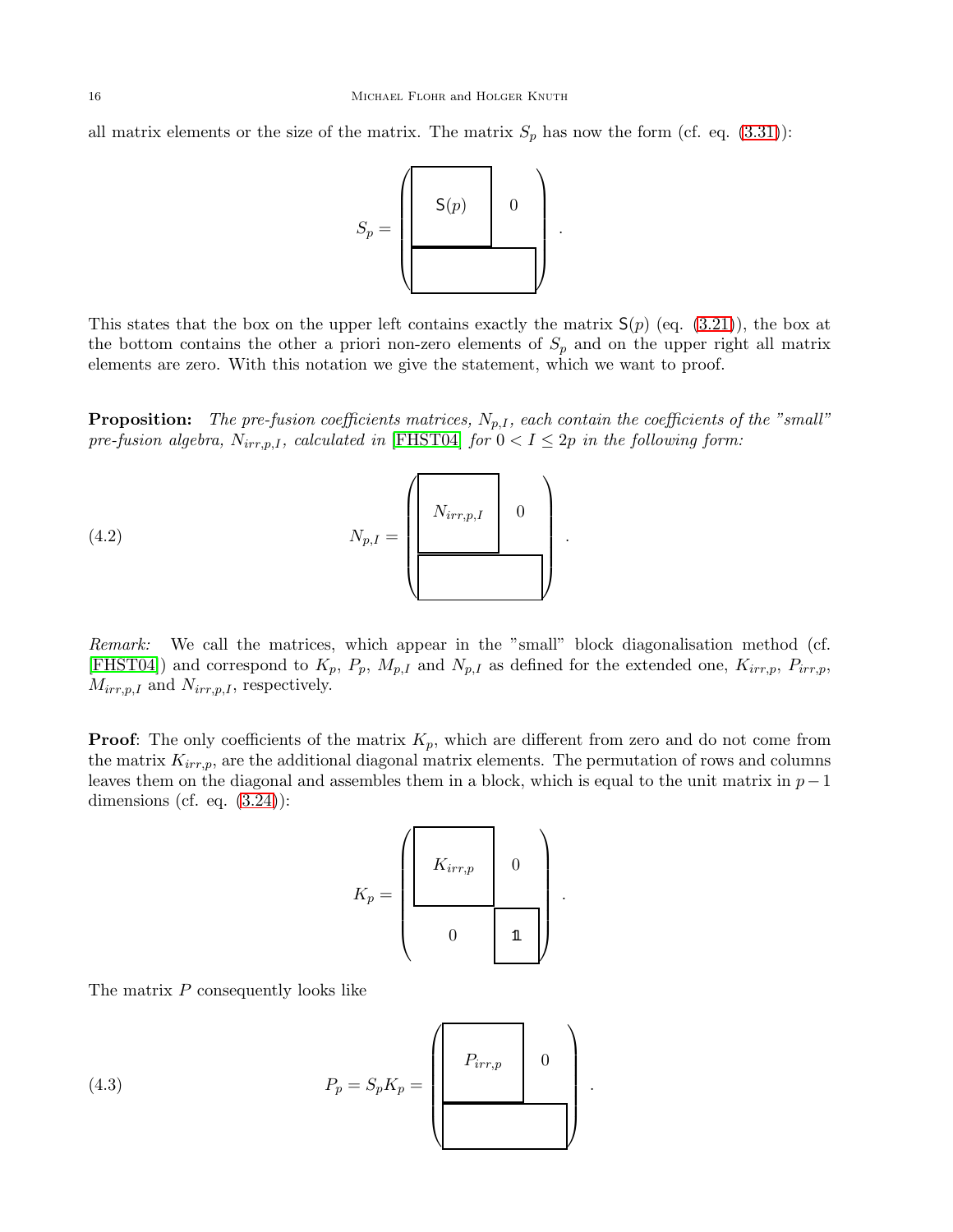Furthermore we need the form of the inverse of  $P_p$ . As  $(K_p)^{-1}$  is the direct sum of  $(K_{irr,p})^{-1}$  and the unit matrix,  $\mathbf{1}_{(p-1)\times (p-1)}$ , we have

.

<span id="page-17-2"></span>(4.4) 
$$
(P_p)^{-1} = (K_p)^{-1} S_p = \left( \begin{bmatrix} (P_{irr,p})^{-1} & 0 \\ (P_{irr,p})^{-1} & 0 \end{bmatrix} \right)
$$

We also note, that the last  $p-1$  rows of this matrix are equal to those of the S-matrix,  $S_p$ . We construct the matrices  $M_{p,I}$  for  $0 < I \leq 2p$  in the new sequence. For each block defined in equation [\(3.14\)](#page-9-3) (in the sequence of representations we used there) the element  $(M_{p,I,n})_{13} = (P_p)^{3n+2}_{I}$ is zero (cf. eq. [\(3.33\)](#page-15-1)). These zeros are of interest because the permutation to the new sequence of representations bring them from the 5th, 8th, 11th etc. column, where they are not on the diagonal, to a new position in the last  $p-1$  columns and the first 2p rows, which need to be zero, as we will see next. Hence  $M_{p,I}$  appears in the form

(4.5) 
$$
M_{p,I} = \begin{pmatrix} 0 & 0 & 0 \\ 0 & 0 & 0 \\ 0 & 0 & 0 \end{pmatrix}.
$$

We end up with the product (see eqns. [\(4.3\)](#page-16-0), [\(4.5\)](#page-17-1) and [\(4.4\)](#page-17-2)) for  $0 < I < 2p$ 

<span id="page-17-1"></span>

<span id="page-17-0"></span>which has the form given in eq. [\(4.2\)](#page-16-1).

# 5. Equivalence of Both Approaches

The limit-Verlinde formula, which we have learned about in section [2,](#page-3-0) expresses the possibility to simultaneously diagonalise the set of matrices  $N_{p,I}(\alpha)$ . Unfortunately these are not the matrices of pre-fusion coefficients as in the case of rational conformal field theories. They rather only become matrices of pre-fusion coefficients after the limit  $\alpha \to 0$  has been taken – to be precise we can map these pre-fusion coefficients then to the proposed true fusion coefficients in an unambiguous way. But still it gives us the possibility to write the equation for the matrix elements of  $N_{p,I}(\alpha)$  [\(2.9\)](#page-5-2) as

(5.1) 
$$
N_{p,I}(\alpha) = S_{p,\alpha} M_{diag,p,\alpha,I} S_{p,\alpha}^{-1},
$$

with  $M_{diag,p,\alpha,I}$  given by

<span id="page-17-3"></span>
$$
M_{diag,p,\alpha,I} = diag\left(\frac{(S_{p,\alpha})_I^1}{(S_{p,\alpha})_3^1}, \frac{(S_{p,\alpha})_I^2}{(S_{p,\alpha})_3^2}, \ldots, \frac{(S_{p,\alpha})_I^{3p-1}}{(S_{p,\alpha})_3^{3p-1}}\right) ,
$$

 $\Box$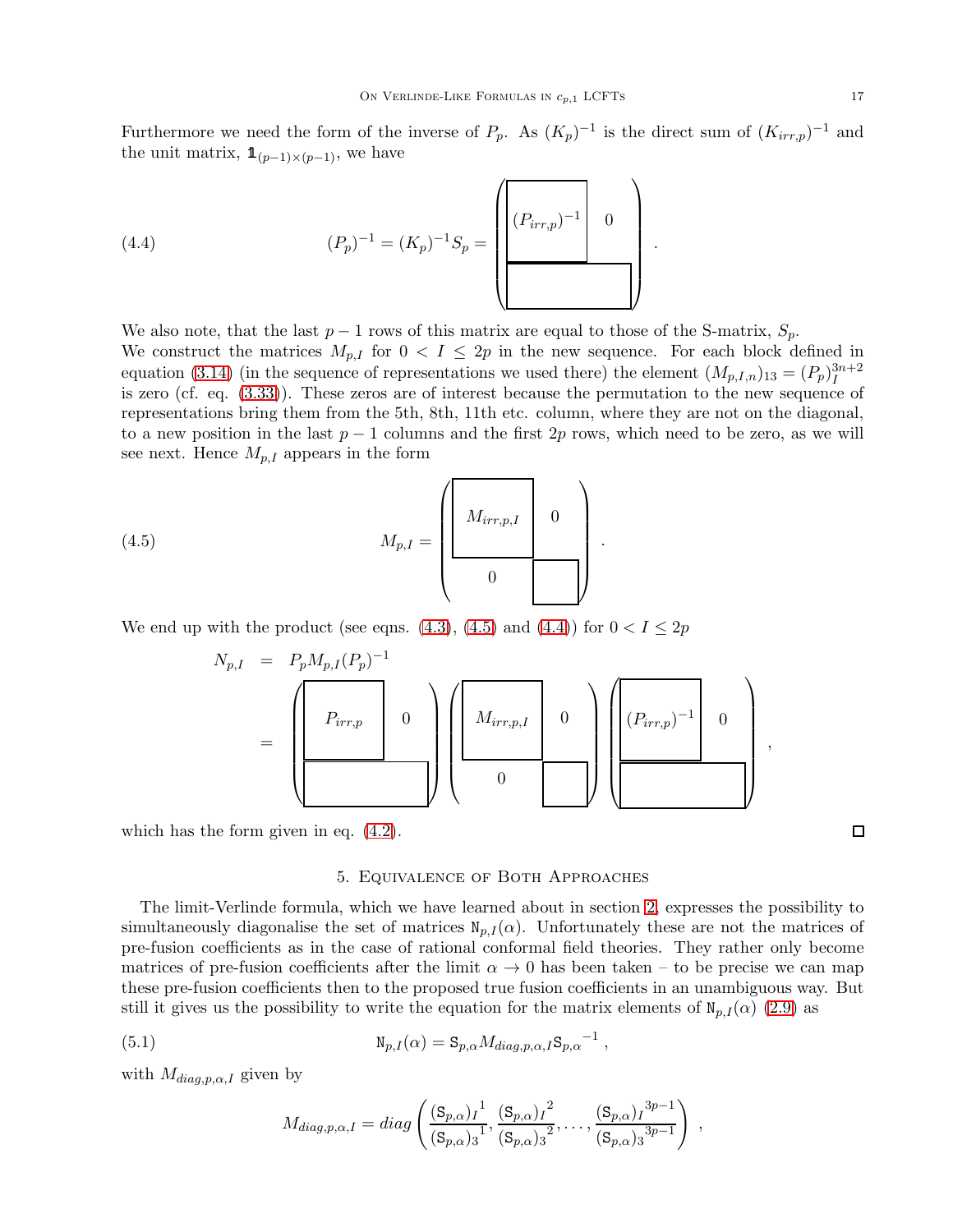One can also introduce the matrix  $K_{diag,p,\alpha}$  defined as the diagonal matrix with the reciprocal value of the elements of the vacuum row of  $S_{p,\alpha}$  on the diagonal,

(5.2) 
$$
K_{diag,p,\alpha} = diag\left(\frac{1}{(\mathbf{S}_{p,\alpha})_3!}, \frac{1}{(\mathbf{S}_{p,\alpha})_3^2}, \dots, \frac{1}{(\mathbf{S}_{p,\alpha})_3^{3p-1}}\right)
$$

which of course commutes in equation [\(5.1\)](#page-17-3) with the matrices  $M_{diag,p,\alpha,I}$ , because these are also diagonal. This way we are able to see it parallel to our earlier notation.  $M_{diag,p,\alpha,I}$  is given by the I-th row of the product  $\mathbf{S}_{p,\alpha}K_{diag,p,\alpha}$  and

,

<span id="page-18-4"></span><span id="page-18-0"></span>
$$
N_{p,I}(\alpha) = S_{p,\alpha} K_{diag,p,\alpha} M_{diag,p,\alpha,I} K_{diag,p,\alpha}^{-1} S_{p,\alpha}^{-1} .
$$

This gives a more rounded picture and helps us to show the central theorem of this paper.

**Theorem:** The pre-fusion coefficients calculated with the limit-Verlinde formula are the same as the ones calculated with the extended block diagonalisation method:

(5.3) 
$$
\lim_{\alpha \to 0} N_{ij}^{k}(\alpha) = (N_{p,I})_{j}^{k}.
$$

**Proof:** We plug equations  $(5.1)$  and  $(3.34)$  into eq.  $(5.3)$  and have

(5.4) 
$$
\lim_{\alpha \to 0} (S_{p,\alpha} M_{diag,p,\alpha,I} S_{p,\alpha}) = S_p K_p M_{p,I} (K_p)^{-1} S_p.
$$

We insert two unit matrices on the left hand side of this equation:

<span id="page-18-3"></span><span id="page-18-1"></span>
$$
\mathbf{S}_{p,\alpha}M_{diag,p,\alpha,I}\mathbf{S}_{p,\alpha}=\mathbf{S}_{p,\alpha}E_{p,\alpha}E_{p,\alpha}^{-1}M_{diag,p,\alpha,I}E_{p,\alpha}E_{p,\alpha}^{-1}\mathbf{S}_{p,\alpha}
$$

with  $E_{p,\alpha}$  defined as

(5.5) 
$$
E_{p,\alpha} := \mathbf{S}_{p,\alpha}^{-1} S_p = \mathbf{S}_{p,\alpha} S_p ,
$$

in order to have

(5.6) 
$$
S_{p,\alpha} M_{diag,p,\alpha,I} S_{p,\alpha} = S_p E_{p,\alpha}^{-1} M_{diag,p,\alpha,I} E_{p,\alpha} S_p,
$$

With a block diagonal ansatz one can directly calculate the blocks of  $E_{p,\alpha}$  with equation [\(5.5\)](#page-18-1):

<span id="page-18-2"></span>
$$
E_{p,\alpha} = \mathbf{1}_{2 \times 2} \oplus \bigoplus_{s=1}^{p-1} (E_{p,\alpha})_s
$$
  
\n
$$
(E_{p,\alpha})_s = S(p,\alpha)_{s,s} S(p)_{s,s} = \begin{pmatrix} \frac{s}{p} - \frac{2}{p\alpha} & \frac{s}{p} - \frac{2}{p\alpha} & \frac{1}{p\alpha} \\ \frac{p-s}{p} + \frac{2}{p\alpha} & \frac{p-s}{p} + \frac{2}{p\alpha} & -\frac{1}{p\alpha} \\ 2 - (p-s)\alpha & 2 + s\alpha & 0 \end{pmatrix}.
$$

where we used the blocks from eqns.  $(2.5)$  and  $(3.31)$ .

We are going to show that the product  $E_{p,\alpha}^{-1} M_{diag,p,\alpha,I} E_{p,\alpha}$  has a well defined limit for  $\alpha \to 0$ . This is not clear. For the whole term on the right hand side of equation [\(5.6\)](#page-18-2) this limit is well defined. They are the coefficients  $N_{ij}{}^k(\alpha)$ . But still singular terms in the mentioned product could drop out through the multiplication of  $S_p$  from both sides.

We simply calculate first the matrices  $M_{diag,p,\alpha,I}$ . We need to consider the following cases. For  $I = 1,2$ the matrices  $M_{diag,p,\alpha,I}$  differ by minus signs. There are three more groups to be distinguished, which belong each to one row of the  $3 \times 3$  blocks of  $S_{p,\alpha}$ . We use again the same abbreviations as for  $S_{p,\alpha}$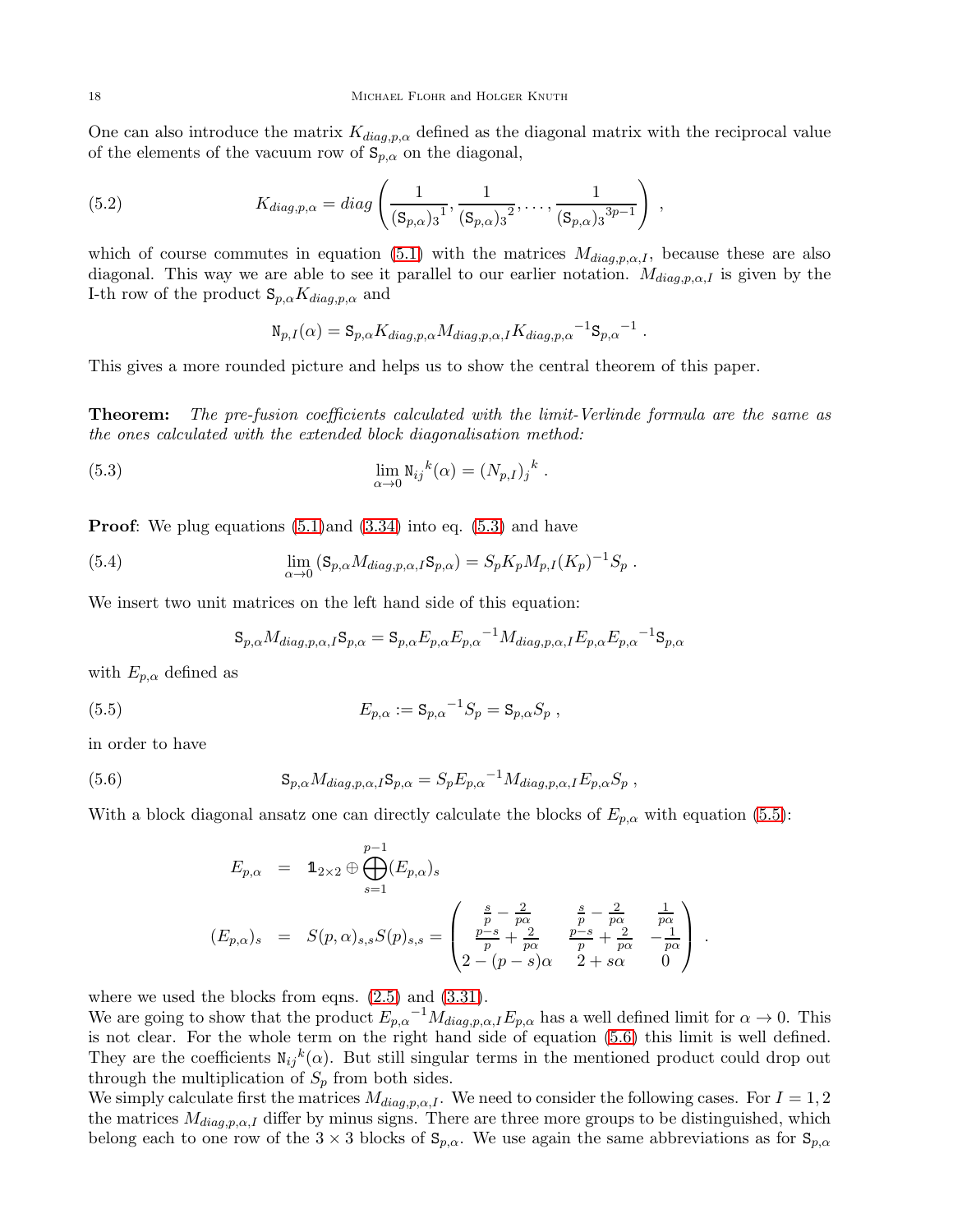in eq. [\(2.5\)](#page-4-2).

(5.7)  
\n
$$
M_{diag,p,\alpha,I} = (M_{diag,p,\alpha,I})_0 \oplus \bigoplus_{l=1}^{p-1} (M_{diag,p,\alpha,I})_l
$$
\n
$$
I = 1,2: \quad (M_{diag,p,\alpha,I})_0 = {p \choose 0 \ (-1)^{I_p} p}
$$
\n
$$
(M_{diag,p,\alpha,I})_l = (-1)^{I(p-1)} \begin{pmatrix} \frac{-p\alpha}{\alpha c_{11} + 2s_{11}} & 0 & 0\\ 0 & \frac{-p\alpha}{\alpha c_{11} + 2s_{11}} & 0\\ 0 & 0 & 0 \end{pmatrix}
$$
\n
$$
I = 3,6,...: \quad (M_{diag,p,\alpha,I})_0 = {I \choose 0 \ (-1)^{I} I} \begin{pmatrix} 0 & 0 & 0\\ 0 & (-1)^{I} I \end{pmatrix}
$$
\n
$$
(M_{diag,p,\alpha,I})_l = \begin{pmatrix} (-1)^{I+1} \frac{1 \alpha c_{I1} + 2s_{I1}}{\alpha c_{11} + 2s_{11}} & 0 & 0\\ 0 & (-1)^{I+1} \frac{1 \alpha c_{I1} + 2s_{I1}}{\alpha c_{11} + 2s_{11}} & 0\\ 0 & 0 & 0 & (-1)^{I+1} \frac{s_{I1}}{s_{11}} \end{pmatrix}
$$
\n
$$
I = 4,7,...: \quad (M_{diag,p,\alpha,I})_0 = {p - I \choose 0 \ (-1)^{I} (p - I)}
$$
\n
$$
(M_{diag,p,\alpha,I})_l = \begin{pmatrix} (-1)^{I+1} \frac{(p-1)\alpha c_{I1} - 2s_{I1}}{\alpha c_{11} + 2s_{11}} & 0 & 0\\ 0 & (-1)^{I+1} \frac{(p-1)\alpha c_{I1} - 2s_{I1}}{\alpha c_{11} + 2s_{11}} & 0\\ 0 & 0 & (-1)^{I} \frac{s_{I1}}{s_{11}} \end{pmatrix}
$$
\n
$$
I = 5,8,...: \quad (M_{diag,p,\alpha,I})_0 = {2p \choose 0 \ (-1)^{I} 2p}
$$
\n
$$
(M_{diag,p,\alpha,I})_l = \begin{pmatrix} (-1)^{I} p\alpha \frac{(p-1)\alpha s_{I1} - 2c_{
$$

For these four cases we can now calculate the product

$$
(5.8) \qquad \tilde{M}_{\alpha,I} = E_{p,\alpha}^{-1} M_{diag,p,\alpha,I} E_{p,\alpha} = (\tilde{M}_{\alpha,I})_0 \oplus \bigoplus_{l=1}^{p-1} \left[ (-1)^l (\tilde{M}_{\alpha,I})_l \right]
$$
\n
$$
( \tilde{M}_{\alpha,I})_0 = (M_{diag,p,\alpha,I})_0
$$
\n
$$
I = 1,2:
$$
\n
$$
(\tilde{M}_{\alpha,I})_l = (-1)^{(p+l)} \begin{pmatrix} -\frac{l_1}{\alpha c_{1l} + 2s_{1l}} & -\frac{l_1}{\alpha c_{1l} + 2s_{1l}} & 0\\ \frac{l_2}{\alpha c_{1l} + 2s_{1l}} & \frac{l_1}{\alpha c_{1l} + 2s_{1l}} & 0\\ 0 & 0 & -\frac{\alpha p}{\alpha c_{1l} + 2s_{1l}} \end{pmatrix}
$$
\n
$$
I = 3,6,9,...:
$$
\n
$$
(\tilde{M}_{\alpha,I})_l = \begin{pmatrix} -\frac{(I_l \mathfrak{c}_{lI} + 2p s_{Il}) s_{1l} - l_2 \mathfrak{c}_{1l} s_{Il}}{\frac{p s_{1l} (\alpha c_{1l} + 2s_{1l})}{\alpha c_{1l} + 2s_{1l}}} & -\frac{l_1 (I s_{1l} \mathfrak{c}_{lI} - c_{1l} s_{Il})}{\frac{p s_{1l} (\alpha c_{1l} + 2s_{1l})}{\alpha c_{1l} + 2s_{1l}}} & 0\\ \frac{l_1 (I s_{1l} \mathfrak{c}_{lI} - c_{1l} s_{Il})}{\frac{p s_{1l} (\alpha c_{1l} + 2s_{1l})}{\alpha c_{1l} + 2s_{1l}}} & \frac{(I_l \mathfrak{c}_{lI} - 2p s_{Il}) s_{1l} - l_1 c_{1l} s_{Il}}{\alpha c_{1l} + 2s_{1l}} & 0\\ 0 & -\frac{I \alpha c_{Il} + 2s_{Il}}{\alpha c_{1l} + 2s_{1l}} \end{pmatrix}
$$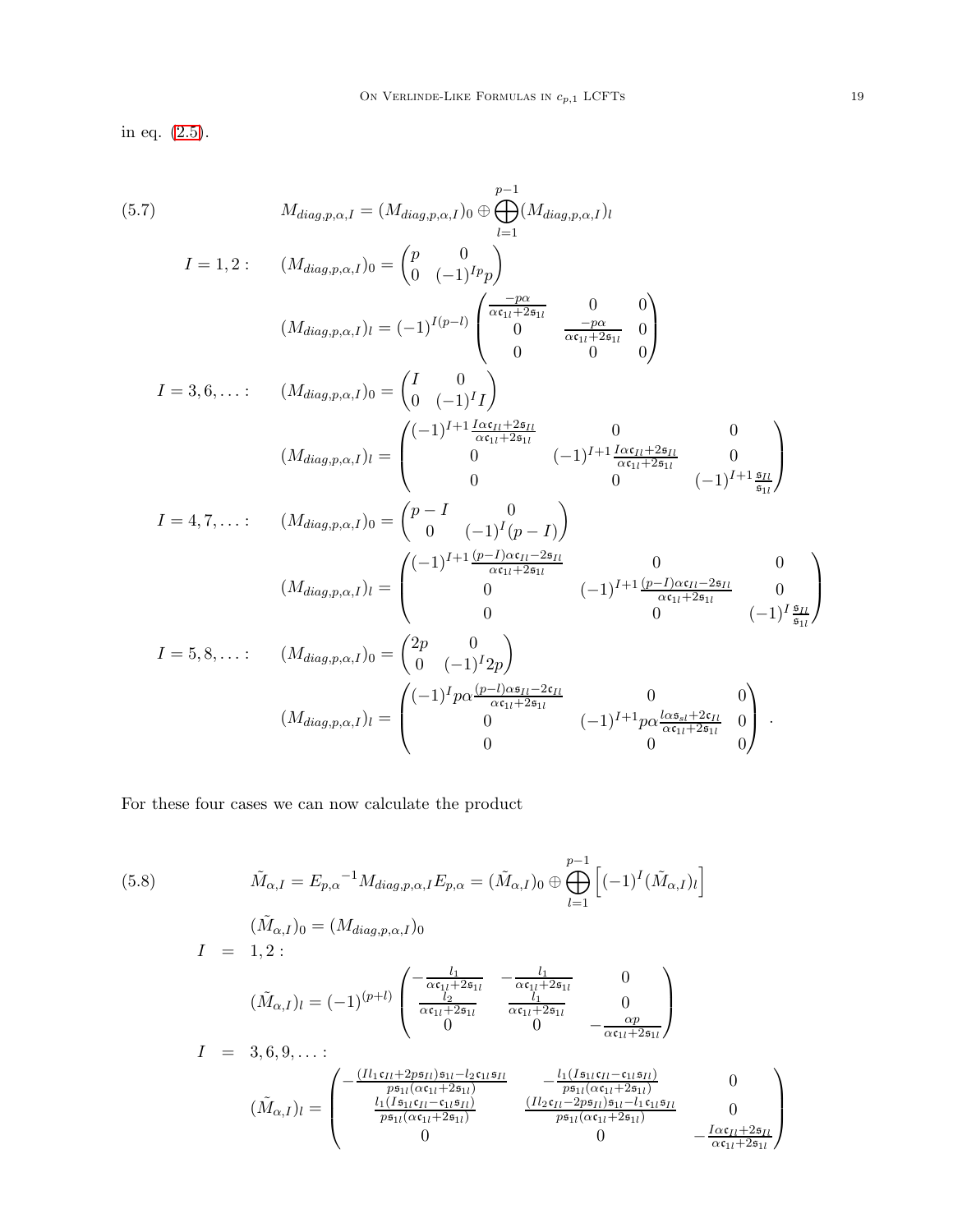$$
I = 4, 7, 10, ...;
$$
  
\n
$$
(\tilde{M}_{\alpha,I})_l = \begin{pmatrix}\n-\frac{((p-1)l_1\mathfrak{c}_{Il} - 2p\mathfrak{s}_{Il})\mathfrak{s}_{1l} + l_2\mathfrak{c}_{1l}\mathfrak{s}_{Il}}{p\mathfrak{s}_{1l}(\alpha\mathfrak{c}_{1l} + 2\mathfrak{s}_{1l})} & -\frac{l_1((p-1)\mathfrak{s}_{1l}\mathfrak{c}_{Il} + \mathfrak{c}_{1l}\mathfrak{s}_{Il})}{p\mathfrak{s}_{1l}(\alpha\mathfrak{c}_{1l} + 2\mathfrak{s}_{1l})} & 0 \\
\frac{l_1((p-1)\mathfrak{s}_{1l}\mathfrak{c}_{Il} + \mathfrak{c}_{1l}\mathfrak{s}_{Il})}{p\mathfrak{s}_{1l}(\alpha\mathfrak{c}_{1l} + 2\mathfrak{s}_{1l})} & \frac{((p-1)l_2\mathfrak{c}_{Il} + 2p\mathfrak{s}_{Il})\mathfrak{s}_{1l} + l_1\mathfrak{c}_{1l}\mathfrak{s}_{Il}}{p\mathfrak{s}_{1l}(\alpha\mathfrak{c}_{1l} + 2\mathfrak{s}_{1l})} & 0 \\
0 & 0 & -\frac{(p-1)\alpha\mathfrak{c}_{Il} - 2\mathfrak{s}_{Il}}{\alpha\mathfrak{c}_{1l} + 2\mathfrak{s}_{1l}}\n\end{pmatrix}
$$
  
\n
$$
I = 5, 8, 11, ...
$$
  
\n
$$
(\tilde{M}_{\alpha,I})_l = \begin{pmatrix}\n-\frac{2l_1(\mathfrak{c}_{Il} + \mathfrak{s}_{Il})}{\alpha\mathfrak{c}_{1l} + 2\mathfrak{s}_{1l}} & -\frac{2l_1(\mathfrak{c}_{Il} + \mathfrak{s}_{Il})}{\alpha\mathfrak{c}_{1l} + 2\mathfrak{s}_{1l}} & \frac{l_1\mathfrak{s}_{Il}}{\alpha\mathfrak{c}_{1l} + 2\mathfrak{s}_{1l}} \\
\frac{2l_2(\mathfrak{c}_{Il} + \mathfrak{s}_{Il})}{\alpha\mathfrak{c}_{1l} + 2\mathfrak{s}_{1l}} & \frac{2l_2(\mathfrak{c}_{
$$

with  $l_1 = 2 + l\alpha$ ,  $l_2 = 2 - (p - l)\alpha$  and  $l_3 = 2 + (p - l)\alpha$ . Hence these matrices are well-defined in the limit of  $\alpha \to 0$  and we can take the limit of  $\tilde{M}_{\alpha,I}$  rather than the whole product in equation [\(5.6\)](#page-18-2):

<span id="page-20-0"></span>
$$
(N_{p,I})_j^{\ k} = S_p \lim_{\alpha \to 0} \left( E_{p,\alpha}^{-1} M_{diag,p,\alpha,I} E_{p,\alpha} \right) S_p \ .
$$

We now continue with the right hand side of equation [\(5.4\)](#page-18-3) and see that we need to show that

(5.9) 
$$
K_p M_{p,I}(K_p)^{-1} = \lim_{\alpha \to 0} (E_{p,\alpha}^{-1} M_{diag,p,\alpha,I} E_{p,\alpha}) .
$$

Therefore we take matrix  $K_p$  and  $P_p$  from eqns. [\(3.32\)](#page-14-1) and [\(3.33\)](#page-15-1). One can simply read off the matrices  $M_{p,I}$  from the rows of  $P_p$  (see eq. [\(3.14\)](#page-9-3)). We plug these matrices into the left hand side of equation [\(5.9\)](#page-20-0):

(5.10) 
$$
\tilde{M}_I = K_p M_{p,I}(K_p)^{-1} = (\tilde{M}_I)_0 \oplus \bigoplus_{l=1}^{p-1} (\tilde{M}_I)_l
$$

$$
(\tilde{M}_I)_0 = (M_{diag,p,\alpha,I})_0
$$

$$
I = 1, 2:
$$
  
\n
$$
(\tilde{M}_I)_l = (-1)^{I(p+l)} \begin{pmatrix} -\frac{1}{\mathfrak{s}_{1l}} & -\frac{1}{\mathfrak{s}_{1l}} & 0\\ \frac{1}{\mathfrak{s}_{1l}} & \frac{1}{\mathfrak{s}_{1l}} & 0\\ 0 & 0 & 0 \end{pmatrix}
$$
  
\n
$$
I = 3, 6, 9, \dots:
$$

$$
(\tilde{M}_I)_l = (-1)^I \begin{pmatrix} -\frac{(Ic_{II} + p\mathfrak{s}_{Il})\mathfrak{s}_{1l} - c_{1l}\mathfrak{s}_{Il}}{p\mathfrak{s}_{1l}^2} & -\frac{I\mathfrak{s}_{1l}c_{II} - c_{1l}\mathfrak{s}_{Il}}{p\mathfrak{s}_{1l}^2} & 0\\ \frac{I\mathfrak{s}_{1l}c_{II} - c_{1l}\mathfrak{s}_{Il}}{p\mathfrak{s}_{1l}^2} & \frac{(Ic_{II} - p\mathfrak{s}_{II})\mathfrak{s}_{1l} - c_{1l}\mathfrak{s}_{Il}}{p\mathfrak{s}_{1l}^2} & 0\\ 0 & 0 & -\frac{\mathfrak{s}_{II}}{\mathfrak{s}_{1l}} \end{pmatrix}
$$
  
\n
$$
I = 4, 7, 10, \dots
$$

$$
(\tilde{M}_I)_l = (-1)^I \begin{pmatrix} -\frac{((p-1)c_{Il} - p\mathfrak{s}_{Il})\mathfrak{s}_{1l} + c_{1l}\mathfrak{s}_{Il}}{p\mathfrak{s}_{1l}\mathfrak{s}_{1l}} & -\frac{(p-1)\mathfrak{s}_{1l}c_{Il} + c_{1l}\mathfrak{s}_{Il}}{p\mathfrak{s}_{1l}^2} & 0\\ \frac{(p-1)\mathfrak{s}_{1l}c_{Il} + c_{1l}\mathfrak{s}_{Il}}{p\mathfrak{s}_{1l}\mathfrak{s}_{1l}} & \frac{((p-1)c_{Il} + p\mathfrak{s}_{Il})\mathfrak{s}_{1l} + c_{1l}\mathfrak{s}_{Il}}{p\mathfrak{s}_{1l}^2} & 0\\ 0 & 0 & -\frac{\mathfrak{s}_{Il}}{\mathfrak{s}_{1l}} \end{pmatrix}
$$

$$
I = 5,8,11,...:
$$
  
\n
$$
(\tilde{M}_I)_l = (-1)^I \begin{pmatrix} -\frac{2(\mathfrak{c}_{Il} + \mathfrak{s}_{Il})}{\mathfrak{s}_{1l}} & -\frac{2(\mathfrak{c}_{Il} + \mathfrak{s}_{Il})}{\mathfrak{s}_{1l}} & \frac{\mathfrak{s}_{II}}{\mathfrak{s}_{1l}} \\ \frac{2(\mathfrak{c}_{II} + \mathfrak{s}_{II})}{\mathfrak{s}_{1l}} & \frac{2(\mathfrak{c}_{II} + \mathfrak{s}_{II})}{\mathfrak{s}_{1l}} & -\frac{\mathfrak{s}_{II}}{\mathfrak{s}_{1l}} \\ 0 & 0 & 0 \end{pmatrix}.
$$

Finally we compare the matrices  $\tilde{M}_I$  with the respective matrices  $\tilde{M}_{\alpha,I}$ , which constitute the right hand side of said equation [\(5.9\)](#page-20-0), and notice that the limit of the latter matrices for  $\alpha \to 0$  yields the former ones. former ones.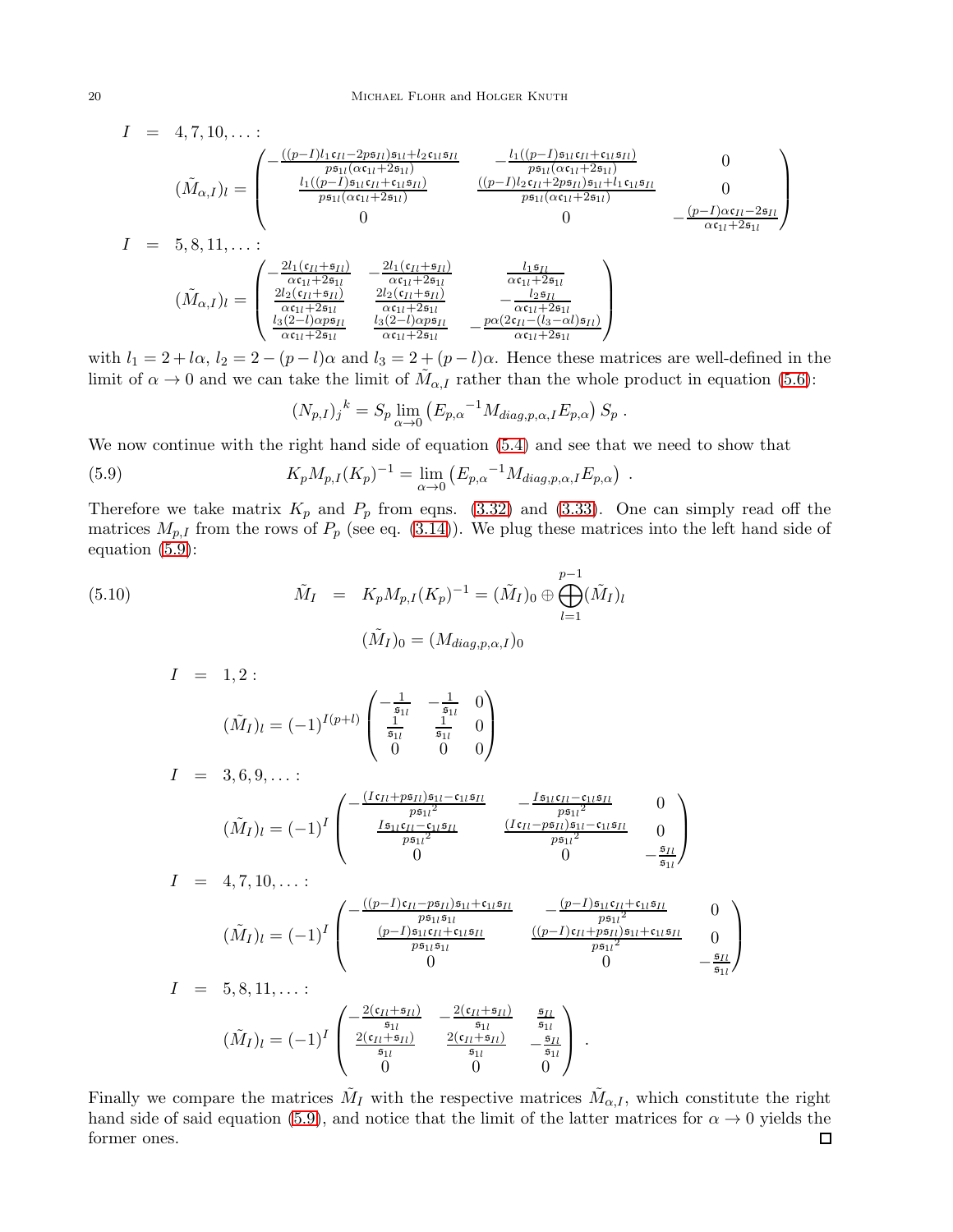The precise connection between  $M_{diag,p,\alpha,I}$  and  $M_{p,I}$  and between  $K_{diag,p,\alpha}$  and  $K_p$  can be clarified a bit more. We take in eq. [\(5.9\)](#page-20-0) the matrix  $K_p$  and its inverse to the other side. As they do not depend on  $\alpha$ , we can take them into the limit.

$$
M_{p,I} = \lim_{\alpha \to 0} ((K_p)^{-1} E_{p,\alpha}^{-1} M_{diag,p,\alpha,I} E_{p,\alpha} K_p) .
$$

This gives us already the relation between  $M_{diag,p,\alpha,I}$  and  $M_{p,I}$ , but we want to have the other one simultaneously, as we look at the Verlinde formula.

 $K_{diag,p,\alpha}$  commutes with  $M_{diag,p,\alpha,I}$ . So if we insert once the unit matrix, we get

(5.11) 
$$
M_{p,I} = \lim_{\alpha \to 0} \left( (K_p)^{-1} E_{p,\alpha}^{-1} K_{diag,p,\alpha} M_{diag,p,\alpha,I} K_{diag,p,\alpha}^{-1} E_{p,\alpha} K_p \right) .
$$

We then define the matrix

(5.12) 
$$
F_{p,\alpha} := K_{diag,p,\alpha}^{-1} E_{p,\alpha} K_p \; .
$$

This can be easily calculated with equations  $(5.2)$ ,  $(5.5)$  and  $(3.32)$ :

$$
F_{p,\alpha} = \mathbb{1}_{2 \times 2} \oplus \bigoplus_{j=1}^{p-1} (F_{p,\alpha})_j
$$
  
\n
$$
(F_{p,\alpha})_j = \frac{1}{p^3 \alpha^2} \begin{pmatrix} 0 & 2(j\alpha - 2)\mathfrak{s}_{1j} (\mathfrak{c}_{1j}\alpha + 2\mathfrak{s}_{1j}) & (-1)^{j+p+1} \sqrt{2p} (\mathfrak{c}_{1j}\alpha + 2\mathfrak{s}_{1j}) \\ 0 & 2((p-j)\alpha + 2)\mathfrak{s}_{1j} (\mathfrak{c}_{1j}\alpha + 2\mathfrak{s}_{1j}) & (-1)^{j+p} \sqrt{2p} (\mathfrak{c}_{1j}\alpha + 2\mathfrak{s}_{1j}) \\ 1 & -2p\alpha \mathfrak{s}_{1j} (\mathfrak{c}_{1j}\alpha + 2\mathfrak{s}_{1j}) & 0 \end{pmatrix}.
$$

With these matrices we have the following situation derived from the limit-Verlinde formula (eq.  $(5.1)$ :

<span id="page-21-1"></span>(5.13) 
$$
N_{p,I}(\alpha) = \underbrace{S_{p,\alpha}E_{p,\alpha}E_{p,\alpha}^{-1}K_{diag,p,\alpha}F_{p,\alpha}}_{=K_p} \cdot F_{p,\alpha}^{-1}M_{diag,p,\alpha,I}F_{p,\alpha}\underbrace{F_{p,\alpha}^{-1}K_{diag,p,\alpha}^{-1}E_{p,\alpha}E_{p,\alpha}^{-1}S_{p,\alpha}^{-1}}_{K_p^{-1}}.
$$

One finds that the three matrices in the middle have a regular limit

<span id="page-21-2"></span>(5.14) 
$$
\lim_{\alpha \to 0} \left( F_{p,\alpha}^{-1} M_{diag,p,\alpha,I} F_{p,\alpha} \right) = M_{p,I}
$$

and has the "generalised" Verlinde formula for the extended block diagonalisation method. We have shown in this section, that both approaches including the indecomposable representations, which we learned about in the sections [2](#page-3-0) and [3,](#page-7-0) give the same pre-fusion rules. Moreover it becomes also clear at this point that Fuchs et al. found in their work a way to calculate the pre-fusion rules for irreducible representations in a perhaps mathematically more appealing and certainly algebraically better motivated way, which are the same as the ones given by the limit-Verlinde formula. On the other hand the connection to the work of MF provides its CFT-side motivation, needs less many different matrices and is also easier to calculate. Moreover the limit in the limit-Verlinde formula has now found its justification through its equality to the "generalised" Verlinde formula in our extension of the block diagonalisation method.

#### 6. BPZ-Like Closed Forms of the Fusion Rules

<span id="page-21-0"></span>Finally we want to show the following theorem leading to the pre-fusion algebra of the triplet W-algebra  $\mathcal{W}(2,(2p-1)^{\otimes 3})$  in a BLZ-like closed form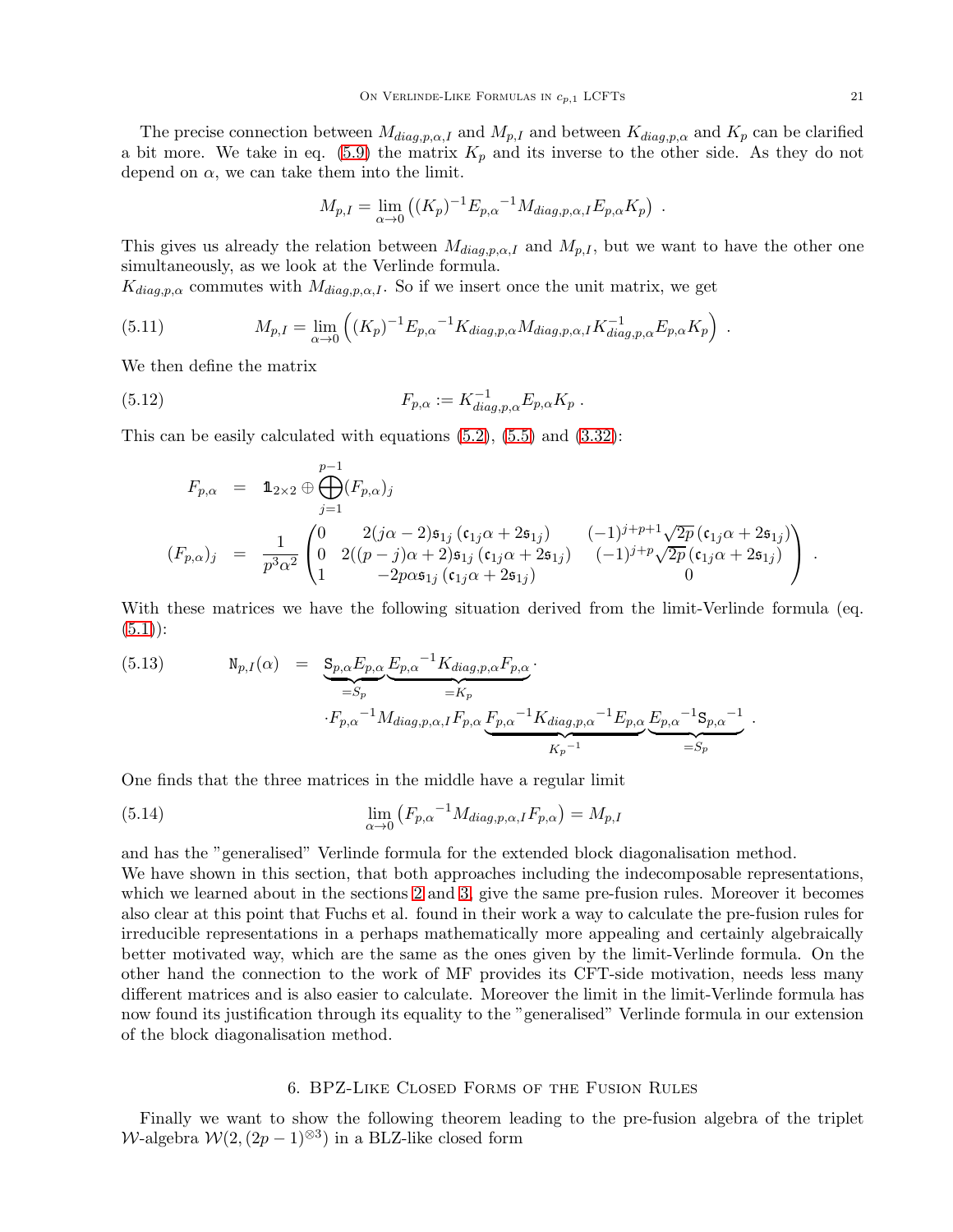Theorem: The generalised Verlinde formulas in equations [\(2.9\)](#page-5-2) and [\(3.34\)](#page-15-2) give the following decomposition of the fusion products of irreducible and indecomposable representations:

<span id="page-22-0"></span>(6.1) 
$$
[h_{1,k}] \otimes_f [h_{1,l}] = \sum_{\substack{m=|k-l|+1 \ s_{\text{step 2}}}^{k+l-1} \lambda_m,
$$

$$
(6.2) \qquad [h_{1,3p-k}] \otimes_f [h_{1,3p-l}] = \sum_{\substack{m=|k-l|+1 \ \text{step } 2}}^{k+l-1} \lambda_m ,
$$

(6.3) 
$$
[h_{1,k}] \otimes_f [h_{1,3p-l}] = \sum_{\substack{m=|k-l|+1 \ \text{step 2}}}^{k+l-1} \pi_m ,
$$

$$
(6.4) \qquad \left[\widetilde{h_{1,2p-r}}\right] \otimes_{f} \left[h_{1,2p+s}\right] = -\sum_{\substack{2p-r-s-1 \ \text{step 2}}}^{\min(r+s-1, \text{ min}(r+s-1, \text{ min}(p-1+[(p+r+s) \mod 2], \text{ mod } 2), \\ \text{step 2}} \left[\widetilde{h_{1,2p-t}}\right] + \sum_{\substack{2p-r-s-1 \ \text{step 2}}}^{\min(p-1+[(p+r+s) \mod 2, \text{ mod } 2],} \rho_{t},
$$

(6.5) 
$$
\left[\widetilde{h_{1,2p-r}}\right] \otimes_f \left[h_{1,2p}\right] = \sum_{\substack{t=1-[r \mod 2] \\ \text{step 2}}}^{p-1+\left[(p+r) \mod 2\right]} \rho_t,
$$

(6.6) 
$$
\left[\widetilde{h_{1,2p-r}}\right] \otimes_f \left[h_{1,p}\right] = \sum_{t=1-\left[r \mod 2\right] \atop \text{step 2}}^{p-1+\left[(p+r) \mod 2\right]} \rho_{p-t},
$$

(6.7) 
$$
\left[\widehat{h_{1,2p-r}}\right] \otimes_{f} \left[h_{1,p-s}\right] = \sum_{\substack{2p-r-s-1 \ \text{step 2}}}^{\min(r+s-1)} \left[\widehat{h_{1,p+t}}\right] + \left\{\sum_{\substack{t=1-\left[(r+s)\mod 2\right] \ \text{step 2}}}^{r-s-1} \rho_{p-t} \quad r > s \right\}
$$

$$
+\begin{cases} p-1+[(p+r+s) \mod 2] \\ \sum_{\substack{t=r+s+1 \ s\epsilon p \ \ 2}}^{r} \rho_{p-t} & r+s < p \\ 0 & else \end{cases},
$$

$$
(6.8) \qquad \left[\widetilde{h_{1,2p-r}}\right] \otimes_f \left[\widetilde{h_{1,2p-s}}\right] = 2 \sum_{t=1-\left[\binom{r+s}{step 2} \mod 2\right]}^{p-1+\left[\binom{p+r+s}{p+r+s} \mod 2\right]} \rho_t
$$

with  $0 < k, l \leq p$  and  $0 < r, s < p$  and

<span id="page-22-1"></span>(6.9) 
$$
\lambda_m = \begin{cases} [h_{1,m}] & 0 < m \le p \\ [h_{1,2p-m}] + 2[h_{1,4p-m}] & p < m < 2p \end{cases}
$$

(6.10) 
$$
\pi_m = \begin{cases} [h_{1,3p-m}] & 0 < m \le p \\ [h_{1,m+p}] + 2[h_{1,m-p}] & p < m < 2p \end{cases}
$$

(6.11) 
$$
\rho_t = \begin{cases} 2[h_{1,p}] & t = p \\ 2[h_{1,2p}] & t = 0 \\ 4([h_{1,t}] + [h_{1,2p+t}]) & 0 < t < p \end{cases}
$$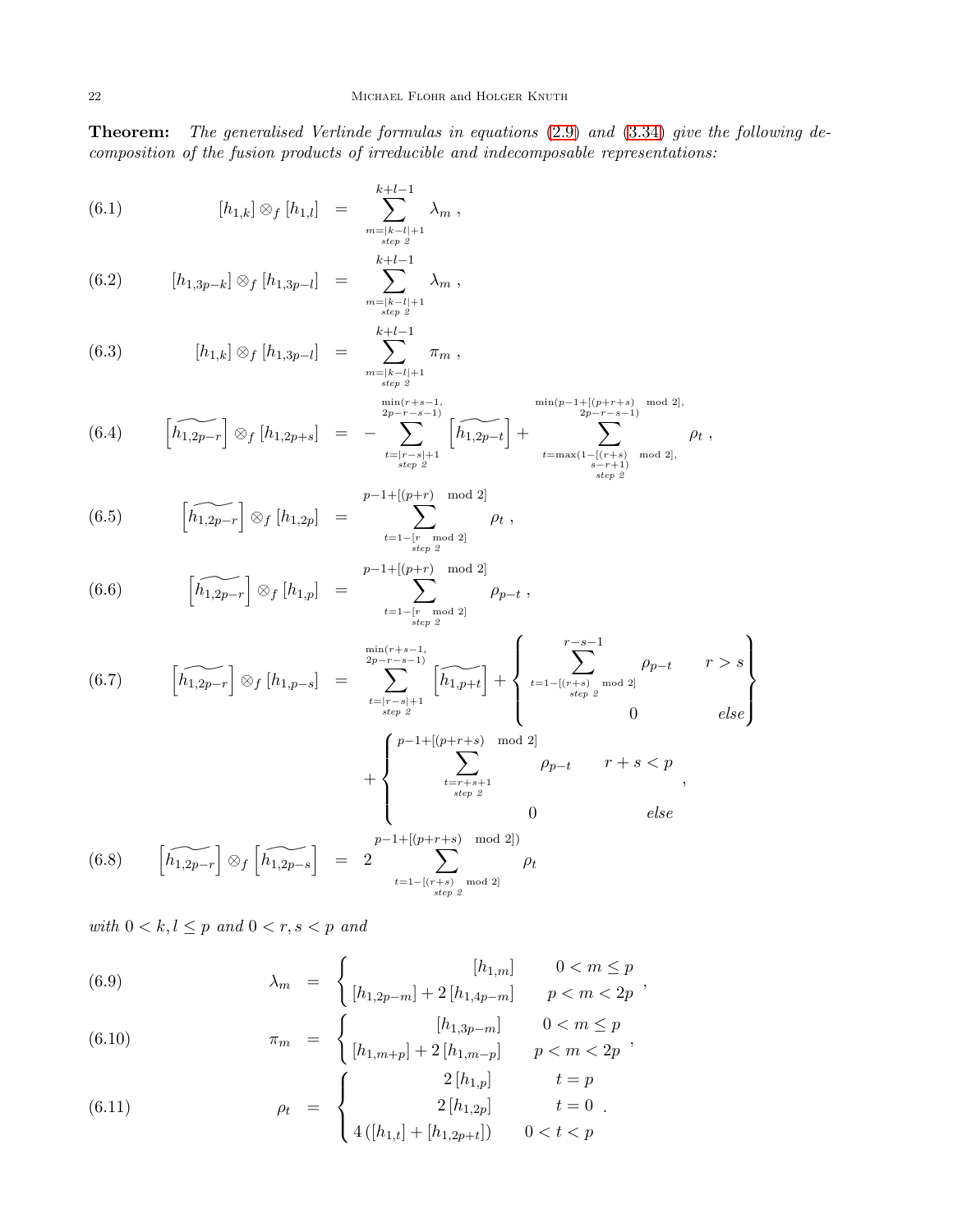**Proof:** The decompositions of the products of irreducible representations in equations  $(6.1)-(6.3)$  $(6.1)-(6.3)$ , are proven in section [4](#page-15-0) to result from the work of Fuchs et al., [\[FHST04\]](#page-37-16). There it is shown that the extended version leads to the same decompositions for these products.

We bear in mind that the matrices  $M_{p,I}$  also fulfil the pre-fusion algebra:

(6.12) 
$$
M_{p,I}M_{p,J} = \sum_{K=1}^{3p-1} N_{IJ}^K M_{p,K}.
$$

Because the matrix elements  $(M_{p,I})_{1,1}$  are strictly positive, there are no sums of matrices  $M_{p,I}$ , which are equal to the zero matrix. Thus these decompositions of products  $M_{p,I}M_{p,J}$  are unique. For the fusion product in equation [\(6.4\)](#page-22-0) we get the product

<span id="page-23-0"></span>
$$
M_{\left[\widetilde{h_{2p-r}}\right]}M_{\left[h_{2p+s}\right]} = \mathfrak{P}_0 \oplus \bigoplus_{j=1}^{p-1} \mathfrak{P}_j
$$
\n
$$
\mathfrak{P}_0 = \begin{pmatrix} 2p(p-s) & 0 \\ 0 & 2(-1)^{r+s}p(p-s) \end{pmatrix}
$$
\n
$$
\mathfrak{P}_j = \begin{pmatrix} 0 & (-1)^{r+s+1} \frac{4}{p} \mathfrak{s}_{sj} \left( \mathfrak{c}_{rj} + \mathfrak{s}_{rj} \right) & (-1)^{r+s+p+j+1} \sqrt{\frac{2}{p}} \frac{\mathfrak{s}_{rj} \mathfrak{s}_{sj}}{\mathfrak{s}_{1j}} \\ 0 & 0 & 0 \\ 0 & 0 & 0 \end{pmatrix}.
$$

We can now compute the sums of matrices  $M_{p,I}$  (see [\(6.12\)](#page-23-0)), which correspond to the proposed fusion rules, and compare them with this product. Plugging in the corresponding  $2 \times 2$  blocks of  $M_{p,I}$  and  $M_{p,I,0}$  (eqns. [\(3.14\)](#page-9-3), [\(3.33\)](#page-15-1)) for the representations in the decomposition in eq. [\(6.4\)](#page-22-0) directly gives  $\mathfrak{P}_0$  in all cases, which need to be distinguished.

For the  $3 \times 3$  blocks we also start from the proposed decomposition and add up the corresponding blocks,  $M_{p,I,j}$ . First of all we notice that we encounter only non-zero matrix elements, where also  $\mathfrak{P}_j$  is different from zero. This is the case for the indecomposable representations, because here the matrix elements  $(P(p,\alpha)_{s,l})_{3,1} = 0$  for all  $0 < s, l < p$  (cf. [\(3.33\)](#page-15-1)). But also for the three possible cases of summands,  $\rho_t$ , in equation [\(6.11\)](#page-22-1) the  $3 \times 3$  blocks of the matrices  $M_{p,I}$  have or add up to have only the matrix element (1, 2) different from zero: The first column of  $P(p)_{0,l}$  and  $(P(p,\alpha)_{s,l})_{1,1} + (P(p,\alpha)_{s,l})_{2,1}$  are zero. The third column of both  $P(p)_{0,l}$  and  $P(p,\alpha)_{s,l}$  is only nonzero in the rows corresponding to the indecomposable representations.

This leaves us for the matrix element (1, 3) with the sum of elements  $(M_{p,I,j})_{1,3} = (-1)^{p+I+j+1}\sqrt{\frac{2}{p}}\mathfrak{s}_{Ij}$ ,  $I = 5, 8, 11, \ldots$ , corresponding to the indecomposable representations appearing in equation [\(6.4\)](#page-22-0). Here we use identity,

<span id="page-23-2"></span>(6.13) 
$$
\sum_{\substack{I=|r-s|+1 \ s t \neq p^2}}^{\min(r+s-1)} \mathfrak{s}_{Ij} = \sum_{\substack{I=|r-s|+1 \ s t \neq p^2}}^{r+s-1} \mathfrak{s}_{Ij} = \frac{\mathfrak{s}_{rj} \mathfrak{s}_{sj}}{\mathfrak{s}_{1j}},
$$

For the first step index relabeling in part of the sum for the case of  $r + s > p$  is needed. Expressed by exponential functions the second step follows from straight forward calculations. We directly get the matrix element  $(\mathfrak{P}_i)_{1,3}$ .

At last we need to get the matrix element  $(\mathfrak{P}_j)_{1,2}$ , which we will treat in more detail, as it is not so straight forward. From the decomposition in equation [\(6.4\)](#page-22-0) we get for this element:

<span id="page-23-1"></span>
$$
(6.14) \quad \sum_{\substack{2p-r-s-1 \ \text{step } 2}}^{\min(r+s-1, \text{ mod } 2)} \frac{4}{p} (-1)^t \left( \mathfrak{s}_{tj} + \mathfrak{c}_{tj} \right) \mathfrak{s}_{1j} - \sum_{\substack{t=\max(1-[(r+s) \text{ mod } 2], \\ s_{tj} \text{ step } 2}}^{\min(p-1+[(p+r+s) \text{ mod } 2], \\ 2p-r-s-1)} \frac{4}{p} \mathfrak{s}_{1j} \left\{ \begin{array}{cc} 1 & t=0 \\ (-1)^{p+j} & t=0 \\ 2(-1)^t \mathfrak{c}_{tj} & 0 < t < p \end{array} \right. \, .
$$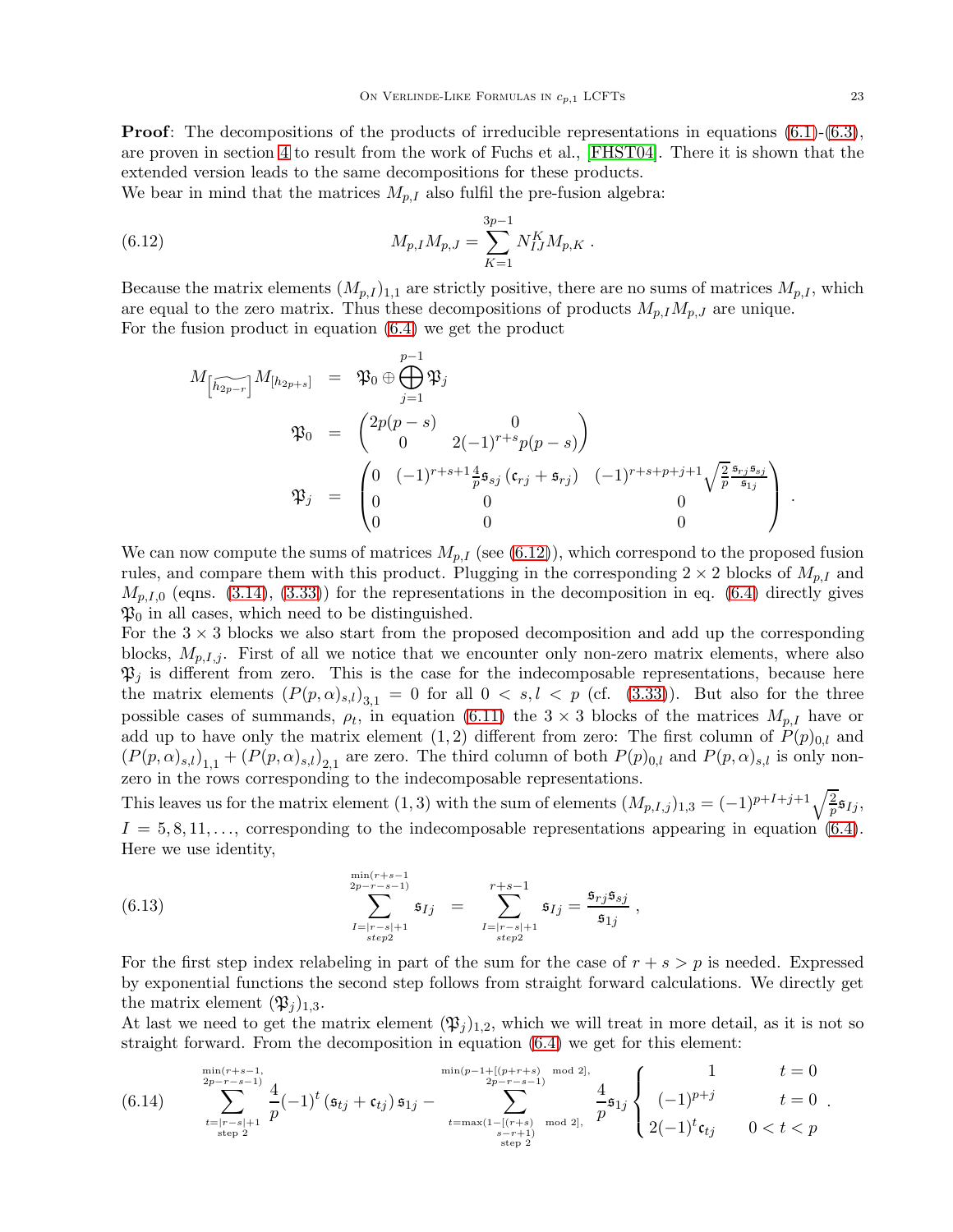We add the zero,

(6.15) 
$$
\frac{4}{p}(-1)^{r+s+1}\mathfrak{s}_{1j} \sum_{t=1-[(r+s)-mod 2]}^{p-1+[(p+r+s)-mod 2]} \gamma_t = 0,
$$

$$
\gamma_t = \begin{cases} 1 & t=0 \\ (-1)^j & t=p \\ 2\mathfrak{c}_{tj} & \text{else} \end{cases}
$$

and note that  $(r + s + 1)$  mod  $2 = t$  mod 2. So the second half of equation [\(6.14\)](#page-23-1) and this zero leaves us with remainders depending on the values of  $r$ ,  $s$  and  $p$ , which we simplify as follows: For the case of  $r < s$  we are left with

<span id="page-24-0"></span>
$$
\sum_{t=1-[(r+s) \mod 2]}^{s-r-1} \begin{cases} 1 & t=0\\ 2\mathfrak{c}_{tj} & \text{else} \end{cases} = \sum_{t=r-s+1}^{s-r-1} \mathfrak{c}_{tj}
$$

and for  $r + s > p$  with

$$
\sum_{t=2p-r-s+1}^{p-1+[p+r+s) \mod 2} \begin{cases} (-1)^j & t=p \\ 2\mathfrak{c}_{tj} & \text{else} \end{cases} = \sum_{t=2p-r-s+1}^{s+r-1} \mathfrak{c}_{tj} .
$$

The range of the index of these sums then connects directly to the one of the sum in the first half of equation [\(6.14\)](#page-23-1), which leads in all cases to the following sum of cosines:

$$
\sum_{\substack{t=r-s+1\\step2}}^{r+s-1}\mathfrak{c}_{tl}=\frac{\mathfrak{s}_{sl}\mathfrak{c}_{rl}}{\mathfrak{s}_{1l}}
$$

Finally this results in the matrix element  $(\mathfrak{P}_j)_{1,2}$  after applying equation [\(6.13\)](#page-23-2) to the sums of  $\mathfrak{s}_{tl}$ once more. This proofs the decomposition, eq. [\(6.4\)](#page-22-0).

For the decompositions, eqns. [\(6.5\)](#page-22-0) and [\(6.8\)](#page-22-0), the  $2 \times 2$  blocks are easily checked to be the same on both sides. The  $3 \times 3$  blocks in these cases are all on both sides zero. For the decompositions this is seen through equation [\(6.15\)](#page-24-0).

The associativity of the pre-fusion product determines the decompositions of the pre-fusion products still left open, eqns.  $(6.6)$  and  $(6.7)$ :

$$
\left[\widetilde{h_{1,2p-r}}\right] \otimes_f \left[h_{1,p-k}\right] = \left[\widetilde{h_{1,2p-r}}\right] \otimes_f \left[h_{1,2p+k}\right] \otimes_f \left[h_{1,3p-1}\right]
$$

with  $0 \leq k \leq p$ . The result immediately follows with two pre-fusion products from our previous findings:

$$
\rho_t \otimes_f [h_{1,3p-1}] = \begin{cases}\n2[h_{1,2p}] & t = p \\
2[h_{1,p}] & t = 0 = \rho_{p-t}, \\
4([h_{1,3p-t}] + [h_{1,p-t}]) & 0 < t < p\n\end{cases}
$$
\n
$$
\left[\widetilde{h_{1,2p-t}}\right] \otimes_f [h_{1,3p-1}] = -\left[\widetilde{h_{1,p+t}}\right] + \rho_{p-t},
$$

 $\Box$ 

At this point we can now apply the replacement rules from section [2](#page-3-0) to the pre-fusion rules, eqns.  $(6.1)-(6.8)$  $(6.1)-(6.8)$  $(6.1)-(6.8)$ .

Only in the fusion products of two irreducible representations the linear combinations needed to be replaced are not immediately visible. We have to distinguish two cases. If  $l + m$  in the products, eqns.  $(6.1)-(6.3)$  $(6.1)-(6.3)$ , are smaller or equal  $p + 1$ , there are only multiplicities of one appearing in the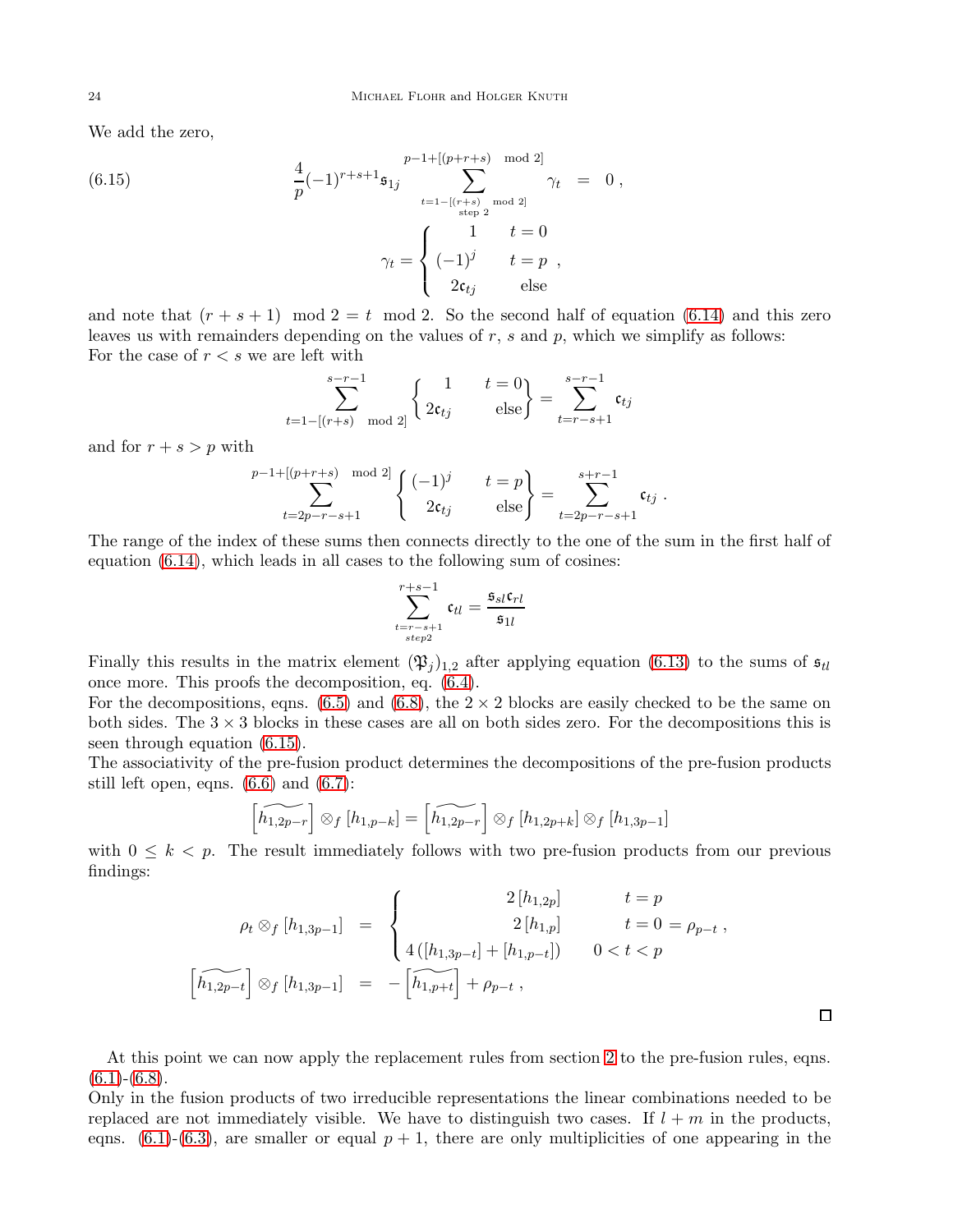decomposition, thus no replacements. Otherwise the sum splits into two parts due to the distinction of cases in  $\lambda_m$  and  $\pi_m$  (eqns. [\(6.9\)](#page-22-1), [\(6.10\)](#page-22-1)), as for example for [\(6.1\)](#page-22-0):

$$
[h_{1,k}] \otimes_f [h_{1,l}] = \sum_{\substack{m=|k-l|+1 \ \text{step } 2}}^{2p-k-l-1} [h_{1,m}] + \sum_{\substack{m=2p-k-l+1 \ \text{step } 2}}^{p-1+[(p+k+l) \mod 2]} [h_{1,m}]
$$
  

$$
= \sum_{\substack{k+l-1 \ \text{step } 2}}^{k+l-1} \underbrace{(-[p+k+l) \mod 2]}_{\text{step } 2} [h_{1,2p-m}]
$$
  

$$
+ \sum_{\substack{m=p+1+[(p+k+l) \ \text{step } 2}}^{k+l-1} [h_{1,2p-m}] + 2[h_{1,4p-m}] \Big)
$$
  

$$
= \sum_{\substack{m=|k-l|+1 \ \text{step } 2}}^{2p-k-l-1} [h_{1,m}] + [h_{1,p}] + \sum_{\substack{m=p+1+[(p+k+l) \ \text{step } 2}}^{k+l-1} [h_{1,m}] ,
$$

where the underlined terms are defined to only appear for odd  $k + l + p$ . Equation [\(6.3\)](#page-22-0) works alike and equation [\(6.2\)](#page-22-0) is exactly the same. In summary we get:

<span id="page-25-1"></span>[h1,k] ⊗<sup>f</sup> [h1,l] = [h1,3p−k] ⊗<sup>f</sup> [h1,3p−<sup>l</sup> (6.16) ] = k X +l−1 m=|k−l|+1 step 2 [h1,m] 1 < k + l ≤ p + 1 [h1,p] + <sup>2</sup>p−<sup>X</sup> k−l−1 m=|k−l|+1 step 2 [h1,m] + k X +l−1 m=p+1+[(p+k+l) mod 2] step 2 h <sup>h</sup>g1,m<sup>i</sup> k + l > p + 1 [h1,k] ⊗<sup>f</sup> [h1,3p−<sup>l</sup> ] = k X +l−1 m=|k−l|+1 step 2 [h1,3p−m] 1 < k + l ≤ p + 1 [h1,2p] + <sup>2</sup>p−<sup>X</sup> k−l−1 m=|k−l|+1 step 2 [h1,3p−m] + k X +l−1 m=p+1+[(p+k+l) mod 2] step 2 h <sup>h</sup>^1,3p−<sup>m</sup> i k + l > p + 1

This is in exact correspondence to the fusion rules of irreducible representations of the Virasoro algebra at  $c = c_{p,1}$  proposed by Gaberdiel and Kausch in [\[GK96a\]](#page-38-9). Naturally also the fusion products for  $p = 2$ ,  $p = 3$  and partially for higher p, which are calculated in the same paper with their algorithm, are consistent with our result for these fusion products, as well as the following outcome for all other products, after the replacement has been carried out. For the decompositions not involving any indecomposable representations before the replacement (eqns.  $(6.5),(6.6)$  $(6.5),(6.6)$  and  $(6.8)$ ) we only deal with  $\rho_t$ , which is replaced by

<span id="page-25-0"></span>(6.17) 
$$
\rho_t \leadsto \begin{cases} 2[h_{1,p}] & t = p \\ 2[h_{1,2p}] & t = 0 \\ 2[h_{1,2p-1}] & 0 < t < p \end{cases}.
$$

.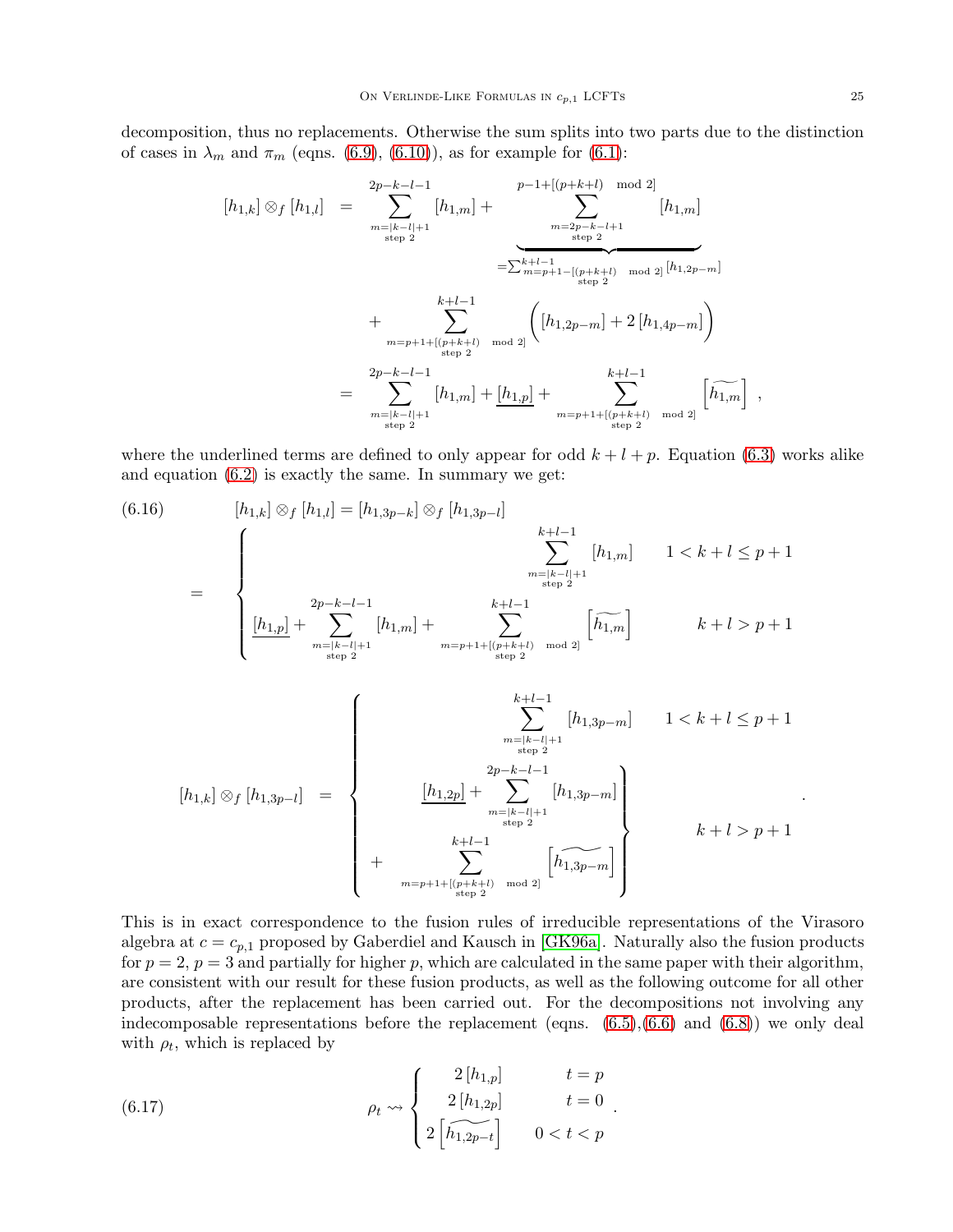In the other cases we find

(6.18)  
\n
$$
\left[\widetilde{h_{1,2p-r}}\right] \otimes_{f} \left[h_{1,2p+s}\right] = \sum_{\substack{2p-r-s-1 \text{ mod } 2, \\ s-r+1 \text{ mod } 2}}}^{\min(p-1+\left\lfloor (p+r+s) \mod 2 \right\rfloor, \\ \text{ mod } 2, \\ s-r+1 \text{ mod } 2, \\ \text{ mod } 2, \\ \min(p-1+\left\lfloor (p+r+s) \mod 2 \right\rfloor, \\ 2p-r-s-1 \text{ mod } 2, \\ 2p-r-s-1 \text{ mod } 2, \\ \text{ mod } 2, \\ \text{ mod } 2, \\ \text{ mod } 2, \\ \text{ mod } 2, \\ \text{ mod } 2, \\ \text{ mod } 2, \\ \text{ mod } 2, \\ \text{ mod } 2, \\ \text{ mod } 2, \\ \text{ mod } 2, \\ \text{ mod } 2, \\ \text{ mod } 2, \\ \text{ mod } 2, \\ \text{ mod } 2, \\ \text{ mod } 2, \\ \text{ mod } 2, \\ \text{ mod } 2, \\ \text{ mod } 2, \\ \text{ mod } 2, \\ \text{ mod } 2, \\ \text{ mod } 2, \\ \text{ mod } 2, \\ \text{ mod } 2, \\ \text{ mod } 2, \\ \text{ mod } 2, \\ \text{ mod } 2, \\ \text{ mod } 2, \\ \text{ mod } 2, \\ \text{ mod } 2, \\ \text{ mod } 2, \\ \text{ mod } 2, \\ \text{ mod } 2, \\ \text{ mod } 2, \\ \text{ mod } 2, \\ \text{ mod } 2, \\ \text{ mod } 2, \\ \text{ mod } 2, \\ \text{ mod } 2, \\ \text{ mod } 2, \\ \text{ mod } 2, \\ \text{ mod } 2, \\ \text{ mod } 2, \\ \text{ mod } 2, \\ \text{ mod } 2, \\ \text{ mod } 2, \\ \text{ mod } 2, \\ \text{ mod } 2, \\ \text{ mod } 2, \\ \text{ mod } 2, \\ \text{ mod } 2, \\ \text{ mod } 2, \\ \text{ mod } 2, \\ \text{ mod } 2, \\ \text{ mod } 2, \\ \text{ mod } 2, \\ \text{ mod } 2, \\ \text{ mod } 2, \\ \text{ mod } 2, \\ \text{ mod } 2, \\ \text{ mod } 2, \\ \text{ mod } 2, \\ \text{ mod } 2, \\ \text{ mod }
$$

with

<span id="page-26-0"></span>
$$
\tilde{\rho}_t = \begin{cases}\n2[h_{1,p}] & t = p \\
2[h_{1,2p}] & t = 0 \\
\hline\n\left[\widehat{h_{1,2p-t}}\right] & r - s < t < r + s \\
2\left[\widehat{h_{1,2p-t}}\right] & else, \\
2[h_{1,p}] & t = p \\
2[h_{1,p}] & t = 0 \\
\hline\n\left[\widehat{h_{1,p+t}}\right] & r - s < t < r + s \\
2\left[\widehat{h_{1,p+t}}\right] & r - s < t < r + s \\
2\left[\widehat{h_{1,p+t}}\right] & else.\n\end{cases}
$$

# 7. Conclusion

In the main part of this paper we have developed an extension of the block diagonalisation method originally introduced by Fuchs et al. leading to a "generalised" Verlinde formula. It now additionally includes the fusion products containing indecomposable representations. It reduces to its archetype in every step by simple projection on the components representing the irreducible representations. The block diagonalisation method finds a (linear) algebraic justification through the parallel to the semisimple case. It also performs a simultaneous eigen decomposition of matrices of structure constants of the fusion algebra splitting it into a semisimple algebra and a radical.

The S-matrix,  $S_p$ , for the extended block diagonalisation method is calculated from the parameter dependent S-matrix,  $S_{p,\alpha}$ , appearing in the limit-Verlinde formula by a change of basis of chiral vacuum torus amplitudes (cf. eqns. [\(2.1\)](#page-3-1) and [\(3.22\)](#page-10-2)). Thus we have found a CFT-side motivation for this approach because  $S_p$  gives the S-transformation of the new basis.

We have given a closed form of  $S_{p,\alpha}$  in eq. [\(2.5\)](#page-4-2). Although  $S_{p,\alpha}$  does not diagonalise the fusion coefficient matrices, it simultaneously diagonalises a set of matrices depending on  $\alpha$  as well. In the limit  $\alpha \to 0$  these matrices are in accord with the fusion rules, which are known with respect to either the triplet algebra or the Virasoro algebra.

We have seen that the pre-fusion rules, which we get from the limit-Verlinde formula or the block diagonalisation method for  $c_{p,1}$  models, can not distinguish between indecomposable representations and certain combinations of irreducible representations. As we discussed in section [2](#page-3-0) in context of the results of the limit-Verlinde formula, this indistinguishability is intrinsic to the whole calculation on grounds of modular transformations of characters. At that point it was particularly clear, because the limit  $\alpha \to 0$  made the forms used for the calculation of  $S_{p,\alpha}$  linearly dependent.

Within the in-depth description of this method around the limit-Verlinde formula we have given a detailed formulation of the replacements needed to compensate these intrinsic effects of the linear dependence of characters of the relevant representations. We have collected arguments for these replacements using the quantum numbers of a scaled  $\mathfrak{su}(2)$  subalgebra of the triplet W-algebra and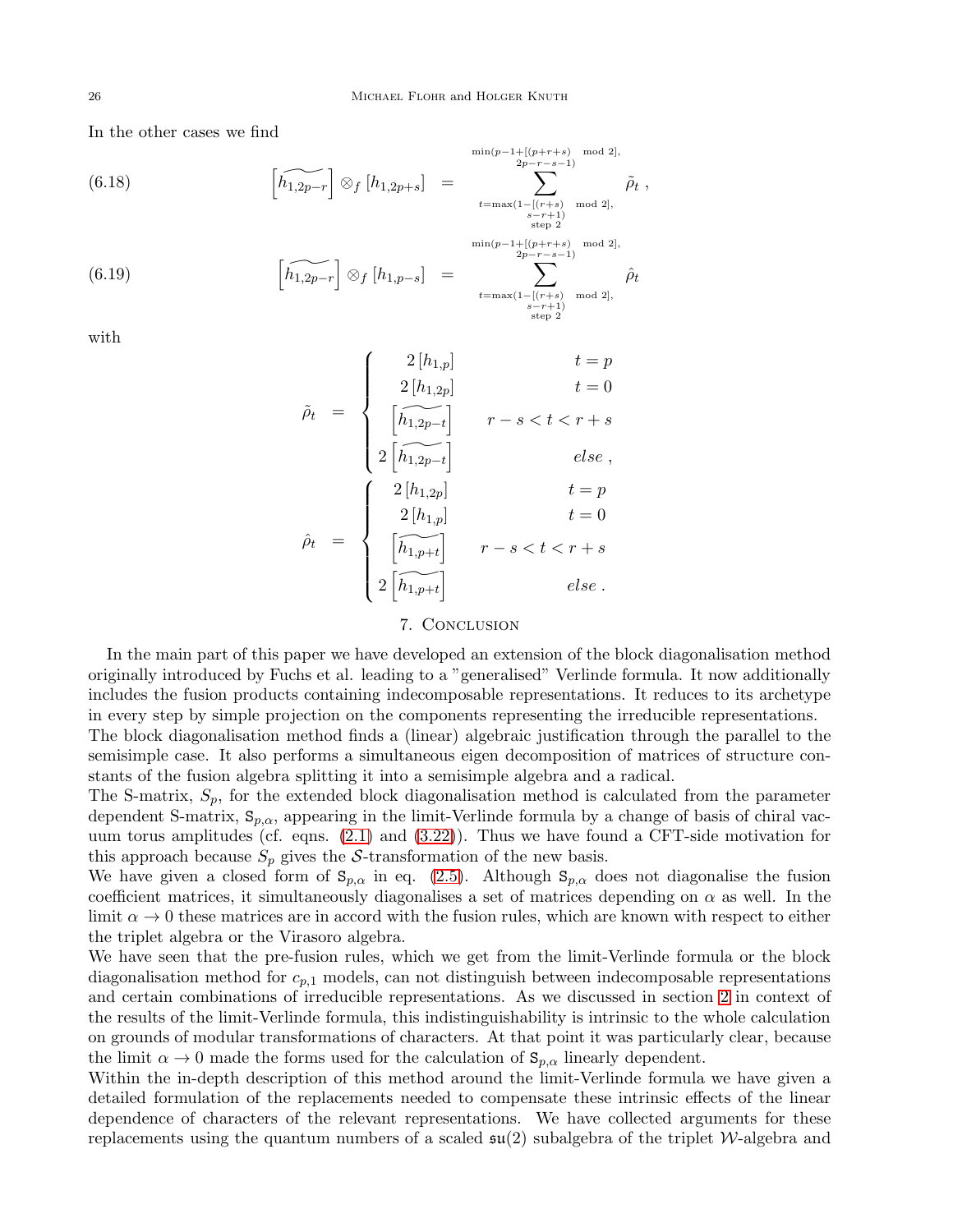unphysical negative coefficients in the decompositions, which are canceled by the replacements.

We have shown that the block diagonalisation method is equivalent to the limit-Verlinde formula: It gives the same results starting from the same S-matrix,  $S_{p,\alpha}$ . Moreover every matrix in the block diagonalisation method meets its counterpart related to the limit-Verlinde formula, as it is seen in eqns.  $(5.13)$  and  $(5.14)$ .

Through this equivalence the justification of the block diagonalisation method is also true for the limit-Verlinde formula. Here the matrix of simultaneous eigenvectors of the matrices of pre-fusion coefficients is equal to  $S_{p,\alpha}K_{diag,p,\alpha}F_{p,\alpha}$  (cf. eq. [\(5.13\)](#page-21-1)). Furthermore we immediately get the S-matrix,  $S_{p,\alpha}$ , for the limit-Verlinde formula from a "more canonical" basis of vacuum torus amplitudes compared to the blockdiagonalisation method. This basis includes the characters of irreducible representations, while the change of basis, which leads to the S-matrix of the block diagonalsiation method,  $S_p$ , mixes these characters. In addition only the S-matrix,  $S_{p,\alpha}$ , is needed in the limit-Verlinde formula to directly calculate the pre-fusion rules.

We have calculated the explicit BPZ-like forms for the pre-fusion rules, which result from either of the two methods. As these are not the actual fusion rules for the  $c_{p,1}$  models, we have applied the replacement rules to these expressions as well. Hence we finally got our conjecture, what the fusion algebra of these models is, in three different forms: At the end of section [2](#page-3-0) they are given by the limit-Verlinde formula and subsequently applied replacement rules, which we cast in the form of a case differentiation. With the results of section [5](#page-17-0) we can replace in this conjecture the limit-Verlinde formula by the "generalised" Verlinde formula (eq. [\(3.34\)](#page-15-2)), which gives the same results. Finally we provide explicit expressions, which are given by eqns.  $(6.5)$ ,  $(6.6)$  and  $(6.8)$  with replacement  $(6.17)$ , eq. [\(6.16\)](#page-25-1) and eqns. [\(6.18\)](#page-26-0)-[\(6.19\)](#page-26-0).

There are many parallels of the  $c_{p,1}$  models to rational conformal field theories with completely reducible symmetry algebras and thus with semisimple fusion algebras. Most importantly here a Smatrix can be calculated from a basis of chiral vacuum torus amplitudes and used in a generalisation of the Verlinde formula. It provides us with a well-founded proposition for the fusion rules of the  $c_{p,1}$ series, justified by many indications, and gives the – seemingly for higher  $p$  – correct result.

There are several important questions, which our work also approaches.

For which logarithmic conformal field theories do we expect to find a generalisation of the Verlinde formula? How does it look like? Everything points to the need of a basis of chiral vacuum torus amplitudes including the characters of irreducible representations. The  $S$ -transformation of this basis then determines the S-matrix. Probably it would again depend on a parameter and for the limit of this parameter to zero become the set of characters of all irreducible and indecomposable representations.

Then, of course, the question of a proof of the presented Verlinde-like formulas and the fusion rules, which follow from them after certain well-defined replacements, suggests itself and is connected to the previous questions. We have seen many similarities to semisimple fusion algebras. This suggests things to be not so different with or without semisimplicity. Still there is the obstacle of the needed replacements, which need to be better understood.

The Verlinde formula in rational conformal field theories has found deep roots in the algebraic geometric background of these theories. The work on it has gone far into their rigorous formulations. Our findings here give confidence, that this rigorousness is also what lies ahead of us for certain logarithmic conformal field theories.

Acknowledgements: We would like to thank Hendrik Adorf for reading the script of this paper with great care. The work of MF is partially supported by the European Union network HPRN-CT-2002-00325 (EUCLID).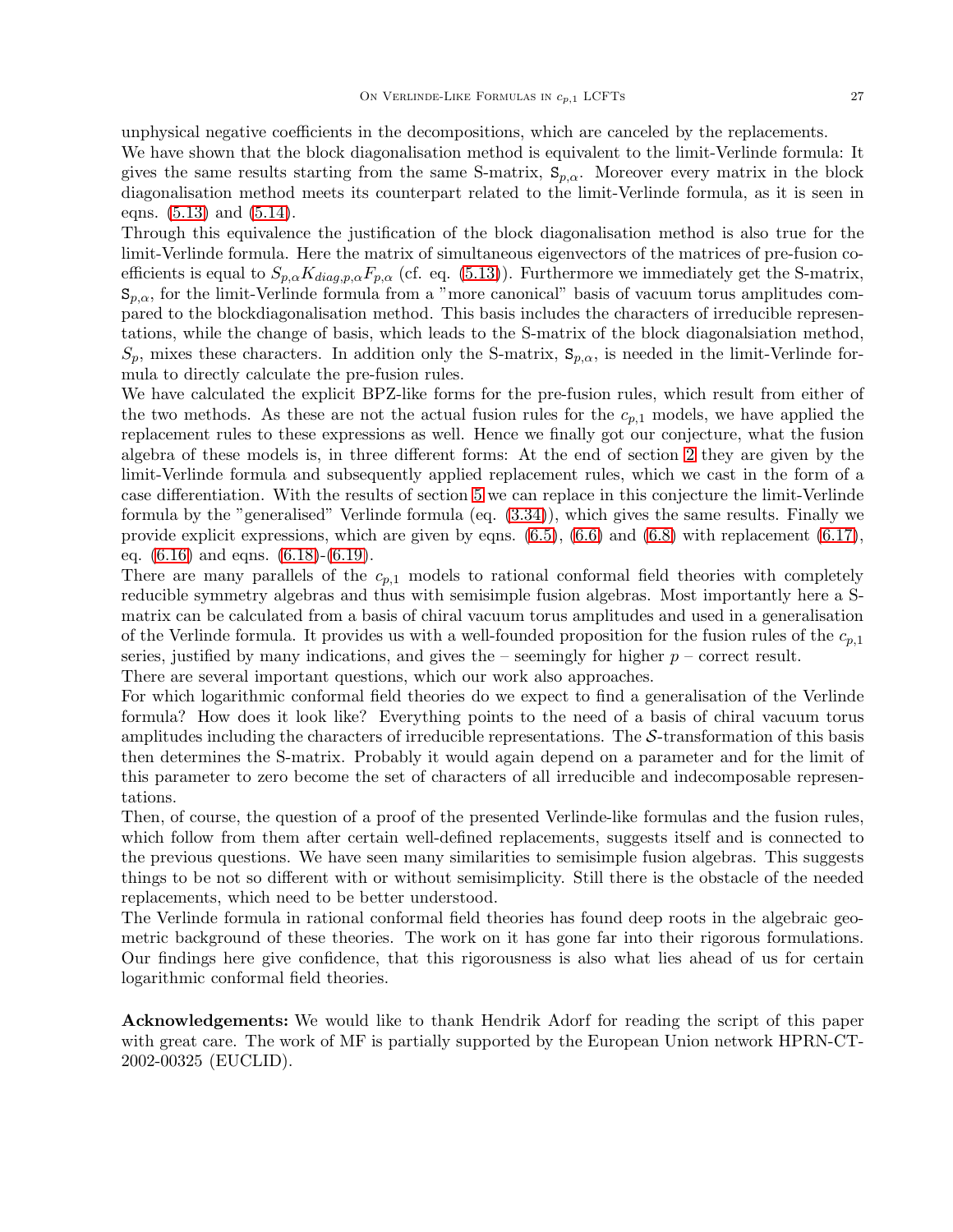## APPENDIX A. DETAILS ON THE CHOICE INHERENT IN THE FORMS  $\tilde{\chi}_{\lambda,p}(\alpha)$

<span id="page-28-0"></span>In this section details are given on the considerations leading to the linear independent set of forms representing irreducible and indecomposable representations, which is used in section [2](#page-3-0) to calculate the S-matrix  $S_{p,\alpha}$ .

In this context we have to recall a essential part of the calculation of the partition function of the  $c_{p,1}$  models in [\[Flo96\]](#page-37-1) from the characters of the representations of the triplet algebra: Further forms have been introduced there to solve the problems arising from the specific modular transformation properties of these characters. In fact the characters of the indecomposable representations are split into a sum:

<span id="page-28-2"></span>(A.1)  
\n
$$
\chi^{\mathcal{R}}_{\lambda,p} = \frac{2}{p} \left[ (p - \lambda) \chi^{\mathcal{R}+}_{\lambda,p}(\alpha) + \lambda \chi^{\mathcal{R} -}_{\lambda,p}(\alpha) \right],
$$
\n
$$
\chi^{\mathcal{R}+}_{\lambda,p}(\alpha) = \frac{1}{\eta} \left[ \Theta_{\lambda,p} + i \alpha \lambda (\nabla \Theta)_{\lambda,p} \right],
$$
\n
$$
\chi^{\mathcal{R} -}_{\lambda,p}(\alpha) = \frac{1}{\eta} \left[ \Theta_{\lambda,p} - i \alpha (p - \lambda) (\nabla \Theta)_{\lambda,p} \right],
$$

where  $(\nabla \Theta)_{\lambda,p}$  is

(A.2) 
$$
(\nabla \Theta)_{\lambda,p} = i\tau (\partial \Theta)_{\lambda,k} = \frac{1}{2\pi} \log(q) (\partial \Theta)_{\lambda,k} .
$$

The partition function is given in terms of the characters of irreducible representations and these forms and stays modular invariant for  $\alpha \to 0$ .

Concerning our goal to find a  $3p - 1 \times 3p - 1$  S-matrix for the  $c_{p,1}$  models there are now linearly independent sets of characters of irreducible representations and linear combination of  $\chi_{\lambda,p}^{\mathcal{R}+}(\alpha)$  and  $\chi_{\lambda,p}^{\mathcal{R}-}(\alpha)$  with  $(3p-1)$  elements. What is more, these sets close under modular transformations of their argument, i.e. any of these  $3p-1$  forms evaluated at  $\gamma\tau$ , with  $\gamma \in SL(2,\mathbb{Z})$ , can be written as a linear combination of the same forms evaluated at  $\tau$ .

The possible  $p-1$  linear combinations of  $\chi_{\lambda,p}^{\mathcal{R}^+}(\alpha)$  and  $\chi_{\lambda,p}^{\mathcal{R}^-}(\alpha)$  are parametrised by  $x \in \mathbb{C}$  in the following way:

(A.3) 
$$
\tilde{\chi}_{\lambda,p}(\alpha,x) = \frac{2}{p} \left[ (p+x-\lambda) \chi_{\lambda,p}^{\mathcal{R}+}(\alpha) + (\lambda-x) \chi_{\lambda,p}^{\mathcal{R}-}(\alpha) \right] .
$$

The results for the fusion rules do not depend on the choice of x. The forms  $\tilde{\chi}_{\lambda,p}(\alpha, x)$  surely depends on x. However, when we insert the forms  $\chi_{\lambda,p}^{\mathcal{R}+}(\alpha)$  and  $\chi_{\lambda,p}^{\mathcal{R}-}(\alpha)$  (eq. [\(A.1\)](#page-28-2)) into equation [\(A.3\)](#page-28-3), it emerges, that it only depends on the product of x and  $\alpha$ :

<span id="page-28-3"></span><span id="page-28-1"></span>
$$
\tilde{\chi}_{\lambda,p}(\alpha,x) = \frac{1}{\eta} \left[ 2\Theta_{\lambda,p} + 2x i \alpha (\nabla \Theta)_{\lambda,p} \right] .
$$

We can redefine  $\alpha$  in a convenient way to incorporate x. Because we take the limit  $\alpha \to 0$  at the end, this does not change the results.

For the following  $x = -i/2$  is chosen, which corresponds for  $p = 2$  to the choice made in [\[Flo97\]](#page-37-2):

(A.4) 
$$
\tilde{\chi}_{\lambda,p}(\alpha) = \tilde{\chi}_{\lambda,p}(\alpha, -i) = \frac{1}{\eta} \left[ 2\Theta_{\lambda,p} + \alpha(\nabla\Theta)_{\lambda,p} \right].
$$

The factor  $2/p$  appears in equation  $(A.3)$  in contrast to [\[Flo97\]](#page-37-2) in order to have a multiplicity - which a priori may be chosen - of 2 in front of the  $\Theta_{\lambda,p}/\eta$  term in  $\tilde{\chi}_{\lambda,p}(\alpha,-i)$ , instead of a multiplicity of p. The result at the end depends on the choice of the multiplicity. Another multiplicity in  $\tilde{\chi}_{\lambda,p}(\alpha, x)$ leads qualitatively to the correct fusion rules, but with different multiplicities. Our choice is the one, for which the forms  $\tilde{\chi}_{\lambda,p}(\alpha)$  become the characters of the indecomposable representations for  $\alpha \to 0$ .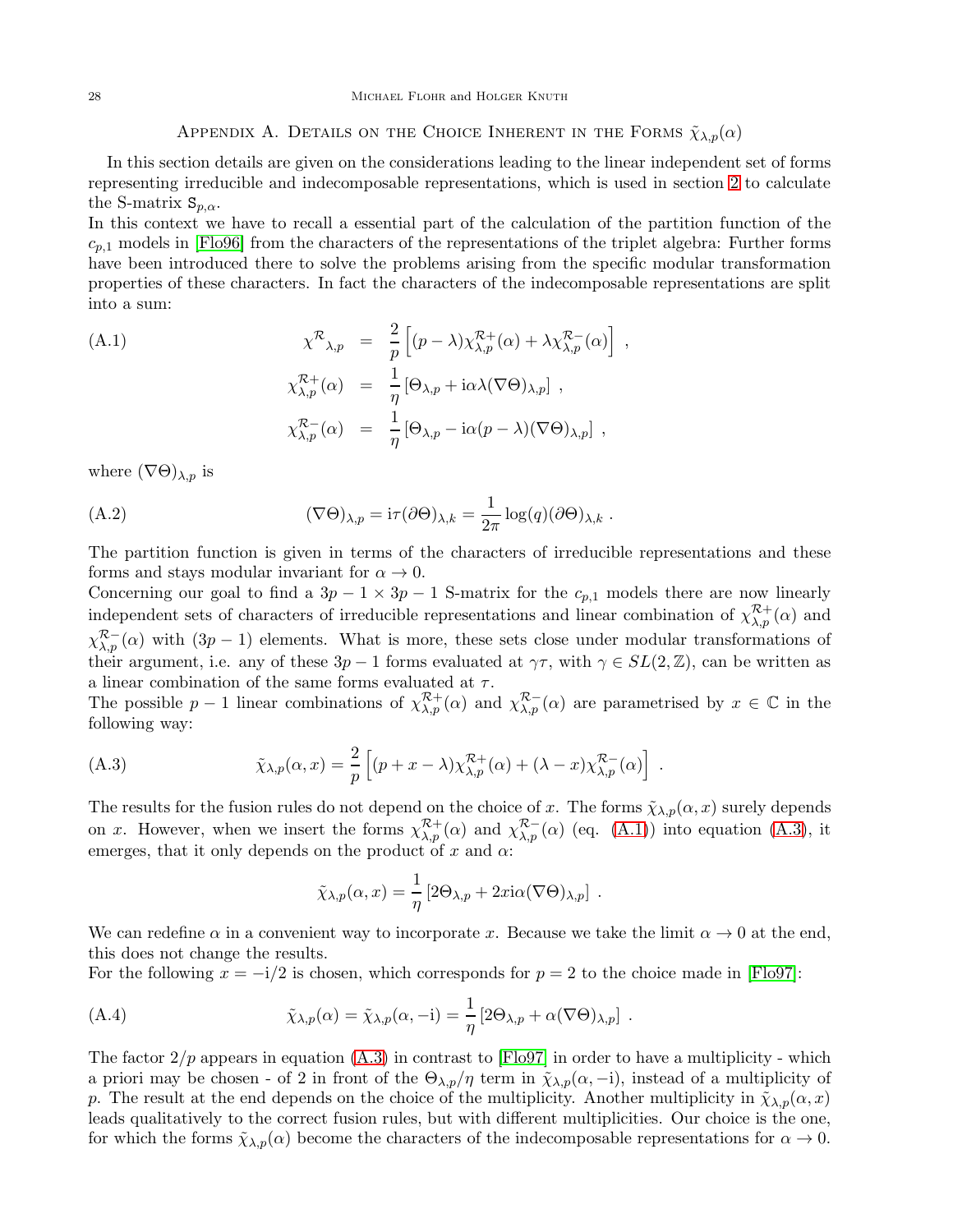

<span id="page-29-2"></span>**Table 1:** Pre-fusion rules for  $p=2$ 



<span id="page-29-3"></span>**Table 2:** Fusion rules for  $p=2$ 

APPENDIX B. FUSION RULES FOR  $p = 2$  AND  $p = 3$ 

<span id="page-29-0"></span>In tables [1](#page-29-2) and [3](#page-30-0) we give the pre-fusion rules resulting from the limit-Verlinde formula – and thus also from the extended block diagonalisation method – for the  $c_{2,1} = -2$  and the  $c_{3,1} = -7$  models, respectively. The fusion rules, which are the outcome, after the replacement rules around eq. [\(2.11\)](#page-7-1) have been applied, are listed in tables [2](#page-29-3) and [4.](#page-30-1)

In the next subsection we go through a few examples of the application of these replacement rules for  $p = 3$ .

# <span id="page-29-1"></span>B.1. **Demonstration of Replacement Rules for**  $p = 3$ . The matrix  $S_{3,\alpha}$  reads

$$
\begin{pmatrix}\n\frac{1}{2}\hat{r} & \frac{1}{2}\hat{r} & \hat{r} & \hat{r} & 0 & \hat{r} & \hat{r} & 0 \\
\frac{1}{2}\hat{r} & -\frac{1}{2}\hat{r} & \hat{r} & \hat{r} & 0 & -\hat{r} & -\hat{r} & 0 \\
\frac{1}{2}\hat{r} & \frac{1}{6}\hat{r} & -\frac{1}{6}\hat{r} - \hat{s} & -\frac{1}{6}\hat{r} - \hat{s} & \frac{1}{2}\hat{s} & -\frac{1}{6}\hat{r} + \hat{s} & -\frac{1}{6}\hat{r} + \hat{s} & -\frac{1}{2}\hat{s} \\
\frac{1}{3}\hat{r} & \frac{1}{3}\hat{r} & -\frac{1}{3}\hat{r} + \hat{s} & -\frac{1}{3}\hat{r} + \hat{s} & -\frac{1}{2}\hat{s} & -\frac{1}{3}\hat{r} - \hat{s} & -\frac{1}{3}\hat{r} - \hat{s} & \frac{1}{2}\hat{s} \\
\frac{1}{2}\hat{r} & \hat{r} & -\hat{r} + \hat{t} & -\hat{r} - \frac{1}{2}\hat{t} & 0 & -\hat{r} - \frac{1}{2}\hat{t} & -\hat{r} + \hat{t} & 0 \\
\frac{1}{3}\hat{r} & -\frac{1}{3}\hat{r} & -\frac{1}{3}\hat{r} + \hat{s} & -\frac{1}{3}\hat{r} + \hat{s} & -\frac{1}{2}\hat{s} & \frac{1}{3}\hat{r} + \hat{s} & \frac{1}{3}\hat{r} + \hat{s} & -\frac{1}{2}\hat{s} \\
\frac{1}{6}\hat{r} & -\frac{1}{6}\hat{r} & -\frac{1}{6}\hat{r} - \hat{s} & -\frac{1}{6}\hat{r} - \hat{s} & \frac{1}{2}\hat{s} & \frac{1}{6}\hat{r} - \hat{s} & \frac{1}{6}\hat{r} - \hat{s} & \frac{1}{2}\hat{s} \\
\hat{r} & -\hat{r} & -\hat{r} - \hat{r} & -\hat{r} + \frac{1}{2}\hat{t} & 0 & \hat{r} - \frac{1}{2}\hat{t} & \hat{r} + \hat{t} & 0
$$

with  $\hat{r} = \sqrt{6}/3$ ,  $\hat{s} = \sqrt{2}/(3\alpha)$  and  $\hat{t} = \alpha\sqrt{2}$ . Eq. [\(2.9\)](#page-5-2) then gives pre-fusion rules listed in table [3.](#page-30-0) It is worth going through some particular fusion products to see the problems arising through the ambiguities in the limit  $\alpha \to 0$ . In this example there are two indecomposable representations and two corresponding identities of their characters:

$$
2\chi_{i,3}^+ + 2\chi_{i,3}^- = \chi_{i,3}^{\mathcal{R}} \quad i = 1,2 \; .
$$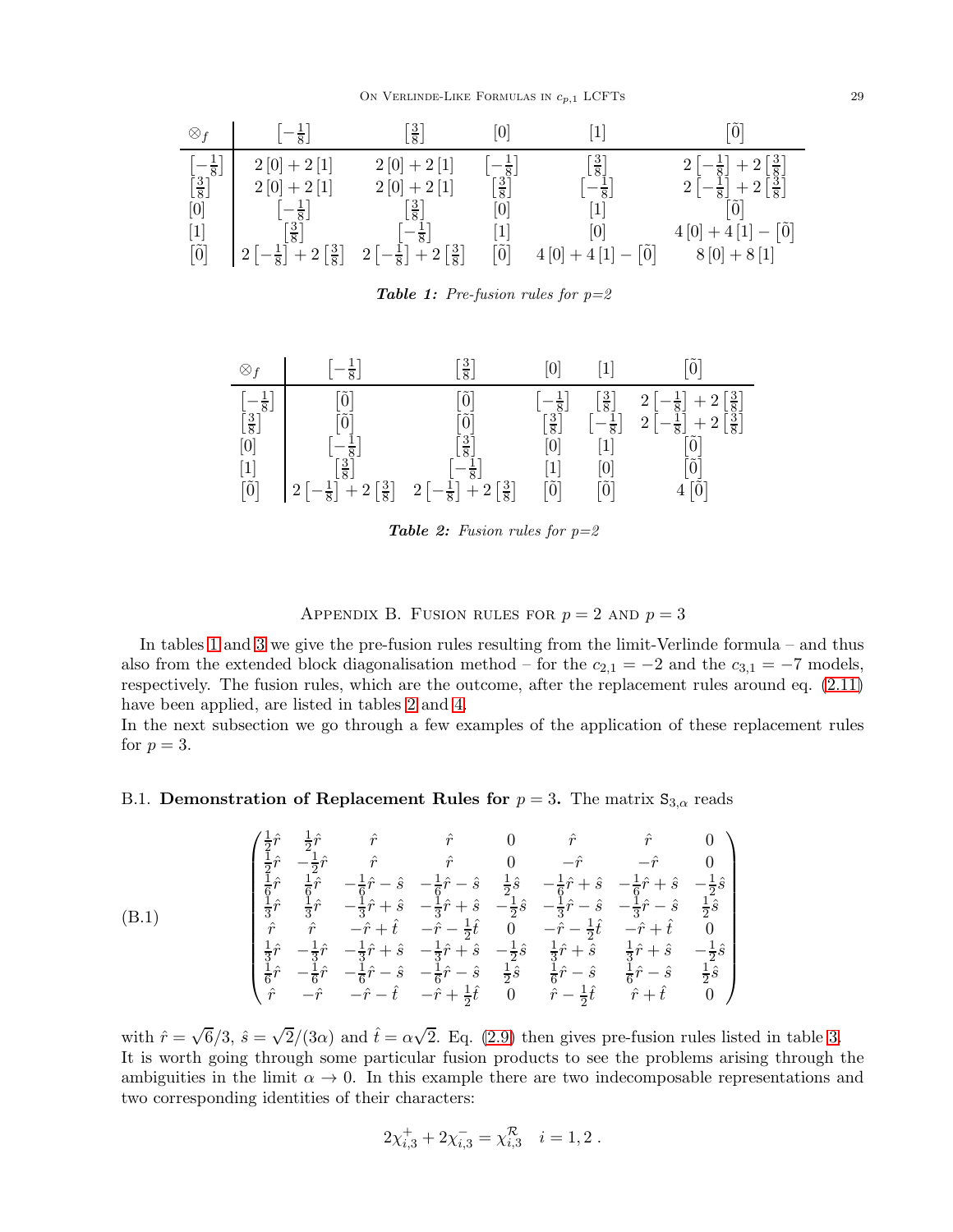## 30 MICHAEL FLOHR and HOLGER KNUTH



## <span id="page-30-0"></span>**Table 3:** Pre-fusion rules for  $p=3$

| $\otimes_f$                                                                                                                                                                                                                                                                                                                                                                                                                                                                                                                                                                                                                                                                                                                                | $\left[-\frac{1}{3}\right]$                               | $\left[\frac{5}{12}\right]$                             | [0]                         | $[1]$                                                    |
|--------------------------------------------------------------------------------------------------------------------------------------------------------------------------------------------------------------------------------------------------------------------------------------------------------------------------------------------------------------------------------------------------------------------------------------------------------------------------------------------------------------------------------------------------------------------------------------------------------------------------------------------------------------------------------------------------------------------------------------------|-----------------------------------------------------------|---------------------------------------------------------|-----------------------------|----------------------------------------------------------|
| $\left[-\frac{1}{3}\right]$                                                                                                                                                                                                                                                                                                                                                                                                                                                                                                                                                                                                                                                                                                                | $\left[-\frac{1}{3}\right]+[\tilde{0}]$                   |                                                         |                             |                                                          |
| $\left\lceil \frac{5}{12} \right\rceil$                                                                                                                                                                                                                                                                                                                                                                                                                                                                                                                                                                                                                                                                                                    | $\left[\frac{5}{12}\right] + \left[\frac{2}{-4}\right]$   | $\left[-\frac{1}{3}\right] + \left[0\right]$            |                             |                                                          |
| $[0] % \begin{center} % \includegraphics[width=\linewidth]{imagesSupplemental_3.png} % \end{center} % \caption { % Our method can be used for the proposed method. % Note that the \emph{exponent} is used to be used in the image. % Note that the \emph{exponent} is used in the image. % Note that the \emph{exponent} is used to be used in the image. % Note that the \emph{exponent} is used in the image. % Note that the \emph{exponent} is used in the image. % Note that the \emph{exponent} is used in the image. % Note that the \emph{exportector} is used in the image. % Note that the \emph{exportector} is used in the image. % Note that the \emph{exportector} is used in the image. % Note that the \emph{exportector$ | $\left[-\frac{1}{3}\right]$                               | $\left[\frac{5}{12}\right]$                             | [0]                         |                                                          |
| $[1]$                                                                                                                                                                                                                                                                                                                                                                                                                                                                                                                                                                                                                                                                                                                                      | $\lceil \tilde{0} \rceil$                                 | $\left[-\frac{1}{4}\right]$                             | $[1]$                       | $[0] + \left[-\frac{1}{3}\right]$                        |
| $\left[ \tilde{0} \right]$                                                                                                                                                                                                                                                                                                                                                                                                                                                                                                                                                                                                                                                                                                                 | $2\left[-\frac{1}{3}\right]+2\left[\tilde{0}\right]$      | $2\left[\frac{5}{12}\right]+2\left -\frac{1}{4}\right $ | $\lceil \tilde{0} \rceil$   | $2\left[-\frac{1}{3}\right]+[\tilde{0}]$                 |
| $\left[-\frac{1}{4}\right]$                                                                                                                                                                                                                                                                                                                                                                                                                                                                                                                                                                                                                                                                                                                | $\left\lceil -\frac{1}{4} \right\rceil$                   | $[\tilde{0}]$                                           | $\left[-\frac{1}{4}\right]$ | $\lceil \frac{5}{12} \rceil + \lceil \frac{7}{4} \rceil$ |
| $\left[\frac{7}{4}\right]$                                                                                                                                                                                                                                                                                                                                                                                                                                                                                                                                                                                                                                                                                                                 | $\left[\frac{5}{12}\right]$                               | $\left[-\frac{1}{3}\right]$                             | $\left[\frac{7}{4}\right]$  | $\left[-\frac{1}{4}\right]$                              |
| $\left -\frac{1}{4}\right $                                                                                                                                                                                                                                                                                                                                                                                                                                                                                                                                                                                                                                                                                                                | $2\left[\frac{5}{12}\right] + 2\left -\frac{1}{4}\right $ | $2\left[-\frac{1}{3}\right]+2\left[\tilde{0}\right]$    | $\left -\frac{1}{4}\right $ | $2\left[\frac{5}{12}\right] + \left -\frac{1}{4}\right $ |
| $\otimes_f$                                                                                                                                                                                                                                                                                                                                                                                                                                                                                                                                                                                                                                                                                                                                | $\lceil \tilde{0} \rceil$                                 | $\left[-\frac{1}{4}\right]$                             | $\left[\frac{7}{4}\right]$  | $-\frac{1}{4}$                                           |
| $\left[\tilde{0}\right]$                                                                                                                                                                                                                                                                                                                                                                                                                                                                                                                                                                                                                                                                                                                   | $4\left[-\frac{1}{3}\right]+4\left[0\right]$              |                                                         |                             |                                                          |
| $\left[-\frac{1}{4}\right]$                                                                                                                                                                                                                                                                                                                                                                                                                                                                                                                                                                                                                                                                                                                | $2\left[\frac{5}{12}\right]+\left[\frac{2}{4}\right]$     | $\left[-\frac{1}{3}\right] + [0]$                       |                             |                                                          |
| $\lceil \frac{7}{4} \rceil$                                                                                                                                                                                                                                                                                                                                                                                                                                                                                                                                                                                                                                                                                                                | $\left[-\frac{1}{4}\right]$                               | $\lceil 1 \rceil$                                       | [0]                         |                                                          |
| $\left -\frac{1}{4}\right $                                                                                                                                                                                                                                                                                                                                                                                                                                                                                                                                                                                                                                                                                                                | $4\left[\frac{5}{12}\right]+4\left[-\frac{1}{4}\right]$   | $2[-\frac{1}{3}]+[\tilde{0}]$                           | $\left[\tilde{0}\right]$    | $4\left[-\frac{1}{3}\right]+4\left[\tilde{0}\right]$     |

<span id="page-30-1"></span>**Table 4:** Fusion rules for  $p=3$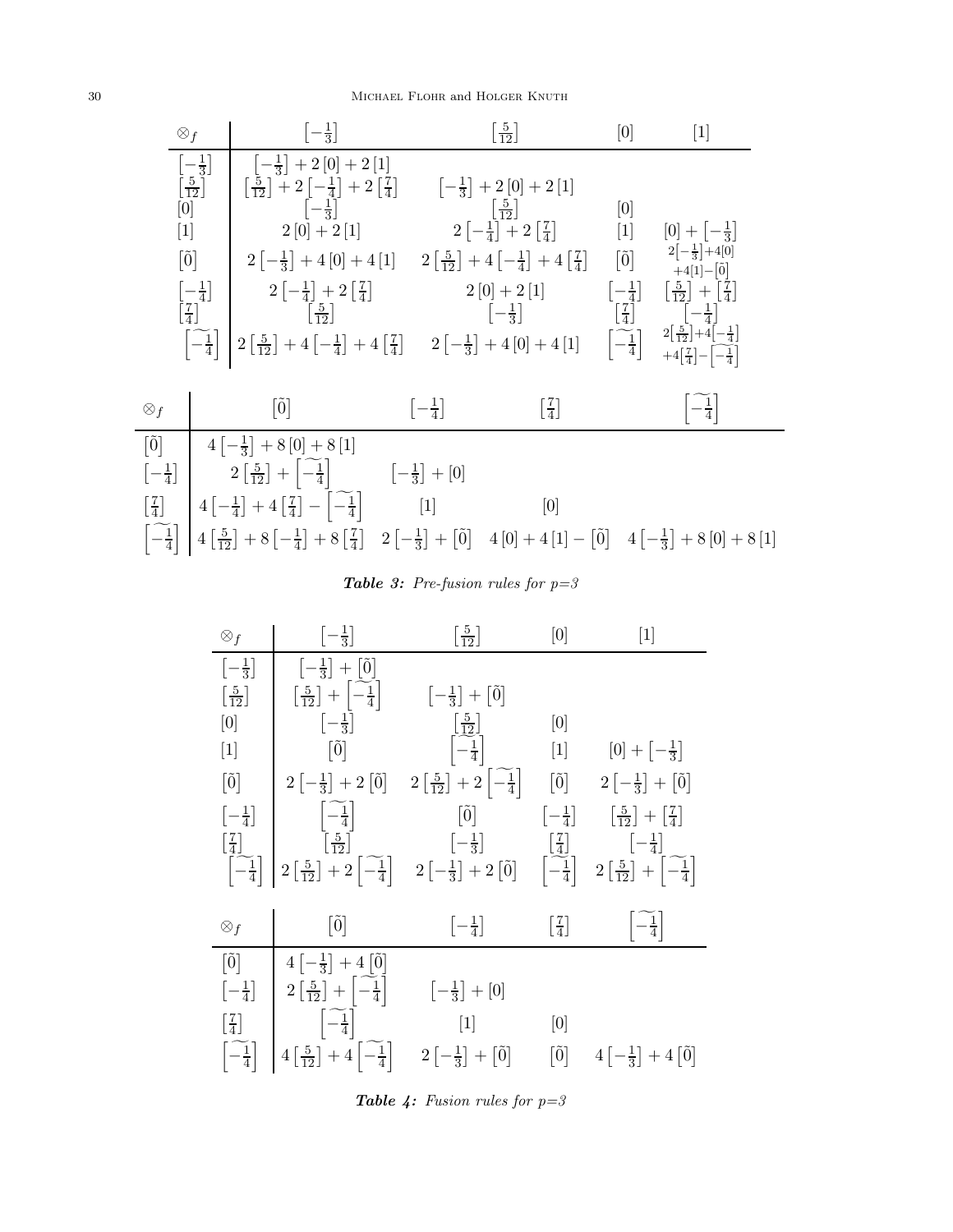These "translate" to identities of representations, which shall symbolise their indistinguishabileness in this calculation:

,

(B.2)  
\n
$$
2\left[-\frac{1}{4}\right] + 2\left[\frac{7}{4}\right] = \left[-\frac{1}{4}\right]
$$
\n
$$
2\left[0\right] + 2\left[1\right] = \left[\tilde{0}\right].
$$

Quite typical is the following product:

<span id="page-31-1"></span>
$$
\left[-\frac{1}{4}\right] \otimes^f \left[-\frac{1}{3}\right] = 2\left[-\frac{1}{4}\right] + 2\left[\frac{7}{4}\right].
$$

Here the first identity in eq. [\(B.2\)](#page-31-1) is used to get the desired result  $\left\lceil \frac{-1}{4} \right\rceil$ ]. Replacements of this kind are still quite comprehensible. But there are several results for other fusion products like

(B.3) 
$$
[\tilde{0}] \otimes^{f} [1] = 4[0] - [\tilde{0}] + 2 \left[ -\frac{1}{3} \right] + 4[1],
$$

which catch one's eye because of a disturbing minus sign. But it also contains the latter of the linear combinations in eq. [\(B.2\)](#page-31-1) in a sufficiently high multiplicity, so that we can mend this problem by a calculation on the level of characters. Equation [\(B.3\)](#page-31-2) then yields

<span id="page-31-2"></span>
$$
2\left[\tilde{0}\right] - \left[\tilde{0}\right] + 2\left[-\frac{1}{3}\right] = \left[\tilde{0}\right] + 2\left[-\frac{1}{3}\right].
$$

This kind of calculation must be done in several fusion products given in table [3.](#page-30-0) For those products one finally gets the fusion rules for  $W$ -algebra representations, which are listed in table [4](#page-30-1) and are consistent with the fusion rules calculated for the Virasoro modules in [\[GK96a\]](#page-38-9).

<span id="page-31-3"></span>APPENDIX C. FINDINGS FOR THE CASE  $p = 2$ :  $S_2$ ,  $C_2(\alpha)$  and  $K_2$ 

<span id="page-31-0"></span>Here we look at the simplest case,  $p = 2$ , and search the matrix  $C_2(\alpha)$ , for which we will have

(C.1) 
$$
S_2 = C_2(\alpha) \mathbf{S}_{2,\alpha} C_2^{-1}(\alpha) ,
$$

where the matrix  $S(2)$  (eq. [\(3.21\)](#page-10-0)) appears as a block in  $S_2$ . The fifth line of  $S_2$  is yet undetermined as well. We write

(C.2) 
$$
S_2 = \begin{pmatrix} 0 \\ 5(2) & 0 \\ 0 \\ s_1 & s_2 & s_2 & s_4 & s_5 \end{pmatrix}
$$

with  $s_5 \neq 0$ . Notice that  $S_2$  – even if known completely – leaves several possible  $C_2(\alpha)$  fulfilling equation [\(C.1\)](#page-31-3) and a couple of conditions we want to impose on  $C_2(\alpha)$  such as block diagonality. Just looking at  $p = 2$  these matrices will seem equally suitable. We will only be able to single out a specific  $C_2(\alpha)$ , when we ask, for which we can find a generalisation to arbitrary p.

A glance on the eigenvalues of the matrices  $S_2$  and  $S_{2,\alpha}$ , will give first restrictions on the matrix  $S_2$ . The eigenvalues and eigenvectors of the different S-matrices for  $p = 2$  are listed in tables [5](#page-32-0)[-8.](#page-32-1)

 $S_2$  and  $S_{2,\alpha}$  are both diagonalisable. The former one has a three dimensional eigenspaces for the eigenvalue 1 and two one dimensional eigenspace for the eigenvalue  $-1$  and for the eigenvalue  $s_5$ , respectively. For the latter one it is not so different. It has eigenvalues 1 and −1 belonging to eigenspaces with dimensions three and two, respectively.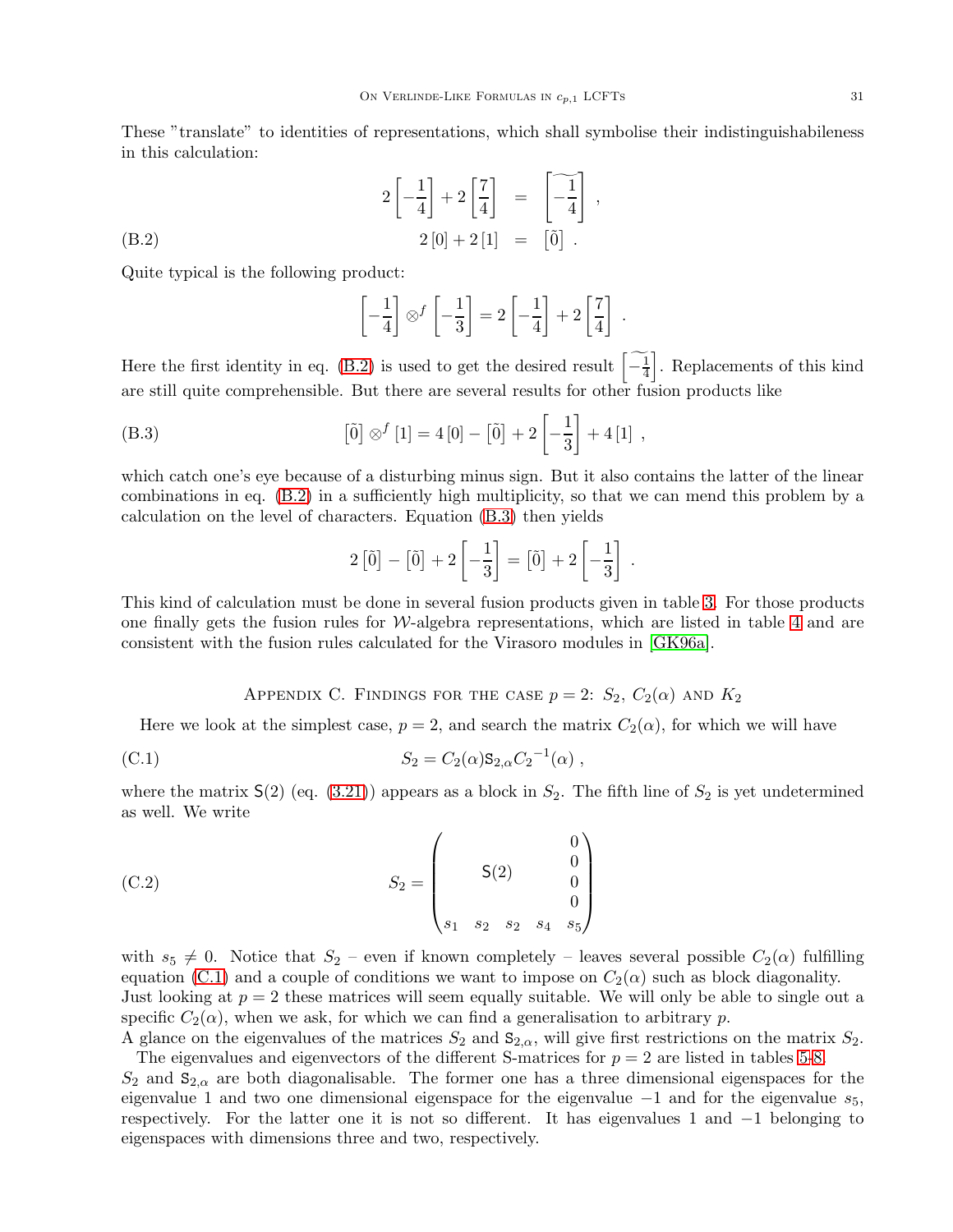

<span id="page-32-0"></span>**Table 5:** Eigenvalues and eigenvectors of  $S(2)$ 

$$
\frac{1}{\begin{pmatrix} 2 \\ 0 \\ 1 \\ 0 \\ 2-\alpha \end{pmatrix} \begin{pmatrix} 2 \\ 0 \\ 0 \\ 1 \\ 2+\alpha \end{pmatrix} \begin{pmatrix} 1 \\ 1 \\ 0 \\ 0 \\ 0 \end{pmatrix}} \begin{pmatrix} -1 \\ 1 \\ 1 \\ 0 \\ 2+\alpha \end{pmatrix} \begin{pmatrix} -1 \\ 1 \\ 0 \\ 0 \\ 2-\alpha \end{pmatrix}}
$$

<span id="page-32-4"></span>**Table 6:** Eigenvalues and eigenvectors of  $S_{2,\alpha}$ 



<span id="page-32-2"></span>**Table 7:** Eigenvalues and eigenvectors of  $S_2$  for  $s_5 \neq -1$ 

$$
\begin{pmatrix}\n1 & -1 & -1 \\
1 & 0 & 0 \\
0 & 1 & 0 \\
0 & 0 & 1 \\
\frac{s_4}{4} + \frac{s_3}{4} + s_2\n\end{pmatrix}\n\begin{pmatrix}\n2 & 0 & 0 \\
0 & 0 & 0 \\
0 & 1 & 0 \\
\frac{s_4}{2} + s_3 + s_2\n\end{pmatrix}\n\begin{pmatrix}\n2 & 0 & 0 \\
0 & 1 & 0 \\
1 & 1 & 0 \\
s_4 + \frac{s_3}{2} + s_2\n\end{pmatrix}\n\begin{pmatrix}\n-2 \\
2 \\
1 \\
0 \\
0\n\end{pmatrix}\n\begin{pmatrix}\n0 \\
0 \\
1 \\
0\n\end{pmatrix}
$$

<span id="page-32-1"></span>**Table 8:** Eigenvalues and eigenvectors of  $S_2$  for  $s_5 = -1$  and  $s_1 = \frac{2s_2 + s_3 + s_4}{2}$ 

If now  $S_2$  is chosen, so that the fifth eigenvalue – and matrix element –  $s_5$  is also –1, the matrices  $S_2$  and  $S_{2,\alpha}$  are diagonalised to the same matrix

(C.3) 
$$
D_S = \begin{pmatrix} 1 & 0 & 0 & 0 & 0 \\ 0 & 1 & 0 & 0 & 0 \\ 0 & 0 & 1 & 0 & 0 \\ 0 & 0 & 0 & -1 & 0 \\ 0 & 0 & 0 & 0 & -1 \end{pmatrix}
$$

But this is only the case, if we also have  $s_1 = s_2 + s_3/2 + s_4/2$ . Otherwise we get an undiagonalisable matrix. This is also apparent from fifth component of the forth eigenvector of  $S_2$  for  $s_5 \neq -1$  listed

<span id="page-32-3"></span>.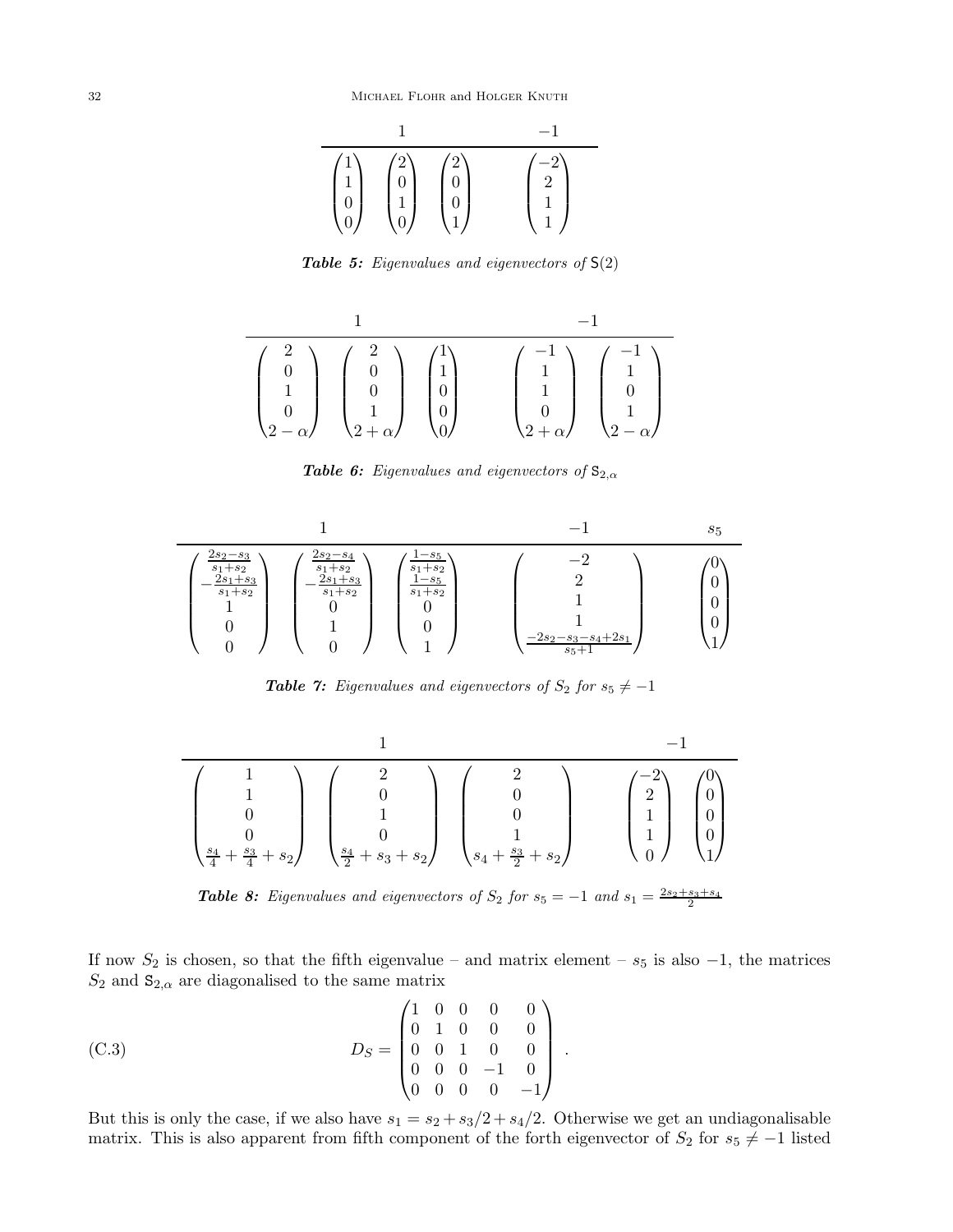in table [7,](#page-32-2) which is not defined then.

With this condition and  $s_5 = -1$  the eigenvectors have the same first four components as the eigenvectors of the smaller matrix  $S(2)$  (compare tables [5](#page-32-0) and [8\)](#page-32-1).

To continue to determine  $S_2$  we recall the block diagonal form of  $M_{p,I}$  in equation [\(3.14\)](#page-9-3) and that we have taken  $K_p$  to be block diagonal in our argumentation in section [3.2,](#page-10-4) where we fixed  $K_p$  at the end taking the simplest choice. So  $S_2$  should already block diagonalise the fusion rules. For this we take the results in table [1,](#page-29-2) which have been calculated following section [2.](#page-3-0) Here we only need the first matrix of fusion coefficients giving the fusion rules for product with  $[-1/8]$ :

(C.4) 
$$
N_{2,1} = \begin{pmatrix} 0 & 0 & 2 & 2 & 0 \\ 0 & 0 & 2 & 2 & 0 \\ 1 & 0 & 0 & 0 & 0 \\ 0 & 1 & 0 & 0 & 0 \\ 2 & 2 & 0 & 0 & 0 \end{pmatrix}
$$

We impose the following condition:

(C.5) 
$$
S_2 N_{2,1} S_2 = \begin{pmatrix} \bullet & 0 & 0 & 0 & 0 \\ 0 & \bullet & 0 & 0 & 0 \\ 0 & 0 & 0 & 0 \\ 0 & 0 & 0 & 0 \end{pmatrix},
$$

which leads to two restrictions for  $S_2$ :

<span id="page-33-1"></span><span id="page-33-0"></span>
$$
(S_2N_{2,1}S_2)_{51} = -2 + 2s_2 + s_3 + s_4 = 0
$$
  

$$
(S_2N_{2,1}S_2)_{52} = -2 - 2s_2 = 0
$$

$$
\begin{cases} s_3 = 4 - s_4 \\ s_2 = -1 \end{cases}
$$

The matrix element  $s_4$  is left undetermined by this argument, because with these two conditions also all other matrices  $N_{2,I}$  take the form as in eq. [\(C.5\)](#page-33-0), when they are multiplied by  $S_2$  from both sides. At this point our S-matrix looks like

.

(C.6) 
$$
\begin{pmatrix}\n\frac{1}{2} & \frac{1}{2} & 1 & 1 & 0 \\
\frac{1}{2} & \frac{1}{2} & -1 & -1 & 0 \\
\frac{1}{4} & -\frac{1}{4} & \frac{1}{2} & -\frac{1}{2} & 0 \\
\frac{1}{4} & -\frac{1}{4} & -\frac{1}{2} & \frac{1}{2} & 0 \\
1 & -1 & 4 - s_4 & s_4 & -1\n\end{pmatrix}
$$

The first two columns of the matrices  $S_2$  and  $\mathbf{S}_{p,\alpha}$  are the same. The first two rows were anyway the same from the beginning. This very much militates in favour of a block diagonal  $C_2(\alpha)$  apart from the good reasons there are anyway because its smaller brother  $C_{irr,2}$  (eq. [\(3.27\)](#page-12-1)) is also block diagonal.

We now take the matrix  $K_2$  from equation [\(3.24\)](#page-11-2) and our choice of the two matrix elements  $k^{(1)}_1$  =  $k^{(1)}_2=0$ :

(C.7) 
$$
K_2 = \begin{pmatrix} 4 & 0 & 0 & 0 & 0 \\ 0 & -4 & 0 & 0 & 0 \\ 0 & 0 & 1 & \frac{1}{2} & 0 \\ 0 & 0 & -1 & \frac{1}{2} & 0 \\ 0 & 0 & 0 & 0 & 1 \end{pmatrix},
$$

In  $[Knu06]$  we also shortly discuss the influence of this choice on  $s_4$ .

Together with the S-matrix in equation [\(C.6\)](#page-33-1) we go through the calculations, which are needed to get to the coefficient matrices and look for a condition on  $s_4$ . The equations  $(3.23)$ ,  $(3.14)$  and  $(3.10)$ lead us via the matrices  $P_2$  and  $M_{2,I}$  to the matrices  $N_{2,I}$ . Here we are left with the argument that the result should agree to the result of MF, which in turn after some replacements agree with the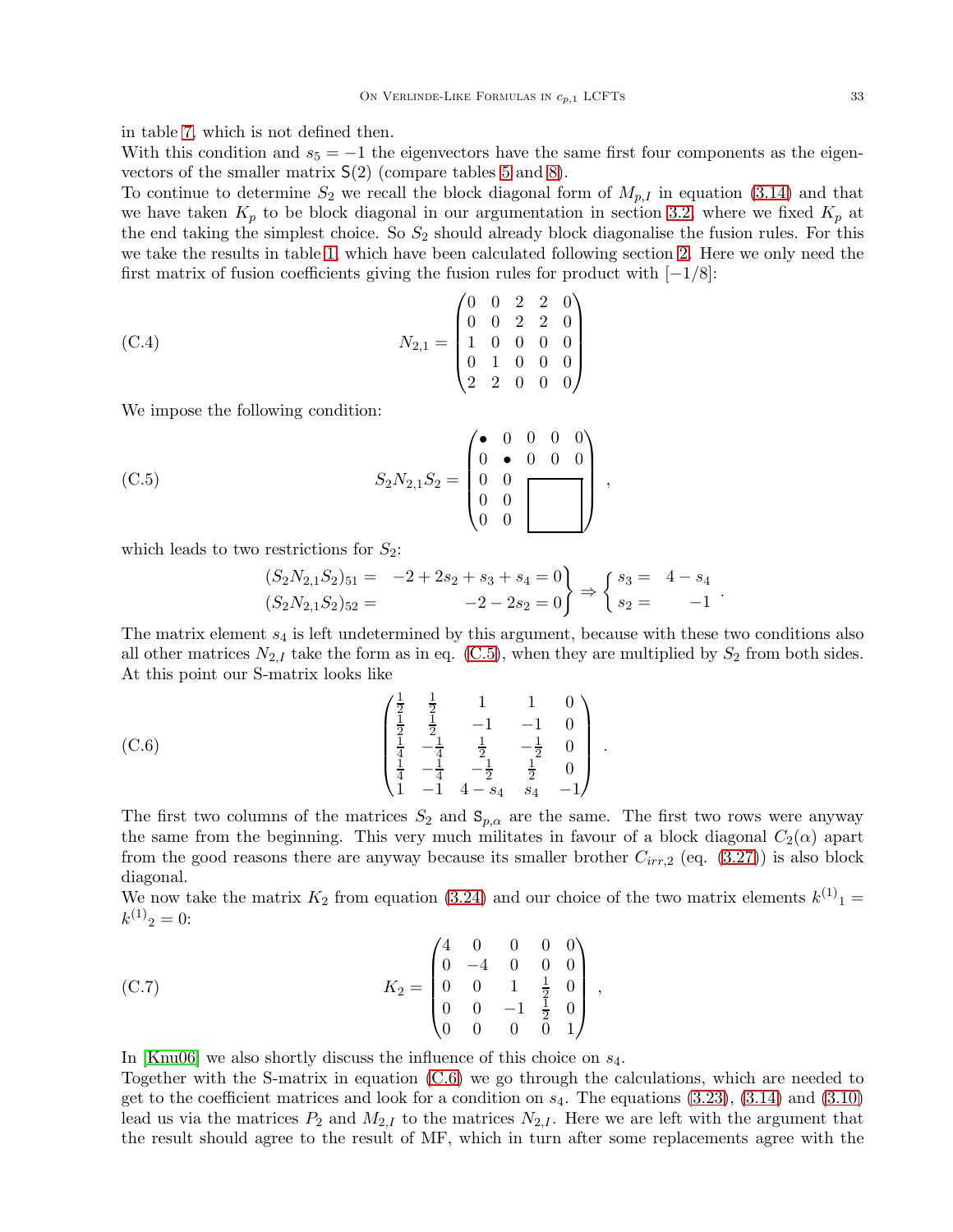result of M. Gaberdiel and H. Kausch.

We compare the following results for  $N_{2,1}$  from the calculations described:

$$
\begin{pmatrix} 0 & 0 & 2 & 2 & 0 \ 0 & 0 & 2 & 2 & 0 \ 1 & 0 & 0 & 0 & 0 \ 0 & 1 & 0 & 0 & 0 \ 4 - s_4 & s_4 & 0 & 0 & 0 \end{pmatrix} = \begin{pmatrix} 0 & 0 & 2 & 2 & 0 \ 0 & 0 & 2 & 2 & 0 \ 1 & 0 & 0 & 0 & 0 \ 0 & 1 & 0 & 0 & 0 \ 2 & 2 & 0 & 0 & 0 \end{pmatrix}.
$$

It follows that  $s_4 = 2$ , which gives also the other fusion coefficients correctly. This also gives some more "symmetry" to the S-matrix. The elements of the third and fourth column are now the same modulo minus signs.

We have all matrices, which we need for the extended block diagonalisation method for  $p = 2$ . Still we need to find the matrix  $C_2(\alpha)$ , which both fulfils equation [\(C.1\)](#page-31-3) and can be generalised to arbitrary p.

C.1. Observations about Similar S-Matrices and the Matrix  $C_2(\alpha)$ . We find a possible matrix  $C_2$  fulfilling eq. [\(C.1\)](#page-31-3) from the matrices, which diagonalise  $S_2$  and  $\mathbf{S}_{2,\alpha}$ , to the same diagonal matrix  $D<sub>S</sub>$  (see eq. [\(C.3\)](#page-32-3)). If these two diagonalising matrices are  $U<sub>1</sub>$  and  $U<sub>2</sub>(\alpha)$ , respectively, we have

<span id="page-34-2"></span>(C.8) 
$$
U_1^{-1}S_2U_1 = D_S = U_2(\alpha)^{-1}S_{2,\alpha}U_2(\alpha) .
$$

This directly gives us a lot of possible matrices  $C_2(\alpha)$  by rearrangement of equation [\(C.1\)](#page-31-3).

<span id="page-34-0"></span>(C.9) 
$$
C_2(\alpha) = U_1 U_2^{-1}(\alpha) ,
$$

As the eigenspaces, we are looking at, are two or three dimensional, there are quite a lot of matrices  $U_1$ and  $U_2(\alpha)$  that meet our needs. Every possible basis of eigenvectors spanning a particular eigenspace may be taken as the columns of these matrices. In other words the columns may be any linear combination of the eigenvectors in one eigenspace listed in tables [6](#page-32-4) and [8](#page-32-1) for the matrices  $S_{2,\alpha}$ and  $S_2$  (with the matrix elements inserted, which we have found now), as long as they are linearly independent.

First we just state the one possible  $C_2(\alpha)$  here, which computes plainly using the listed eigenvectors as columns of  $U_1$  and  $U_2(\alpha)$  and get:

<span id="page-34-3"></span>(C.10) 
$$
C_{2,1}(\alpha) = \begin{pmatrix} \frac{9}{8} & \frac{7}{8} & -\frac{3}{2} + \frac{1}{2\alpha} & \frac{1}{2\alpha} & -\frac{1}{4\alpha} \\ -\frac{1}{8} & \frac{1}{8} & \frac{3}{2} - \frac{1}{2\alpha} & -\frac{1}{2\alpha} & \frac{1}{4\alpha} \\ 0 & 0 & \frac{1}{2} - \frac{1}{\alpha} & \frac{1}{2} - \frac{1}{\alpha} & \frac{1}{2\alpha} \\ \frac{1}{8} & \frac{7}{8} & -\frac{1}{2\alpha} & -\frac{1}{2} - \frac{1}{2\alpha} & \frac{1}{4\alpha} \\ \frac{5}{8} & \frac{11}{8} & -1 + \frac{1}{2\alpha} & \frac{1}{2} - \frac{1}{2\alpha} & \frac{1}{4\alpha} \end{pmatrix}.
$$

This does not fit our expectations. This matrix does not have the block structure, which our thoughts about the triples of irreducible and indecomposable representations would suggest. We also recall that we would like to have a matrix with the first four rows equal to the matrix  $C_2'(\alpha)$  from equation [\(3.29\)](#page-13-0).

But how much choice do we actually have for  $C_2(\alpha)$ ? Or even better, what is the most general  $C_2(\alpha)$ , which we get from equation  $(C.9)$ , and are there others – not in the form of eq.  $(C.9)$  –, that fulfil equation [\(C.1\)](#page-31-3)? The answers are given by the following linear algebraic statement and during its proof.

**Lemma:** Let  $S, \tilde{S} \in M_{n \times n}(\mathbb{C})$  be two diagonalisable matrices, which are diagonalised to the same matrix. Then they are similar to each other and all matrices  $C \in M_{n \times n}(\mathbb{C})$  fulfilling the equation

<span id="page-34-1"></span>
$$
(C.11) \t\t\t CSC^{-1} = \tilde{S} ,
$$

are given by the product of a particular  $C = C_1$  times a matrix  $A \in M_{n \times n}(\mathbb{C})$ , which commutes with S or  $\tilde{S}$ . Conversely any such product fulfils equation [\(C.11\)](#page-34-1).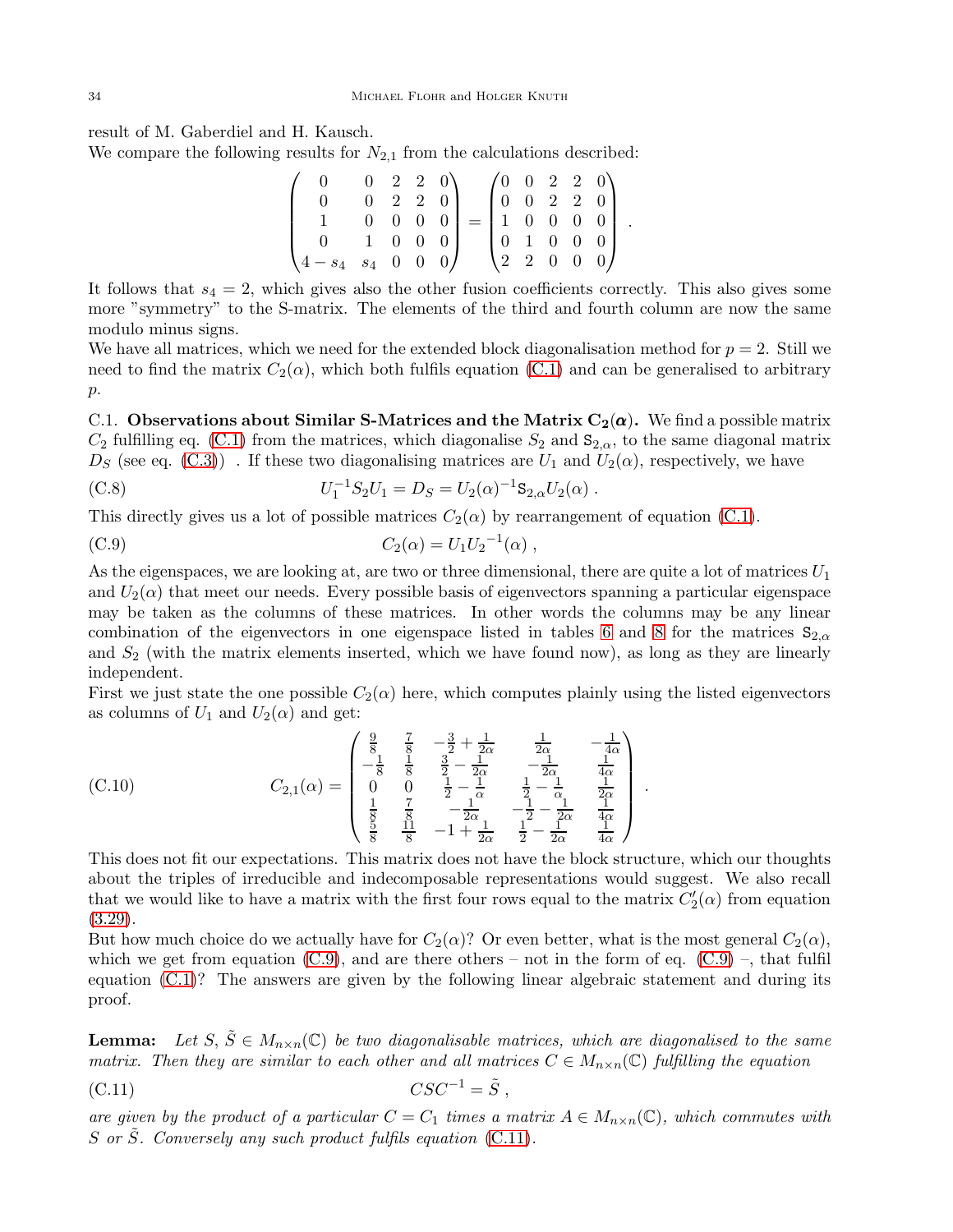Remark: Equation [\(C.11\)](#page-34-1) can also be defined with the matrices S and  $\tilde{S}$  interchanged. But this does not make a difference, when we go over from  $C = C_1 A$  to  $C^{-1} = A^{-1} C_1^{-1}$ . Note that the inverse of  $A$  commutes with the same matrices as  $A$  itself.

It is not needed here, but it is one line to see that any two matrices  $S$  and  $S$ , which are conjugate through a matrix  $C$  are diagonalised to the same diagonal matrix. If  $S$  is diagonalised by  $P$ ,

$$
PDP^{-1} = S = C\tilde{S}C^{-1}.
$$

 $\tilde{S}$  is diagonalised by  $C^{-1}P$  to the same diagonal matrix D.

**Proof:** We have already shown the existence, because a particular solution for C can be retrieved via the eigenvectors of S and  $\tilde{S}$  from equation [\(C.9\)](#page-34-0), as described above.

Let C and C' be two matrices, which conjugate S and  $\tilde{S}$  as in equation [\(C.11\)](#page-34-1), so that we have

(C.12) 
$$
CS = \tilde{S}C,
$$

(C.13)  $C'S = \tilde{S} C'$ .

A is defined by  $A = C^{-1}C'$  and  $C' = CA$  is plugged into the last equation:

<span id="page-35-0"></span>
$$
CAS = \tilde{S}CA.
$$

Now use equation [\(C.12\)](#page-35-0) on the right hand side to get

$$
CAS = CSA.
$$

Multiplying the inverse of C shows that A commutes with S. A commutes also with  $\tilde{S}$  because its inverse does. This is directly seen, when one goes through the analogous steps starting with  $C = C'A^{-1}$  plugged into [\(C.12\)](#page-35-0) and uses eq. [\(C.13\)](#page-35-0).

For the backwards direction we need only to multiply equation  $(C.12)$  by an arbitrary matrix A, which commutes with  $S$ , from the right side. We can interchange those two matrices on the left hand side and find that  $CA$  conjugates S with  $\overline{S}$ .  $\Box$ 

We now need to find all matrices, which commute with  $S_{2,\alpha}$ . We continue to call them A and multiply the commutation relation of those two matrices by the matrix  $U_2(\alpha)$  and its inverse from opposite sides. We get

$$
U_2^{-1}(\alpha) A U_2(\alpha) U_2^{-1}(\alpha) S_{2,\alpha} U_2(\alpha) = U_2^{-1}(\alpha) S_{2,\alpha} U_2(\alpha) U_2^{-1}(\alpha) A U_2(\alpha) .
$$

We simplify this with the help of equation  $(C.8)$ .

(C.14) 
$$
U_2^{-1}(\alpha) A U_2(\alpha) D_S = D_S U_2^{-1}(\alpha) A U_2(\alpha) .
$$

Hence we see that  $A' := U_2^{-1}(\alpha) A U_2(\alpha)$  has to commute with the diagonal matrix  $D_S$  (eq. [\(C.3\)](#page-32-3)). All matrices  $A'$  having this property are given by

<span id="page-35-1"></span>
$$
A' = \begin{pmatrix} (A')_{11} & (A')_{12} & (A')_{13} & 0 & 0 \\ (A')_{21} & (A')_{22} & (A')_{23} & 0 & 0 \\ (A')_{31} & (A')_{32} & (A')_{33} & 0 & 0 \\ 0 & 0 & 0 & (A')_{44} & (A')_{45} \\ 0 & 0 & 0 & (A')_{54} & (A')_{55} \end{pmatrix}
$$

with arbitrary  $(A')_{ij}$  for  $1 \leq i, j \leq 3$  or  $4 \leq i, j \leq 5$ , so that the matrix has full rank.

Now we take this together with the definition of  $A'$  beneath equation [\(C.14\)](#page-35-1) and the lemma to get via A all possible  $C_{2,gen}(\alpha)$  (eq. [\(C.9\)](#page-34-0)) from the one particular  $C_{2,1}(\alpha)$  (eq. [\(C.10\)](#page-34-3)):

$$
C_{2,gen}(\alpha) = C_{2,1}(\alpha) A = C_{2,1}(\alpha) U_2(\alpha) A' U_2^{-1}(\alpha) .
$$

Of course, with so many unknowns the matrix  $C_{2,gen}(\alpha)$  gets very lengthy. Now we simply require that the first four rows of this matrix are equal to the matrix  $C_2'(\alpha)$  from equation [\(3.29\)](#page-13-0). We recall that this was justified by the correspondence of  $\tau$ -dependent and  $\alpha$ -dependent matrices described in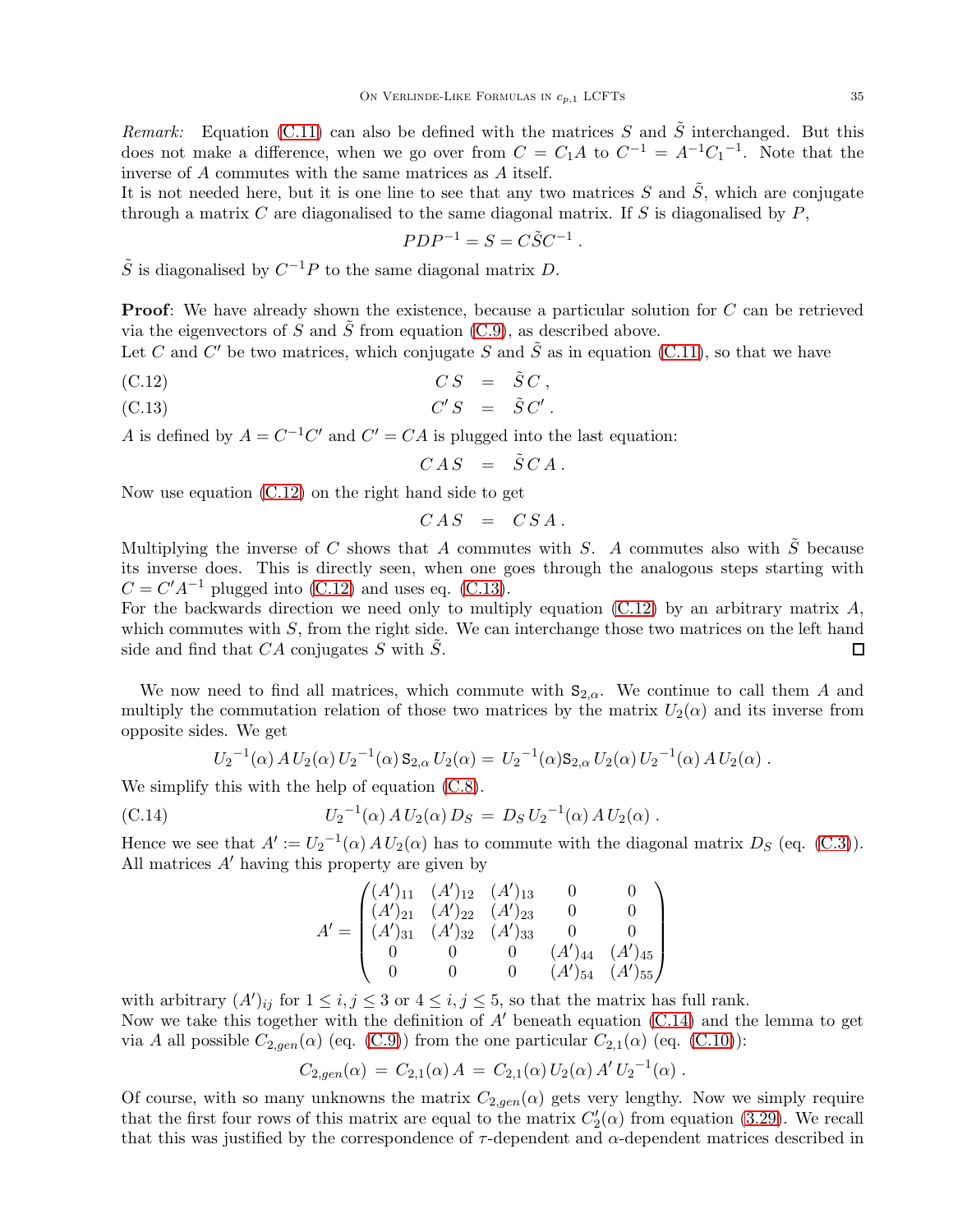section [3.2.2.](#page-12-3) We want to get an extension of Fuchs' approach, which goes over to the latter one, when one projects to the irreducible representations. In this case the matrix  $C_2(\alpha)$  should project to  $C'_2(\alpha)$ , which corresponds to  $C_{irr,2}(\tau)$ , because the projection of  $\mathbf{S}_{2,\alpha}$  corresponds to  $\mathsf{S}(2)$ . The fifth row then is the transpose of the following vector.

$$
(C.15) \qquad \begin{pmatrix} \frac{1}{2} - \frac{1}{8}(A')_{54} - \frac{1}{8}(A')_{55} \\ -\frac{1}{2} + \frac{1}{8}(A')_{54} + \frac{1}{8}(A')_{55} \\ 1 + \left(\frac{1}{2} - \frac{1}{2\alpha}\right)(A')_{54} + \frac{1}{2\alpha}(A')_{55} \\ 1 - \frac{1}{2\alpha}(A')_{54} + \left(\frac{1}{2} + \frac{1}{2\alpha}\right)(A')_{55} \\ \frac{1}{4\alpha}(A')_{54} - \frac{1}{4\alpha}(A')_{55} \end{pmatrix}.
$$

In analogy to  $C_{irr,p}$  this matrix should be block diagonal. This gives twice the same condition, which solves to

$$
(A')_{54} = 4 - (A')_{55} .
$$

C.2. Generalisation to Arbitrary Values of p. The last unknown,  $(A')_{55}$ , has been preliminary set to three because of more aesthetic reasons. This way the matrix  $C_2(\alpha)$  simplifies to

$$
C_2(\alpha) = \begin{pmatrix} 1 & 0 & & & \\ 0 & 1 & & & \\ & & \frac{3\alpha+2}{4\alpha} & \frac{\alpha+2}{4\alpha} & -\frac{1}{4\alpha} \\ & & & \frac{\alpha-2}{4\alpha} & \frac{3\alpha-2}{4\alpha} & \frac{1}{4\alpha} \\ & & & \frac{3\alpha+2}{2\alpha} & \frac{5\alpha+2}{2\alpha} & -\frac{1}{2\alpha} \end{pmatrix}.
$$

It seems natural to have  $(C_2)_{55} = -1/(2\alpha)$ . Firstly, it fits to the grouping of terms, we have seen in section [3.2.2.](#page-12-3) The factors of the  $1/\alpha$ -terms in the last row are twice as large than in the first and second row. This is expected because of the double multiplicities in the indecomposable representation. Also the inverse of this matrix is quite simple

<span id="page-36-0"></span>(C.16) 
$$
C_2^{-1}(\alpha) = \begin{pmatrix} 1 & 0 & & & & \\ 0 & 1 & & & & \\ & & 2 & 1 & -\frac{1}{2} \\ & & & -1 & 0 & \frac{1}{2} \\ & & & \alpha + 2 & 3\alpha + 2 & -\alpha \end{pmatrix}.
$$

This is very much in our favour, because we can now guess the inverse of  $C_3(\alpha)$  with not much effort. The last row in every block is fixed looking at the result for  $C_3(\alpha)$ , which it would lead to. We require once more that the first two rows of both blocks are the blocks of the matrix  $C_3'(\alpha)$ . We get

.

<span id="page-36-1"></span>(C.17) C −1 3 (α) = 1 0 0 1 0 0 0 2 1 − 1 2 <sup>−</sup>1 0 <sup>1</sup> 2 α + 2 4α + 2 − 3 2 α 0 0 0 2 1 − 1 2 <sup>−</sup>1 0 <sup>1</sup> 2 2α + 2 5α + 2 − 3 2 α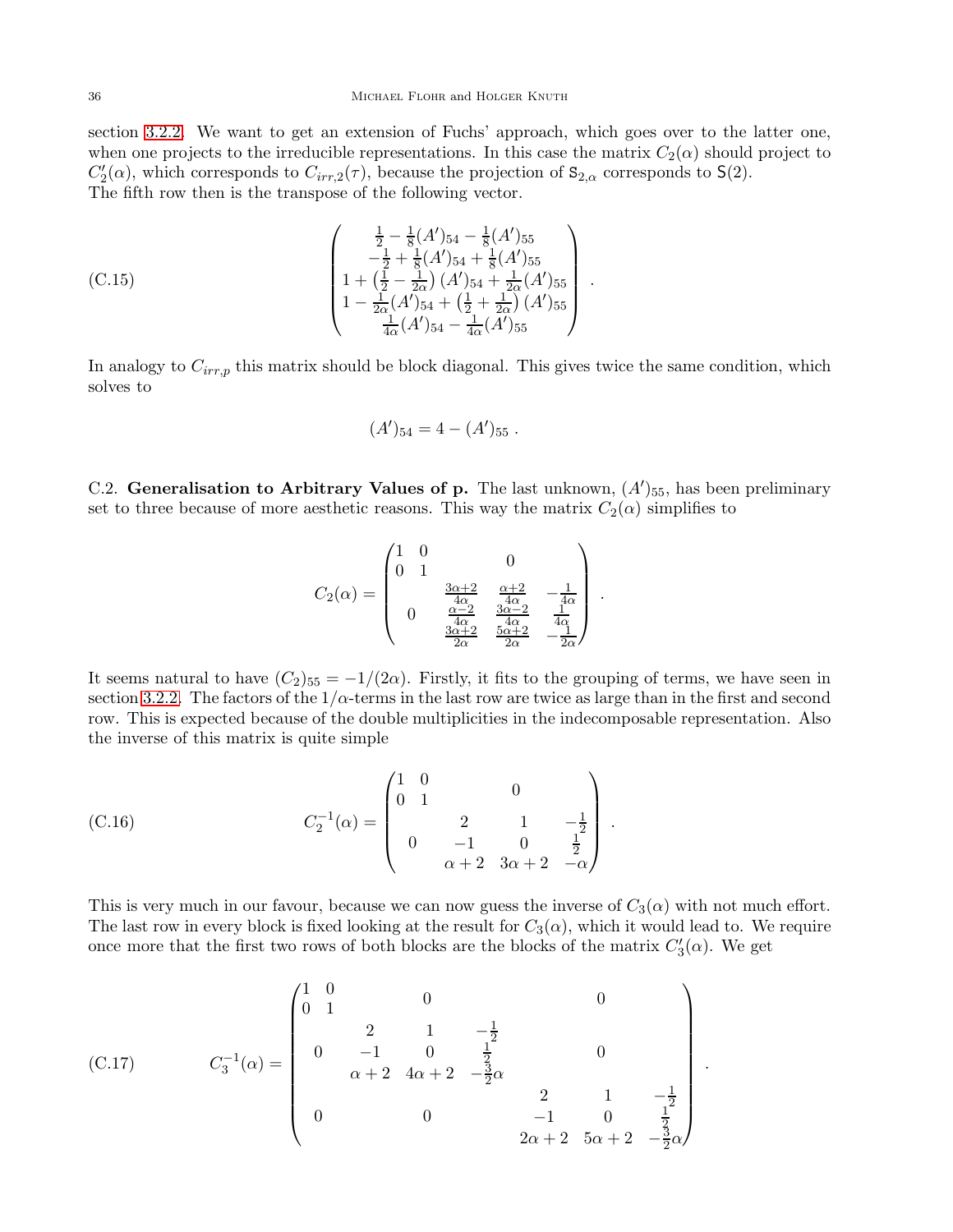Its inverse is

$$
C_3(\alpha)=\begin{pmatrix}1&0&0&0\\0&1& & & &\\&\frac{2}{3}+\frac{1}{3\alpha}&\frac{1}{6}+\frac{1}{3\alpha}&-\frac{1}{6\alpha}&&\\&\frac{1}{3}-\frac{1}{3\alpha}&\frac{5}{6}-\frac{1}{3\alpha}&\frac{1}{6\alpha}&&\\&\frac{4}{3}+\frac{2}{3\alpha}&\frac{7}{3}+\frac{2}{3\alpha}&-\frac{1}{3\alpha}&&\\&0&0&\frac{5}{6}+\frac{1}{3\alpha}&\frac{1}{3}+\frac{1}{3\alpha}&-\frac{1}{6\alpha}\\\&0&0&\frac{1}{6}-\frac{1}{3\alpha}&\frac{3}{3}-\frac{1}{3\alpha}&\frac{1}{6\alpha}\\\frac{5}{3}+\frac{1}{3\alpha}&\frac{3}{3}+\frac{1}{3\alpha}&-\frac{1}{3\alpha}\end{pmatrix}
$$

This result,  $C_3(\alpha)$ , also determines the matrix  $S_3$ . This matrix  $S_3$  gives the correct fusion rules through our extended block diagonalisation method.

Another choice of  $(A')_{55}$ , which we considered, is  $(A')_{55} = 1$ . This gives a very similar inverse of  $C_2(\alpha)$  and we can also guess the inverse of a potential  $C_3(\alpha)$ , but this though similar has not the required same elements as  $C'_3(\alpha)$ . Actually the rows of  $C'_3(\alpha)$  are interchanged and in these rows the first two columns are exchanged in each block, while in the additional rows there are also differences of one or the other minus sign. Remarkably, this version gives a S-matrix and fusion rules, which are qualitatively correct. Only the multiplicities are wrong and turn out to be fractional.

With  $C_2(\alpha)$  and  $C_3(\alpha)$  we can guess the general matrix  $C_p(\alpha)$ , which is given in equation [\(3.30\)](#page-14-2).

## **REFERENCES**

- <span id="page-37-14"></span>[Abe05] Toshiyuki Abe. A Z 2-orbifold model of the symplectic fermionic vertex operator superalgebra, 2005, math/0503472.
- <span id="page-37-6"></span>[AM07] Drazen Adamovic and Antun Milas. Logarithmic intertwining operators and W(2,2p-1)-algebras, 2007, math/0702081.
- <span id="page-37-17"></span>[BPZ84] A.A. Belavin, A.M. Polyakov, and A.B. Zamolodchikov. Infinite conformal symmetry in two-dimensional quantum field theory. Nucl. Phys. B, 241:333–380, 1984.
- <span id="page-37-4"></span>[CF06] Nils Carqueville and Michael Flohr. Nonmeromorphic operator product expansion and C2-cofiniteness for a family of W-algebras. J. Phys., A39:951-966, 2006, math-ph/0508015.
- <span id="page-37-12"></span>[EF06] Holger Eberle and Michael Flohr. Virasoro representations and fusion for general augmented minimal models. J. Phys., A39:15245–15286, 2006, hep-th/0604097.
- <span id="page-37-0"></span>[Fal94] G. Faltings. A proof of the verlinde formula. Journ. of Algebraic Geometry, 3:347–374, 1994.
- <span id="page-37-13"></span>[FG06] Michael Flohr and Matthias R. Gaberdiel. Logarithmic torus amplitudes. J. Phys., A39:1955–1968, 2006, hep-th/0509075.
- <span id="page-37-5"></span>[FGK07] Michael Flohr, Carsten Grabow, and Michael Koehn. Fermionic expressions for the characters of c(p,1) logarithmic conformal field theories. Nucl. Phys., B768:263–276, 2007, hep-th/0611241.
- <span id="page-37-7"></span>[FGST06a] B. L. Feigin, A. M. Gainutdinov, A. M. Semikhatov, and I. Yu. Tipunin. Kazhdan–lusztig correspondence for the representation category of the triplet w-algebra in logarithmic conformal field theory. Theor. Math. Phys., 148:1210–1235, 2006, math.qa/0512621.
- <span id="page-37-8"></span>[FGST06b] B. L. Feigin, A. M. Gainutdinov, A. M. Semikhatov, and I. Yu. Tipunin. Modular group representations and fusion in logarithmic conformal field theories and in the quantum group center. Commun. Math. Phys., 265:47–93, 2006, hep-th/0504093.
- <span id="page-37-16"></span>[FHST04] J. Fuchs, S. Hwang, A. M. Semikhatov, and I. Yu. Tipunin. Nonsemisimple fusion algebras and the verlinde formula. Commun. Math. Phys., 247:713–742, 2004, hep-th/0306274.
- <span id="page-37-1"></span>[Flo96] Michael Flohr. On modular invariant partition functions of conformal field theories with logarithmic operators. Int. J. Mod. Phys., A11:4147–4172, 1996, hep-th/9509166.
- <span id="page-37-2"></span>[Flo97] Michael A. I. Flohr. On fusion rules in logarithmic conformal field theories. Int. J. Mod. Phys., A12:1943– 1958, 1997, hep-th/9605151.
- <span id="page-37-3"></span>[Flo03] Michael Flohr. Bits and pieces in logarithmic conformal field theory. Int. J. Mod. Phys., A18:4497–4592, 2003, hep-th/0111228.
- <span id="page-37-15"></span>[Fuc06] Jurgen Fuchs. On non-semisimple fusion rules and tensor categories, 2006, hep-th/0602051.
- <span id="page-37-10"></span>[Gab94a] Matthias Gaberdiel. Fusion in conformal field theory as the tensor product of the symmetry algebra. Int. J. Mod. Phys., A9:4619–4636, 1994, hep-th/9307183.
- <span id="page-37-11"></span>[Gab94b] Matthias Gaberdiel. Fusion rules of chiral algebras. Nucl. Phys., B417:130–150, 1994, hep-th/9309105.
- <span id="page-37-9"></span>[Gab00] Matthias R. Gaberdiel. An introduction to conformal field theory. Rept. Prog. Phys., 63:607–667, 2000, hep-th/9910156.

.